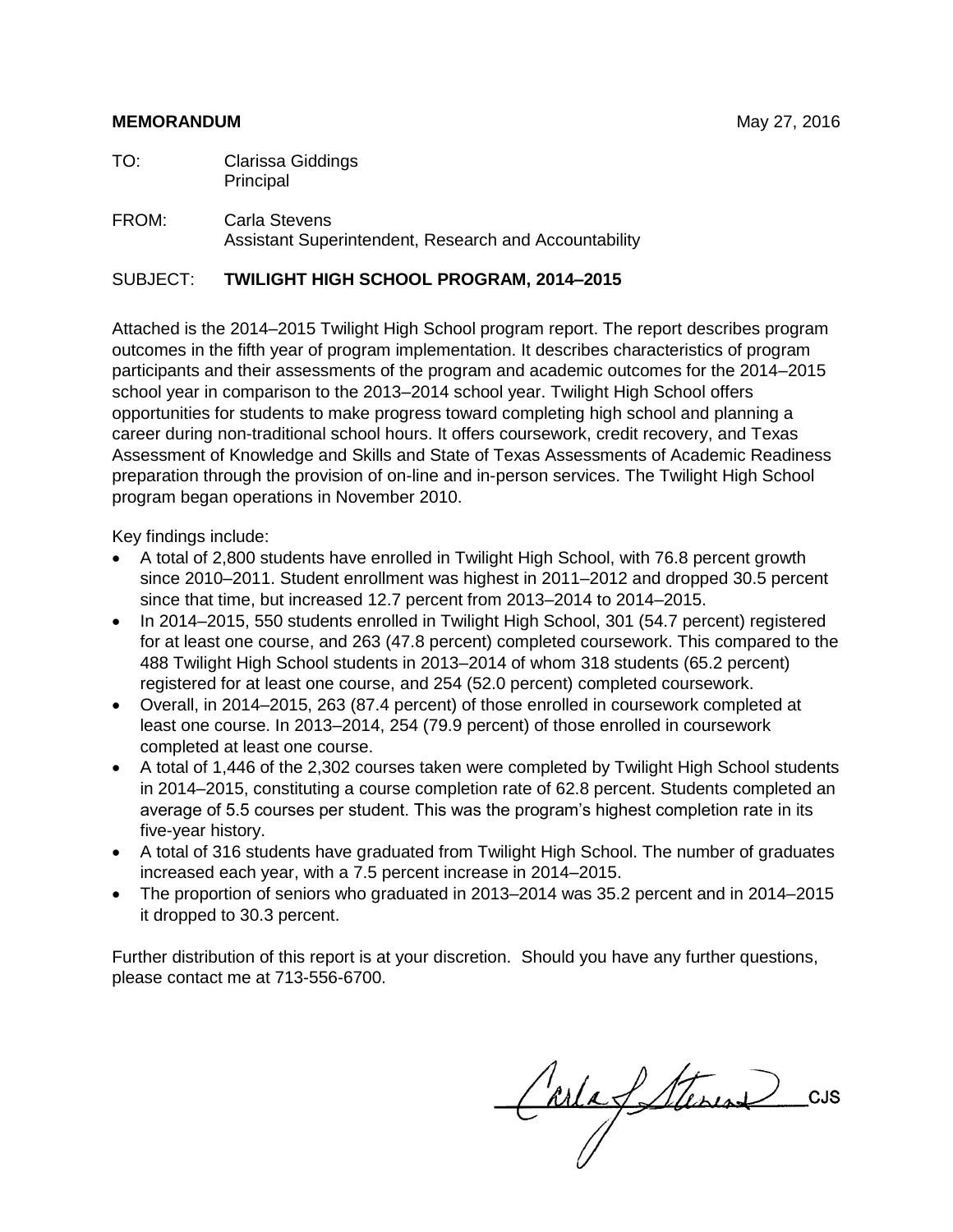Attachment

cc: Andrew Houlihan **Esther Omogbehin** Jason Bernal **Beatrice Marquez** Michael Cardona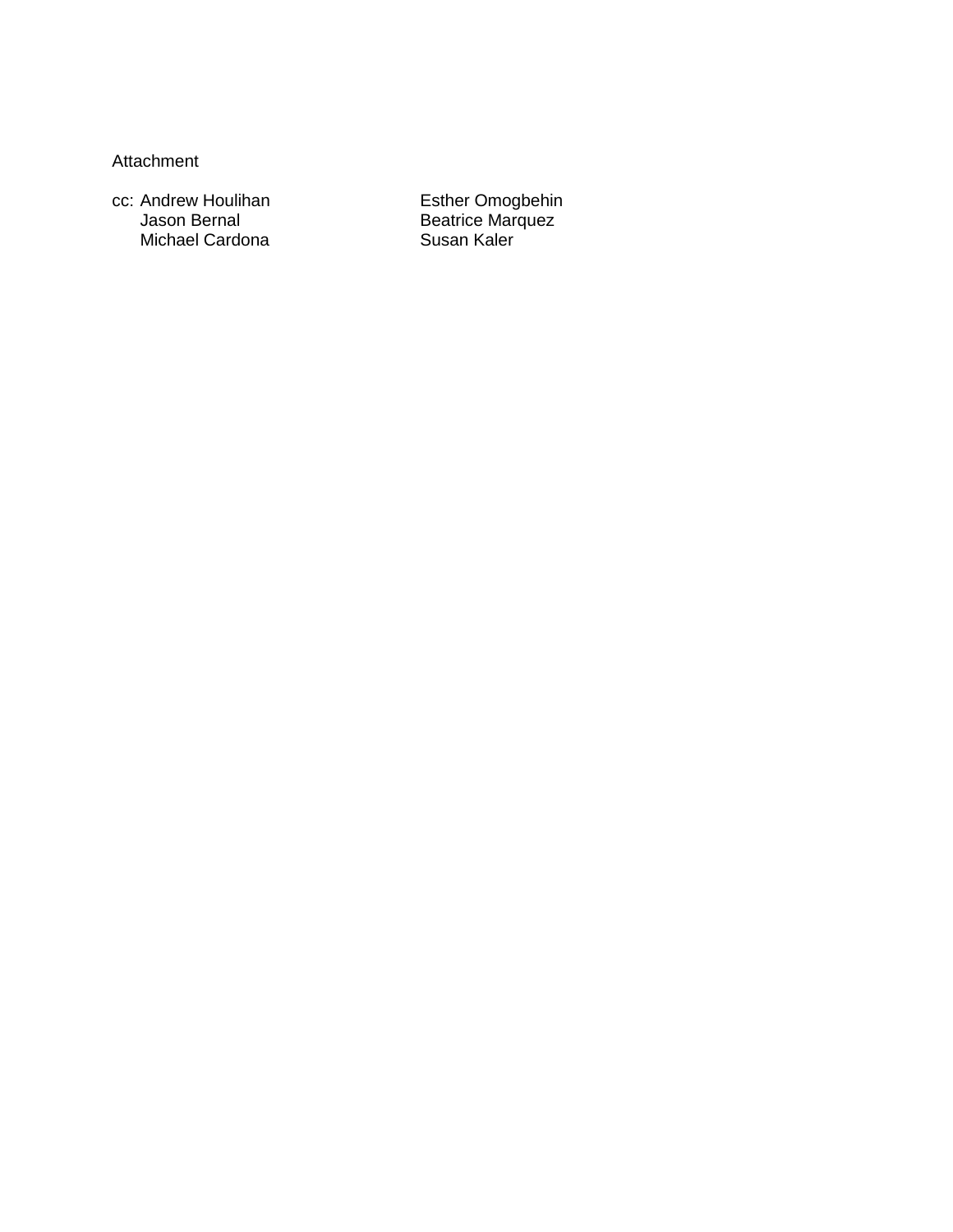# **Houston Independent School District**

# **RESEARCH** Educational Program Report

# **Twilight High School Program 2014– 2015**

HISD Research and Accountability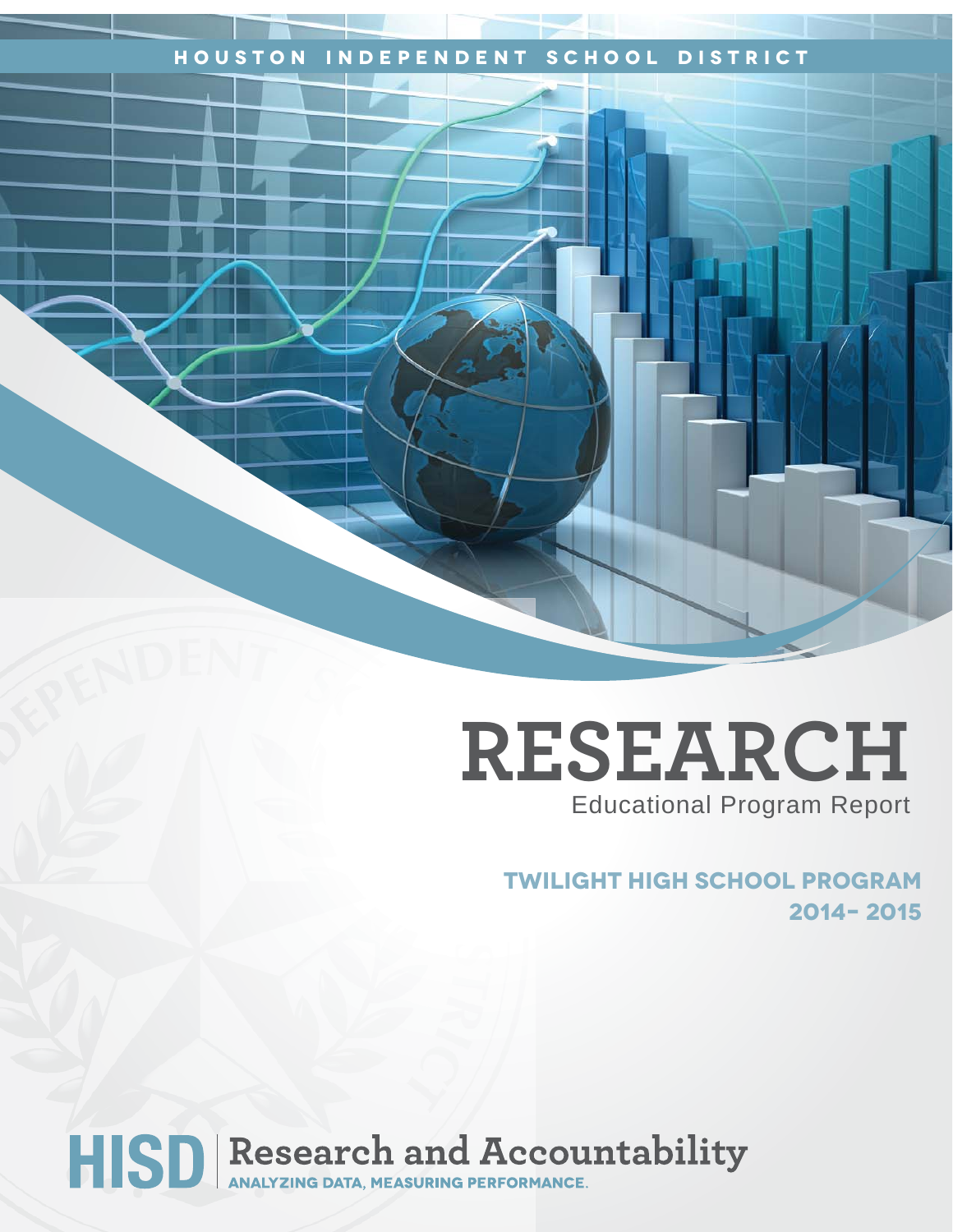

# **2016 Board of Education**

**Manuel Rodriguez, Jr.**  President

**Wanda Adams**  First Vice President

**Diana Dávila** Second Vice President

**Jolanda Jones Secretary** 

**Rhonda Skillern-Jones**  Assistant Secretary

**Anna Eastman Michael L. Lunceford Greg Meyers Harvin C. Moore**

**Kenneth Huewitt** Interim Superintendent of Schools

**Carla Stevens** Assistant Superintendent Department of Research and Accountability

**Ngozi J. Kamau, Ph.D.** Research Specialist

**Lissa Heckelman, Ph.D.**  Research Manager

**Houston Independent School District** Hattie Mae White Educational Support Center 4400 West 18th StreetHouston, Texas 77092-8501

#### **www.HoustonISD.org**

It is the policy of the Houston Independent School District not to discriminate on the basis of age, color, handicap or disability, ancestry, national origin, marital status, race, religion, sex, veteran status, political affiliation, sexual orientation, gender identity and/or gender expression in its educational or employment programs and activities.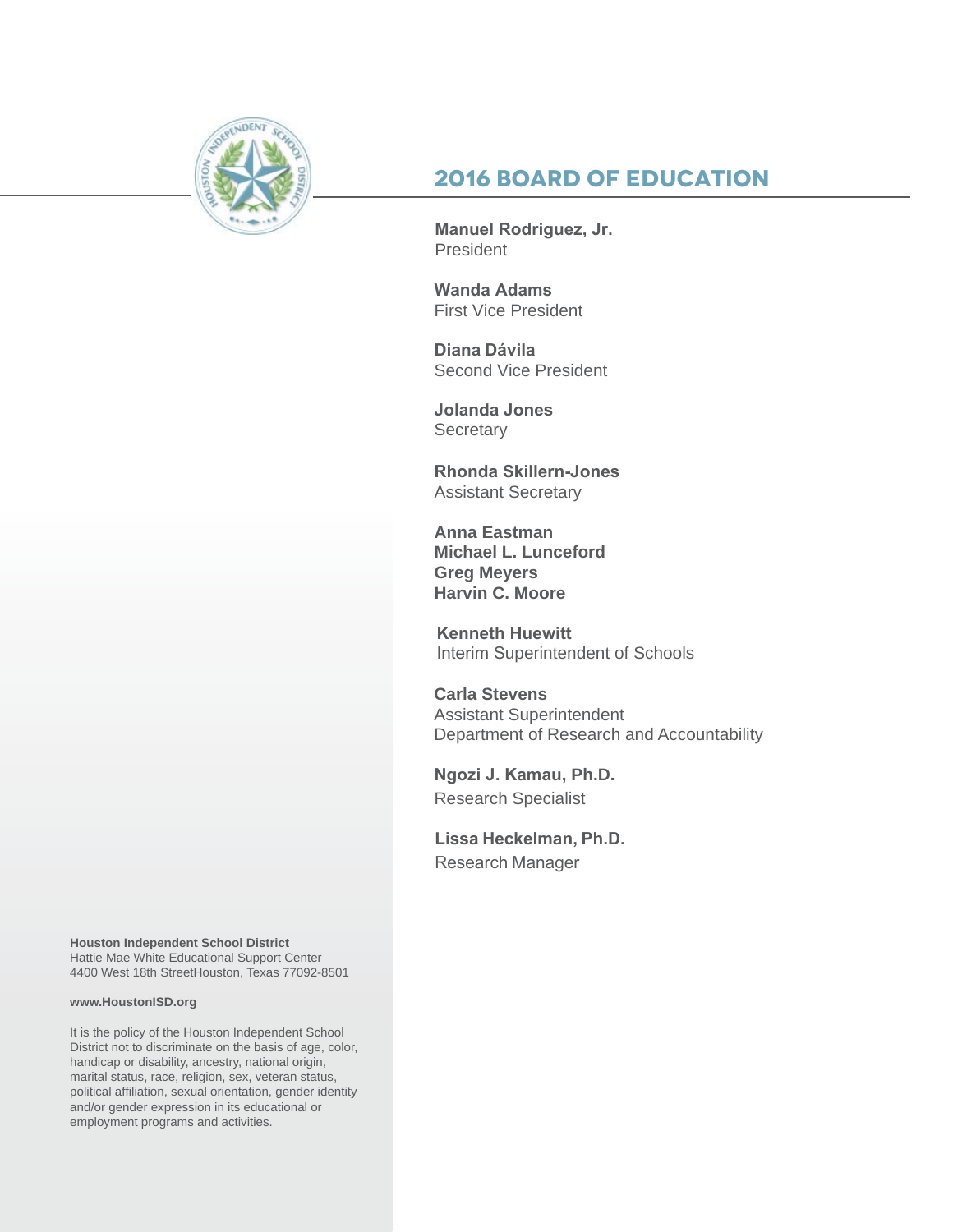# **TWILIGHT HIGH SCHOOL PROGRAM 2014–2015**

## **Executive Summary**

#### **Description**

The Advanced Virtual Academy (AVA) Twilight High School (THS) provides Houston Independent School District (HISD) high school students opportunities to earn credits toward graduation and pass statemandated assessments. The program targets students who are at risk of not completing courses required to earn a high school diploma. Twilight High School allows students on its satellite campuses to fulfill course requirements in addition to examination requisites for the Texas Assessment of Knowledge and Skills (TAKS) and State of Texas Assessments of Academic Readiness End of Course (STAAR EOC) tests. This is accomplished through dropout and credit recovery, online coursework, and face-to-face instruction and tutoring during non-traditional school hours, Monday through Friday. In addition, Saturday tutorials are offered as needed to help students prepare for TAKS and STAAR tests. Since the inception of the program in its current design in November 2010, 316 students have graduated from Twilight High School.

This evaluation presents Twilight High School's enrollment and outcomes for 2011–2012 through 2014– 2015, including program participation, course enrollment and completion, graduation, and TAKS results. In addition, 2013–2014 and 2014–2015 Twilight High School students' characteristics, motivations for attending Twilight High School, STAAR EOC results, and ratings of program support are presented, as well as students' utilization and opinions of the 2014–2015 program strategies and activities.

#### **Highlights**

- A total of 2,800 students enrolled in Twilight High School from 2010–2011 to 2014–2015. During that time, the number of students fluctuated, with 76.8 percent growth since 2010–2011 (n=311). Student enrollment was highest in 2011–2012 (n=791) and dropped 30.5 percent by 2014–2015 (n=550).
- The 2014–2015 school year was the fifth year of program implementation. The Twilight High School satellite campuses were Stephen F. Austin, Kashmere, Sam Houston, Sharpstown, Evan Worthing, and Jack Yates high schools
- To better help students accomplish their educational and career-related pursuits, full-time teacher specialists and teachers were hired to replace graduate coaches.
- 2014–2015 program strategies included the Achieve3000 literacy program to address students' language comprehension needs, Scholar Centric: Success Highways Resiliency Solution curriculum to address students' emotional needs and develop their resiliency skills, a teen leadership class, and counseling services provided by University of Houston counseling interns. Mini lessons were also provided to support students in developing mastery of the TAKS and STAAR EOC learning objectives and exams.
- Students reported their primary motivation for enrolling in the program was to graduate/earn a high school diploma (97.7 percent of survey respondents in 2013–2014 and 89.1 percent in 2014–2015).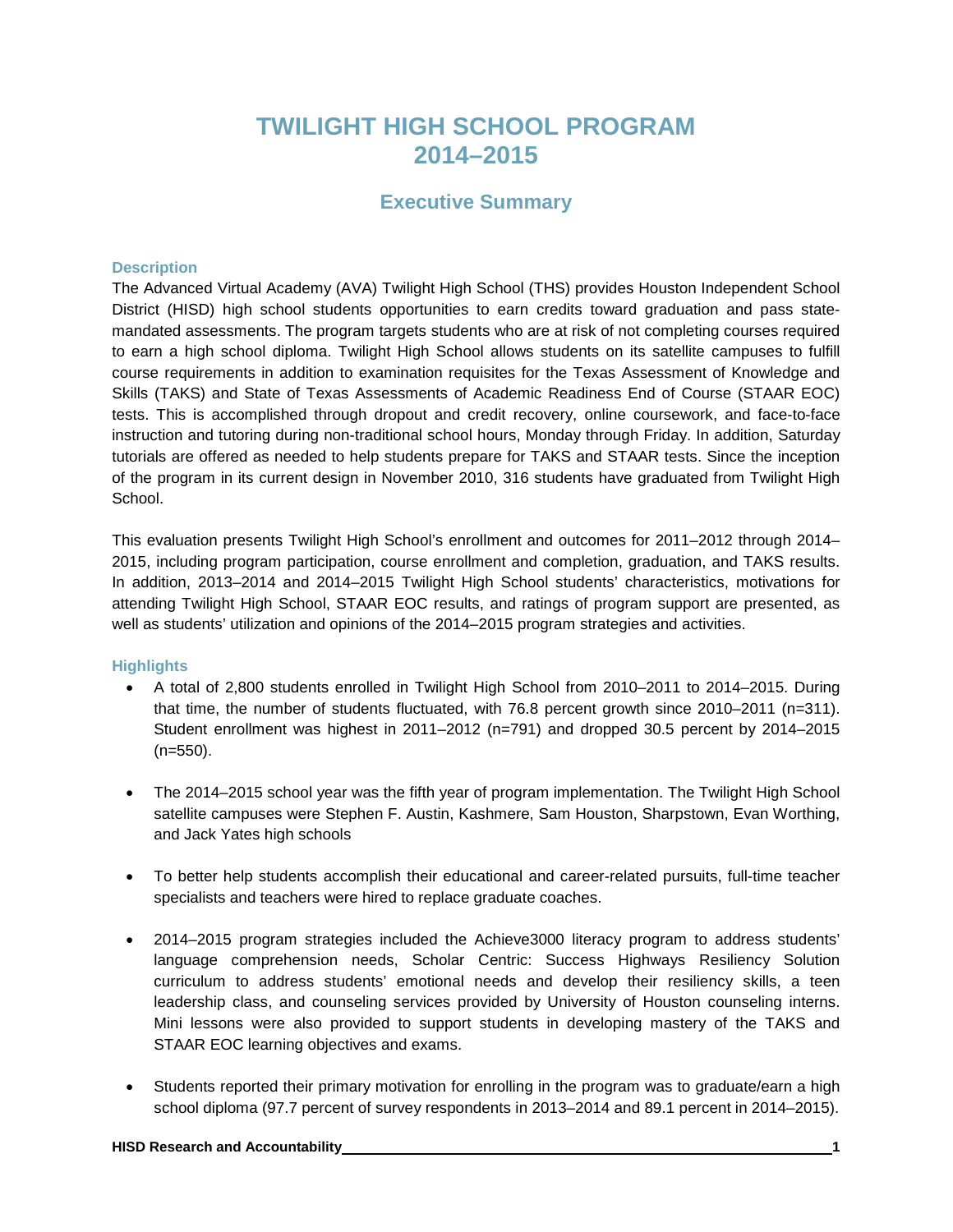- As many as 33.5 percent of 2013–2014 survey respondents and 39.5 percent of 2014–2015 survey respondents reported they enrolled in the program to recover course credits needed to meet graduation requirements.
- During the 2014–2015 school year, of the 550 students enrolled in Twilight High School, 301 students (54.7 percent) enrolled in coursework and 263 (87.4 percent) of them completed at least one course. In 2013–2014, 488 students enrolled in Twilight High School, with 318 (65.2 percent) enrolling in coursework and 254 (79.9 percent) of them completing at least one course.
- Twilight High School students who enrolled in coursework completed a total of 1,446 of the 2,302 courses they took in 2014–2015, constituting a course completion rate of 62.8 percent. The average per student completion rate was 5.5 courses among students who completed at least one course. This was the highest average per student course completion rate in five years.
- A total of 123 (22.4 percent) of the 550 Twilight High School participants enrolled in 238 (10.3 percent) of the 2,302 courses to recover course credit in 2014–2015. Students recovered 95.5 credits for completing 191 courses (80.3 percent).
- A total of 316 students have graduated from Twilight High School. The number of graduates increased each year from 2010–2011 through 2014–2015, with a 7.5 percent in 2014–2015 with 86 seniors graduating.
- The 80 seniors who graduated from Twilight High School in 2013–2014 represented 35.2 percent of 277 seniors, which dropped to 30.3 percent (or 86 graduates) out of 284 seniors in 2014–2015. The proportion of seniors who remained enrolled in school in 2013–2014 was 52.4 percent and increased to 55.6 percent in 2014–2015. The proportion of seniors who withdrew before they graduated was 12.3 percent in 2013–2014, and rose to 14.2 percent in 2014–2015.

#### **Recommendations**

- Identify causes and remedies for lower than optimal rates of course enrollment, course completion, and student success on state-mandated examinations required for graduation, with particular attention to student groups that were under-represented among students enrolled in and completing courses in relation to their proportion among all program participants.
- To better identify and meet students' individualized learning needs, improve course completion rates, and improve TAKS and STAAR EOC performances, explore students' TAKS and STAAR EOC objective level results to determine students' knowledge gaps and target through instructional interventions, with heightened focus on juniors and seniors to better prepare them to meet graduation requirements.
- Consider the 2014–2015 Twilight High School program strategies that best served participants academically and holistically, as well as most interested program participants. Then, explore and address blockages to the utilization of these strategies.
- Replace the 2014–2015 Twilight High School program strategies that had the lowest levels of participation and the fewest student-ratings of helpfulness with new, promising interventions that have proven beneficial to students of similar characteristics to Twilight High School students.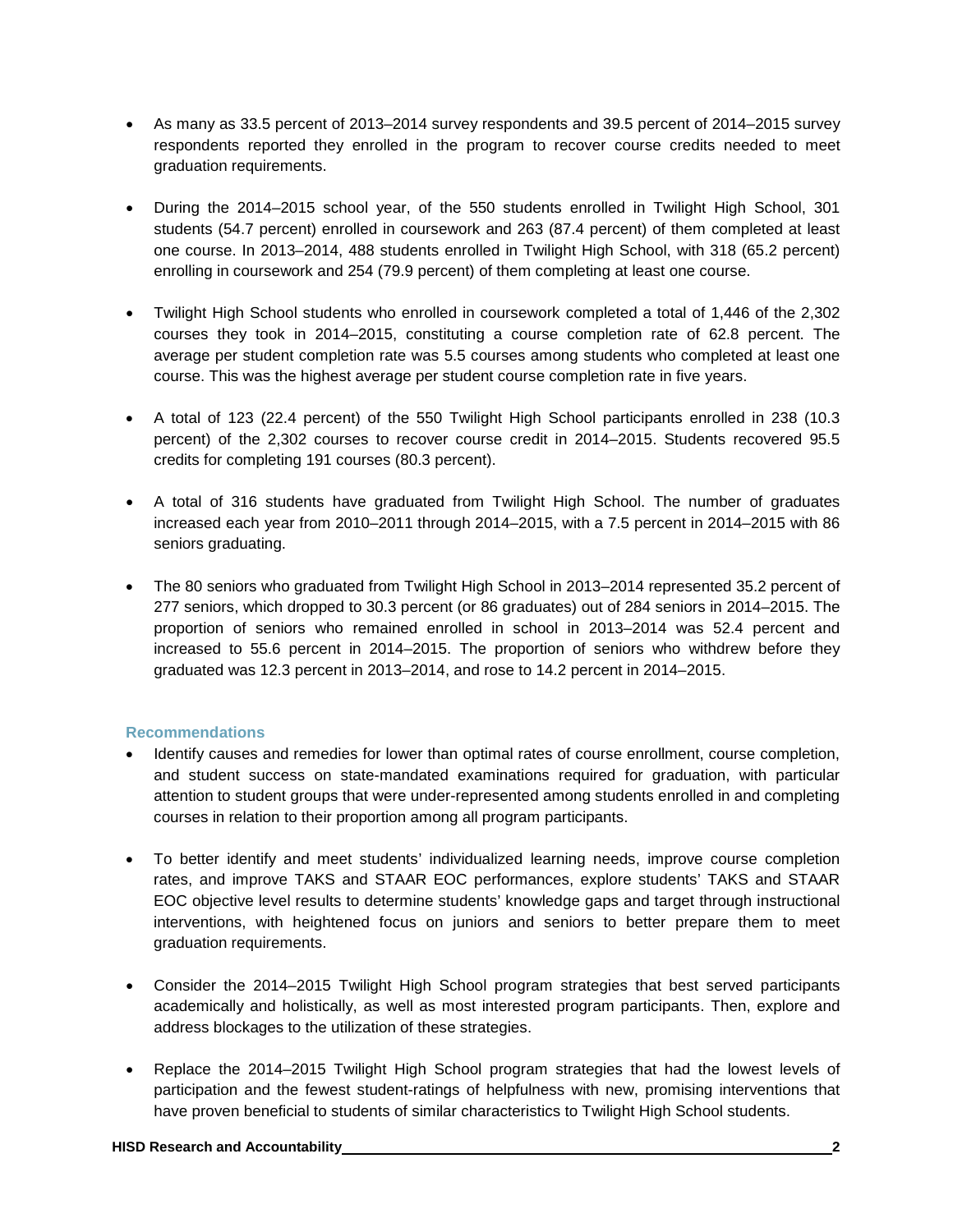#### **Administrative Response**

To more accurately impact students' achievement on standardized tests and to address their academic concerns early, Twilight High School has implemented mini lessons. The challenge has been students' attendance and ensuring that students receive instruction after they return from absences. Twilight High School has implemented Achieve 3000 to address students' literacy deficiencies. Each week students complete activities to increase their reading levels. Twilight High School's instructional staff uses the blended instructional model and a mini lessons model to increase course completion rates and improve TAKS and STAAR scores. Specific lessons were selected and mini lessons were created to last 15–30 minutes. The blended lessons allow students opportunities to experience learning beyond computerbased instruction. Students are grouped by subject area and work with teachers based on the students' needs. Most importantly, Twilight High School administrators have provided certified English teachers at every site to work with program students.

Home visits have been especially helpful to locate students and to strengthen relationships with them. Twilight High School staff conducts home visits each week and charts the efforts. Twilight High School teachers have utilized home visits to help bridge the gap between school and students' homes. Through these measures, stronger relationships with students have been built. In addition, the Scholar centric curriculum was used to address the socio emotional component. Students have participated in a series of Scholar centric lessons to enhance their resiliency skills, and teachers and students have worked towards building relationships of trust.

To address the dropout rate, the Twilight High School staff has been increasingly diligent to ensure its students have completed the number of credits required to enroll in the program. All students must have successfully completed at least 12 credits to participate. This has afforded Twilight High School teachers an opportunity to work with students who are closer to fulfilling their graduation requirements.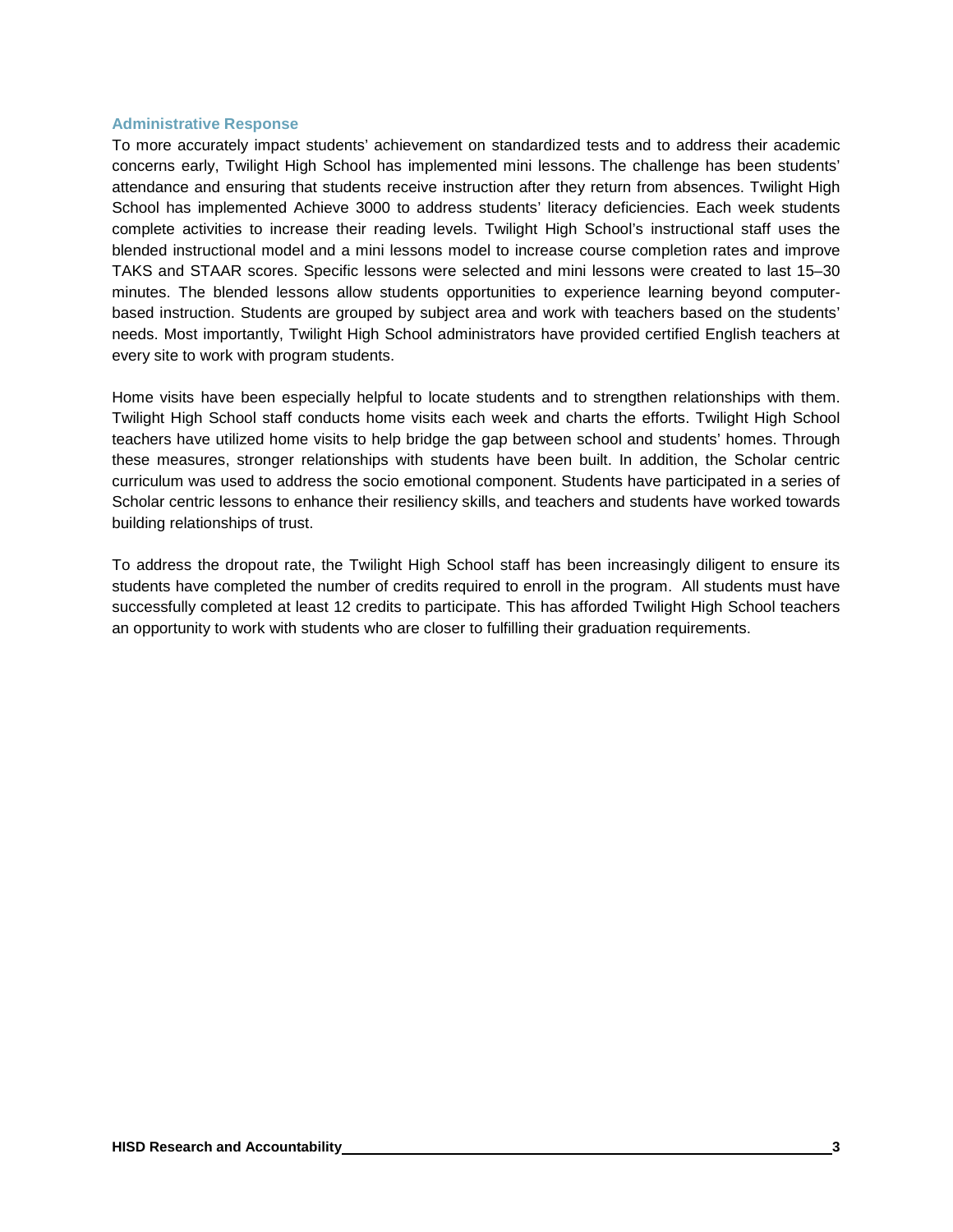## **Introduction**

The Advanced Virtual Academy (AVA) Twilight High School (THS) was created in November 2010. It was designed to support Houston Independent School District (HISD) students in graduating from high school. Since the program's inception in its current design in November 2010, 316 Twilight High School students have graduated through the program. The program serves students who seek original credit, credit recovery, accelerated instruction, and Texas Assessment of Knowledge and Skills (TAKS) and State of Texas Assessments of Academic Readiness End of Course (STAAR EOC) exam review. It is particularly focused on students who are at risk of not graduating due to extenuating circumstances. The program targets the participation of students who are:

- aged 17 to 26 years,
- overage,
- parents,
- employed,
- unemployed with multiple grade failures,
- experiencing truancy problems, and/or
- reported as dropping out.

Students enrolled in Twilight High School may use any of the six designated satellite campuses located across the district at Stephen F. Austin, Kashmere, Sam Houston, Sharpstown, Evan Worthing, and Jack Yates high schools to complete online coursework during nontraditional hours on Monday through Friday from noon to 8 p.m. Moreover, graduate coaches were replaced with full time teachers and teacher specialists to provide students with greater academic support. Also, the Saturday hours offered by some campuses in 2013–2014 (during which attendance was lowest) were discontinued and replaced with Friday hours for all participating campuses. Special STAAR EOC and TAKS tutorials are offered as needed on Saturdays. Program strategies were implemented to help students accomplish their educationand career-related pursuits. Activities associated with the 2014–2015 strategies included out-of-school contacts from Twilight High School staff; mini lessons for TAKS and STAAR EOC exams; working with teachers using non-computer-based materials to develop understanding of concepts; Career Week; Workforce Seminars; the Achieve3000 literacy program; a Scholar Centric resiliency curriculum; incentives for student participation; and advocacy activities to enhance life skills, teen leadership, college readiness, time and stress management, organization skills, and perseverance skills. The program not only accepts students between the ages of 17 and 26 who need to pass courses and/or TAKS exams to graduate, but it now also accepts students who need to pass STAAR EOC examinations.

The Twilight High School program is aligned with the HISD's Core Initiative 3: Rigorous Instructional Standards and Supports. Its goal is that every student will have the rigorous instructional program needed for college and career success. Twilight students are afforded opportunities for additional time on tasks. Certified teachers, teacher specialists, and/or academic tutors provide students at each campus with blended learning opportunities (online and face-to-face instruction), dropout recovery, tutoring, guidance, and information about higher education and careers. Students sign a contract that includes attendance expectations. Participants under age 18 are required to attend a minimum of 21 hours per week.

This evaluation presents information on Twilight High School's program participation and outcomes for 2010–2011 through 2014–2015, including program participation, course enrollment and completion, outcomes for mandated state assessments, and graduation results. In addition, 2013–2014 and 2014– 2015 Twilight High School students' characteristics, motivations for attending Twilight High School, TAKS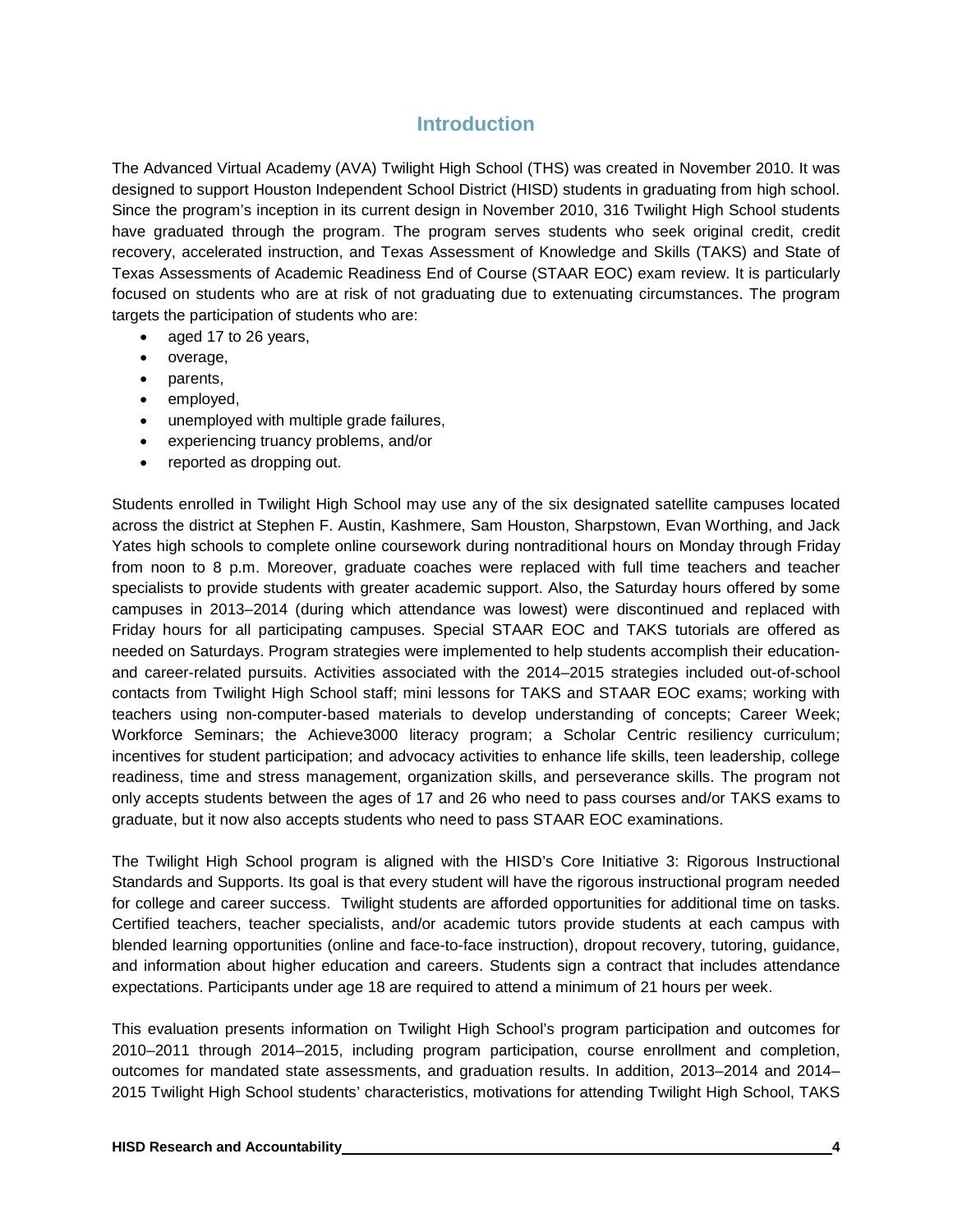results, and ratings for how well the program supported them in achieving their academic goals are presented, including student's utilization and views of the new 2014–2015 program strategies. 2014–2015 Twilight High School students' STAAR EOC results are also presented.

## **Methods**

#### **Data Collection and Analysis**

- The 2010–2011 through 2013–2014 program participation, course enrollment and completion, academic performance and graduation results for Twilight High School students were obtained from previous Twilight High School program reports when available (Department of Research and Accountability, February 2012, November 2012, January 2014, and March 2015).
- In this report, "course" refers to one class.
- The 2014–2015 Twilight High School roster included 550 students (unduplicated count). August 2014 through August 2015 school- and student-level enrollment and graduation data were provided by the Twilight High School registrar. Additional student-level enrollment data were retrieved from the HISD Public Education Information Management System and Cognos Chancery Ad Hoc databases, which included student characteristics (February 2, 2015; June 1, 2015), coursework enrollment and completion, course grades, leaver codes, and dates for initial and subsequent enrollment, withdrawal, return, and/or graduation (February 9, 2016).
- Using the Historical Grade Records for the 2014–2015 regular and summer school terms (November 11, 2015), course enrollment was determined by the total number of unduplicated courses per student included in the file. The HISD and Texas Education Agency Secondary School Guidelines for the Foundation Curriculum and Graduation Credit Requirements were used to categorize courses by subject area. A course completion indicator and the amount of credits earned for each student and each course in which students enrolled were included in these data. Course completion was determined by a student receiving a final grade for the course.
- Over- and under-representation of student groups among participants who enrolled in courses and who completed coursework were calculated by subtracting the percentage of students who enrolled or completed coursework from the percentage of the same student group among all Twilight High School students as well as from the proportional size of the student group. This resulted in a percentage point difference between the percentage of the sub-group of students who enrolled or completed coursework when compared to all Twilight High School students as well as when compared within the same student group. Positive differences indicated over-representation and negative differences indicated under-representation.
- Students' characteristics and lifestyles, their motivations for attending Twilight High School, and their observations of their experiences with Twilight High School staff and program strategies/activities were obtained through a voluntary, online Twilight High School Student Survey, which was administered via SurveyMonkey™ in April 2015. Of the 123 survey respondents, one was omitted because s/he selected every response option for each item. This resulted in the inclusion of 122 student surveys. Some students did not respond to every item. Therefore, the numbers of respondents is provided where percentages are included. In addition, when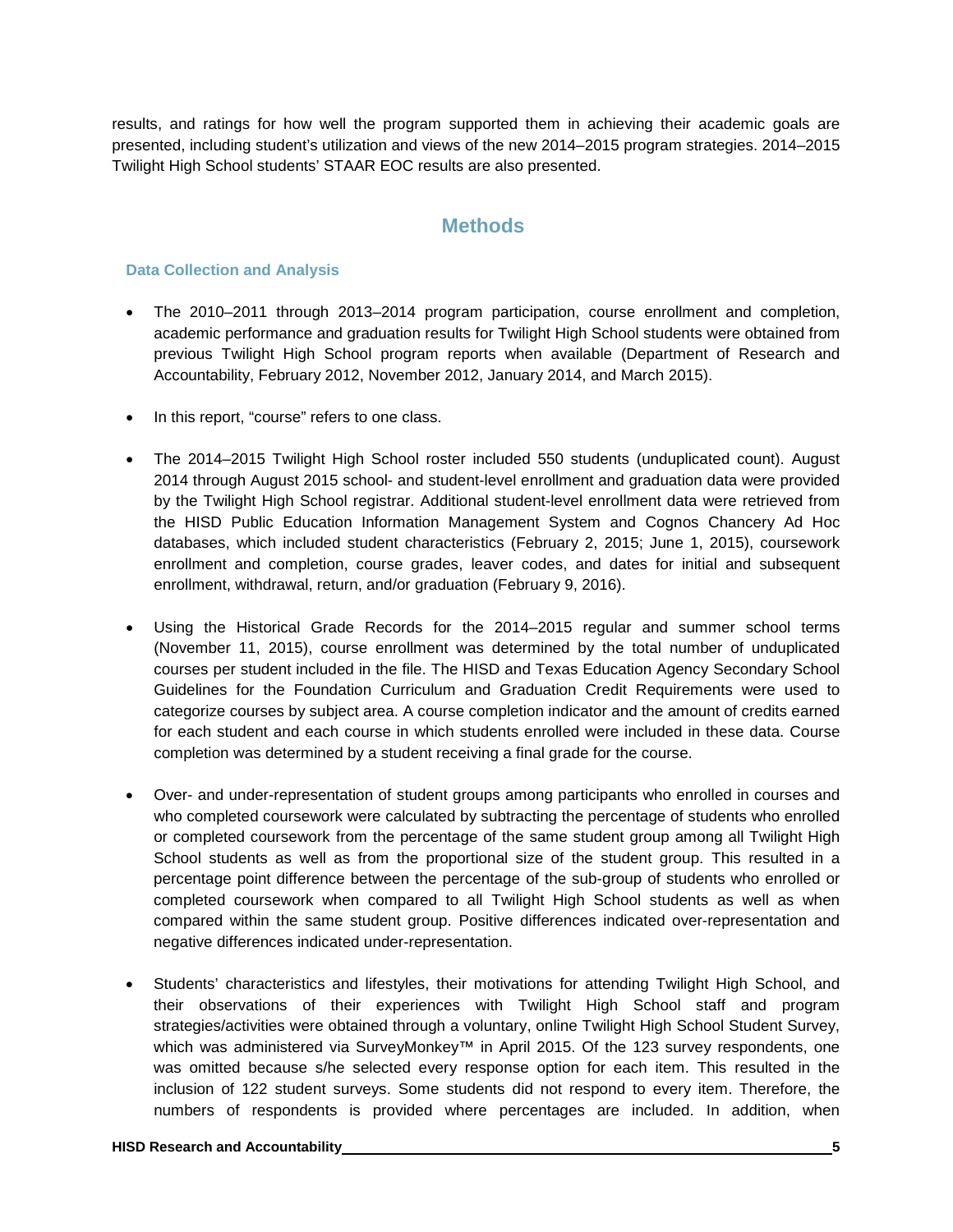appropriate, some respondents provided multiple responses. This is noted where applicable. Within-group percentages were calculated for each year to allow for comparisons across years.

- To illuminate the degree of student participation in program activities among respondents, percentages were based on the total number of respondents for the activity or sub-activity within each item. Percentages calculated across sub-activities and response options were based on the total number of responses for the activity. Selected survey responses are presented in the report or in the **Appendix** (pages 34–40).
- Student performance was measured using the state-mandated Texas Assessment of Knowledge and Skills (TAKS) and State of Texas Assessments of Academic Readiness End of Course (STAAR EOC) tests. Performance results include the percentages of Twilight High School students who met the TAKS passing and commended standards in 2013–2014 and 2014–2015 and the 2014–2015 STAAR EOC Level II Satisfactory and Level III Advanced standards in the core subjects of reading, mathematics, social studies, and science. Results are not presented for fewer than five students tested. Only one 2013–2014 Twilight High School student took the STAAR EOC.
- First time TAKS testers' results are typically assessed. However, with the new state-mandated assessment (STAAR EOC) replacing the TAKS test for first-time students in grade 9 in spring 2012, no first-time test-takers have taken the TAKS since then. The TAKS has been administered only to re-testers since the 2011–2012 school year. Many Twilight High School students continue to retest on TAKS exams, therefore, 2013–2014 and 2014–2015 results for these retesters are presented in this report.

#### **Data Limitations**

- Some indicators of student characteristics and the student evaluations of the Twilight High School program were obtained from survey data for fewer than 100 percent of the participating students. In 2013–2014, 488 students enrolled and 173 participants (35.5 percent) responded to the survey. In 2014–2015, 550 students enrolled and 122 participants (22.2 percent) responded to the survey.
- Given the program's particular focus on students with special needs who are at risk of not graduating due to extenuating circumstances, there was no student group with similar characteristics to be used for comparison in the student performance analyses, which is necessary for rigorous analyses of program effects. Though trends can be identified, conclusions of causation cannot be made.
- Because examination results are not presented for fewer than five students and only one Twilight High School student took a STAAR EOC exam in 2013–2014, results for that year are not presented.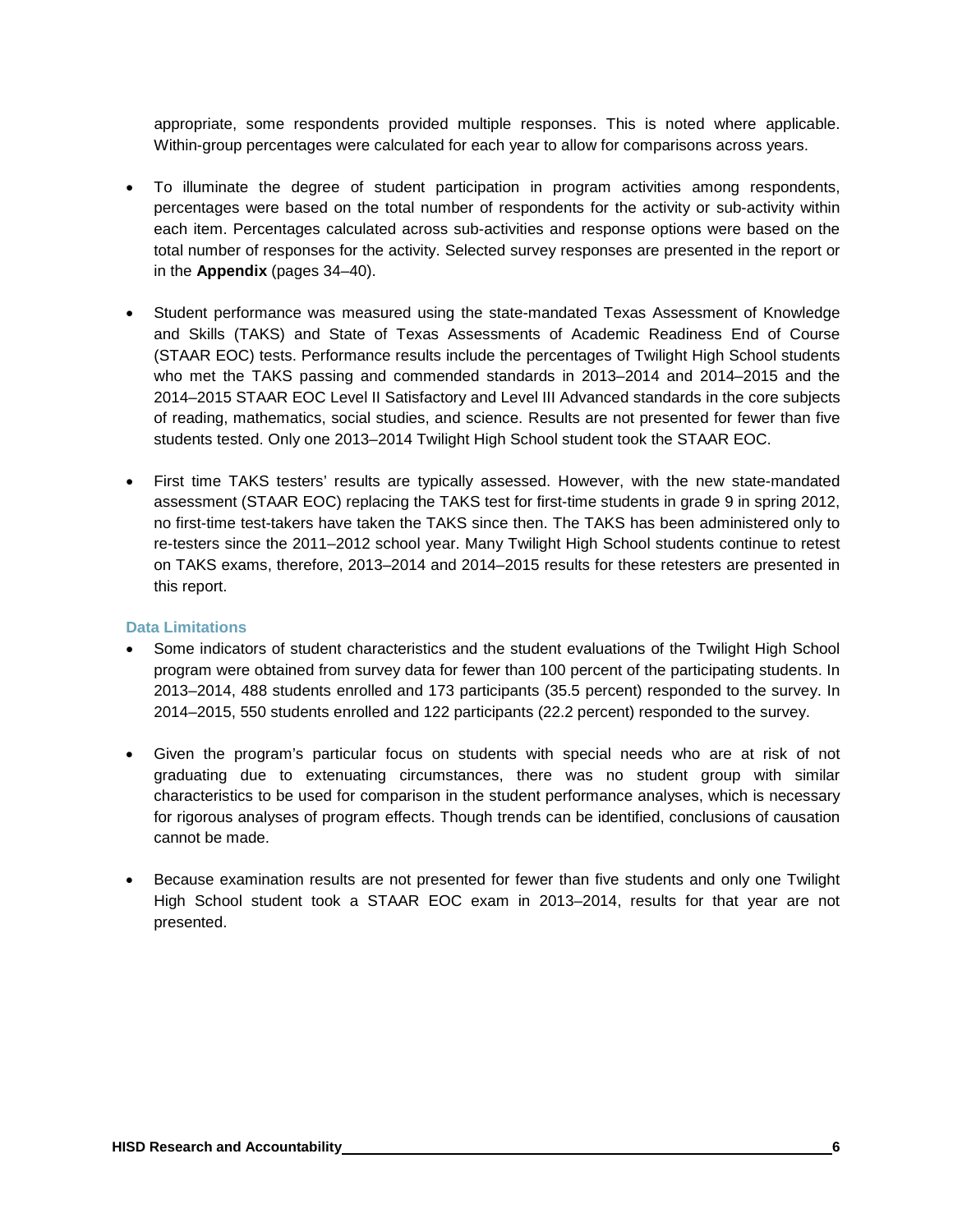## **Results**

**How many students enrolled in Twilight High School from 2010–2011 to 2014–2015?**

- **Figure 1** reveals a total of 2,800 students have enrolled in Twilight High School over the last five years. During this time, the number of students has fluctuated, with 76.8 percent growth since 2010–2011.
- Student enrollment was highest in 2011–2012 and has dropped 30.5 percent since that time.
- In 2013–2014, 488 students enrolled in Twilight High School and 550 students enrolled in 2014– 2015 (**Table 1**, page 29). This 12.7 percent enrollment increase was the first growth since 2011– 2012.



**Figure 1. Number of Twilight High School students, 2010–2011 through 2014–2015**

Source: Advanced Virtual Academy, June 1, 2015; Department of Research and Accountability, March 2015

#### **What were the characteristics and motivations of Twilight High School students in 2014–2015 compared to Twilight High School students in 2013–2014?**

- The 2014–2015 Twilight High School students attended satellite campuses at Stephen F. Austin, Kashmere, Sam Houston, Sharpstown, Evan Worthing, and Jack Yates high schools. Sharpstown, Worthing, and Jack Yates high schools had also been satellite campuses in 2013–2014 in addition to Charles Milby, George Scarborough, and Phillis Wheatley high schools.
- In 2013–2014, of the 488 students Twilight High School students 173 (35.5 percent) responded to the survey. In 2014–2015, 122 of 550 students (22.2 percent) responded to the survey.
- Information regarding students' characteristics and motivations was obtained through a Twilight High School students' survey administered in spring 2014 and spring 2015. **Figure 2** (page 8) shows 2013–2014 and 2014–2015 enrollment and survey response rates by campus.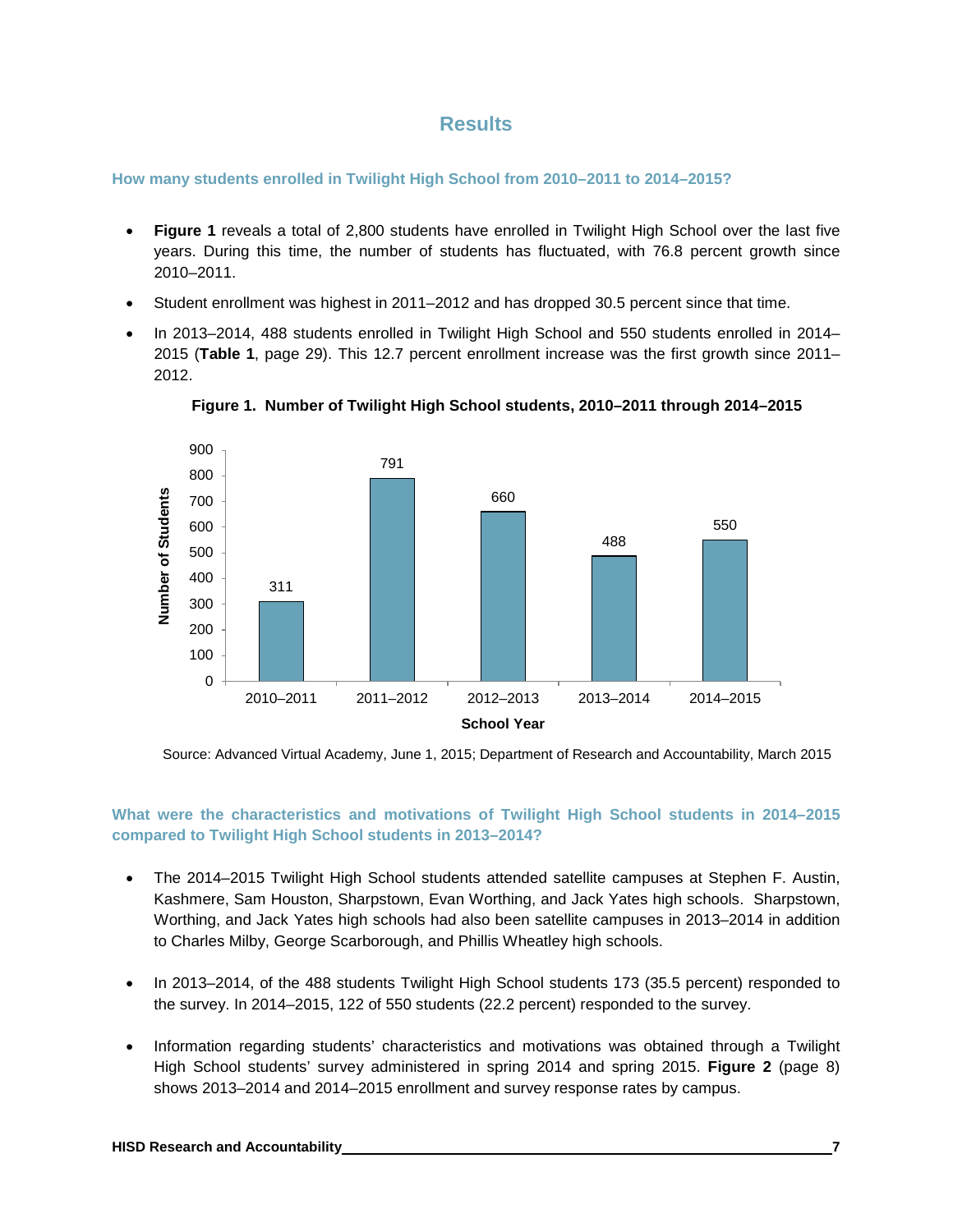• In 2014–2015, campus enrollment and survey response rates were lower than those of the previous year, with campus enrollments ranging from 25 to 142 students and survey response rates ranging from 12.0 percent to 40.5 percent. In 2013–2014, campus enrollments ranged from 35 to 161 students and survey response rates ranged from 16.4 percent to 60.0 percent.





Source: Advanced Virtual Academy, June 1, 2015; Twilight High School Student Survey

Note: Some respondents who participated on more than one satellite campus provided multiple responses.

• Three campuses participated in both years. Sharpstown's enrollment (though second-highest in 2015) dropped 13.7 percent and the survey rate declined 2.1 percentage points from 2014 to 2015. Worthing's enrollment increased by one (1.3 percent) while its survey response rate plummeted 39.4 percentage points from the second-highest in 2014 to the second-lowest in 2015. Yates'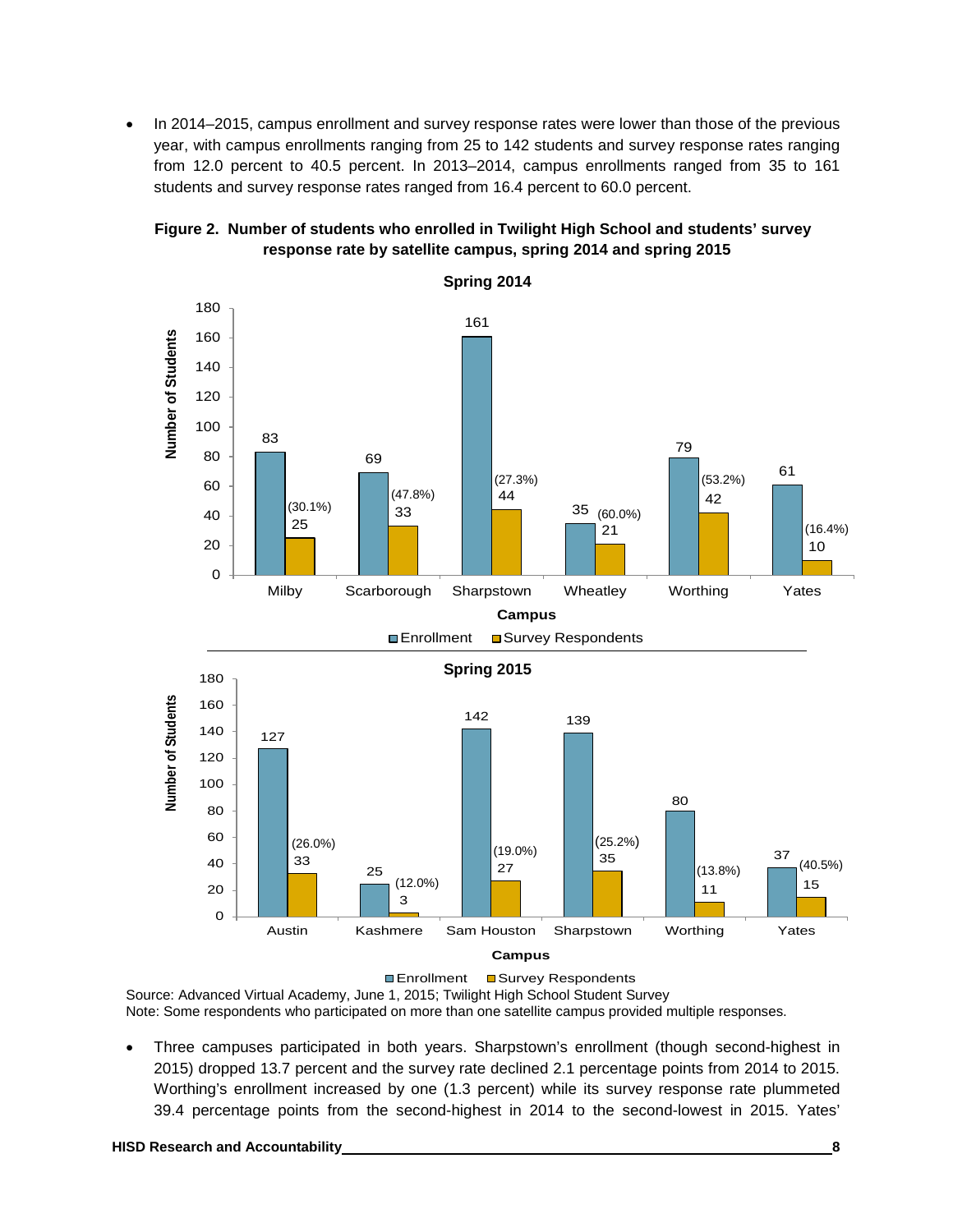enrollment dropped 39.3 percent (second-lowest in both years), but the survey rate increased 24.1 percentage points from 2014 to 2015 (Figure 2).

- Characteristics of the 488 program participants in 2013–2014 and the 550 program participants 2014–2015 are provided in **Figure 3** and **Figure 4**. In both years, the proportions of students grew as the grade levels increased (Table 1, page 29).
- In 2013–2014, the proportions of freshmen (7.2 percent) and sophomores (17.8 percent) were greater than in 2014–2015 (1.1 percent and 8.7 percent, respectively), while in 2014–2015, the proportions of juniors (38.5 percent) and seniors (51.6 percent) were greater than in 2013–2014 (28.5 percent and 46.5 percent, respectively) (Figure 3).

**Figure 3. Number of Twilight High School participants by grade level, 2013–2014 and 2014–2015**



Source: Advanced Virtual Academy, June 1, 2015



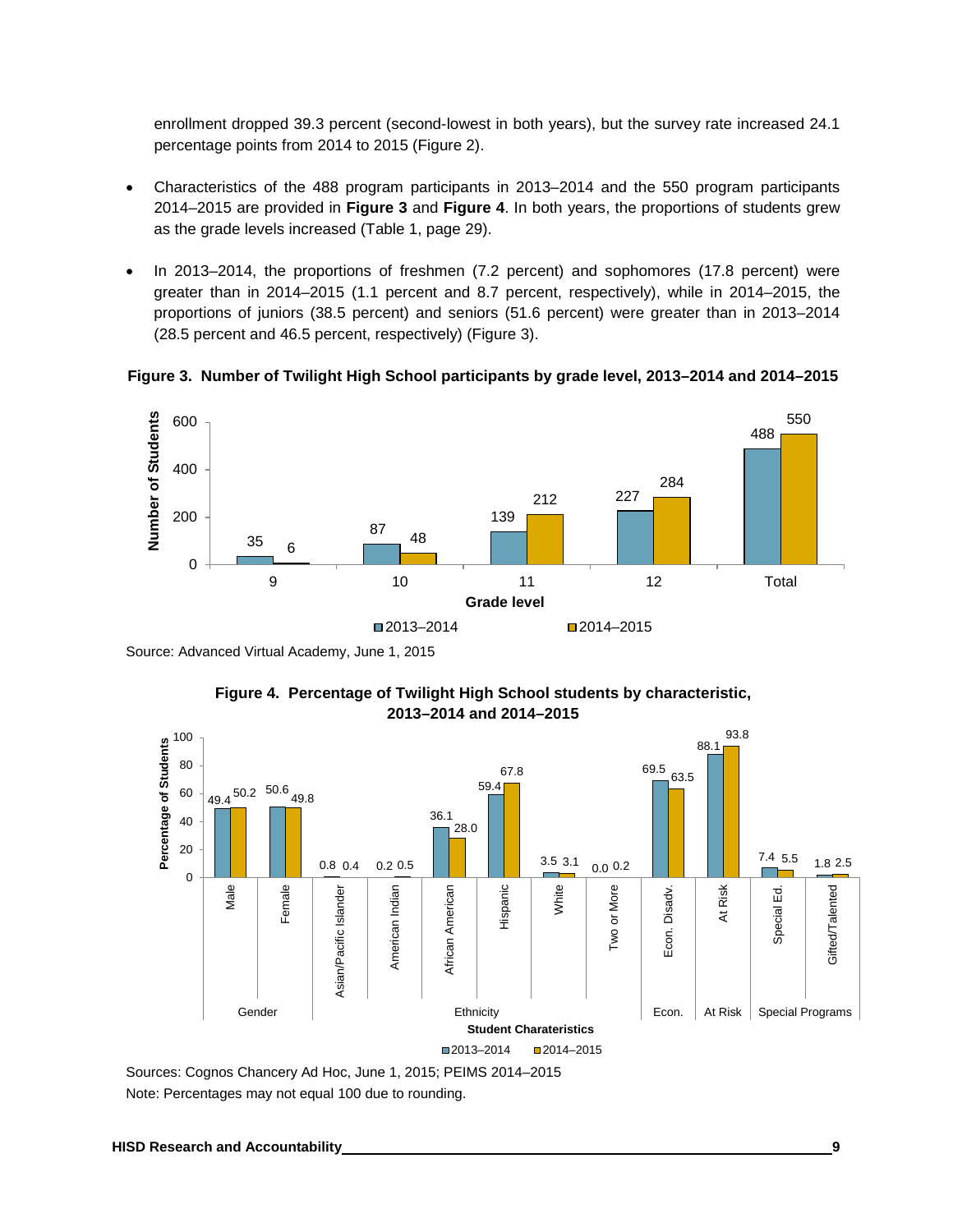- Figure 4 (page 9) shows the characteristics of Twilight High School students in 2013–2014 and 2014–2015. There were notably larger proportions (between 5.7 to 8.4 percentage points larger) of Hispanic (67.8 percent) and at risk (93.8 percent) students in 2014–2015 than in 2013–2014 (59.4 percent and 88.1 percent, respectively). However, there were notably larger proportions of African American (36.1 percent) and economically disadvantaged (69.5 percent) students in 2013–2014 than in 2014–2015 (28.0 percent and 63.5 percent, respectively).
- Gender proportions were nearly equal in 2013–2014 and 2014–2015 and most students were Hispanic or African American, economically disadvantaged, and at risk of dropping out of high school prior to graduating, with less than 10.0 percent of the students in special education or gifted and talented programs.
- The distribution of 2013–2014 and 2014–2015 participants who completed at least one course is shown by age in **Figure 5**. In 2013–2014, larger proportions of students aged 18 through 26 completed at least one course. Conversely, in 2014–2015, larger proportions of students aged 15 through 17 completed at least one course.





Source: Advanced Virtual Academy, June 1, 2015

**Figure 6** (page 11) shows more than one-fourth (31 or 26.1 percent) of 119 survey respondents had dropped out of school before they enrolled in Twilight High School in 2014–2015. In 2013– 2014, nearly one-half of the respondents had dropped out of school before they enrolled in Twilight High School (83 of 170 or 48.8 percent).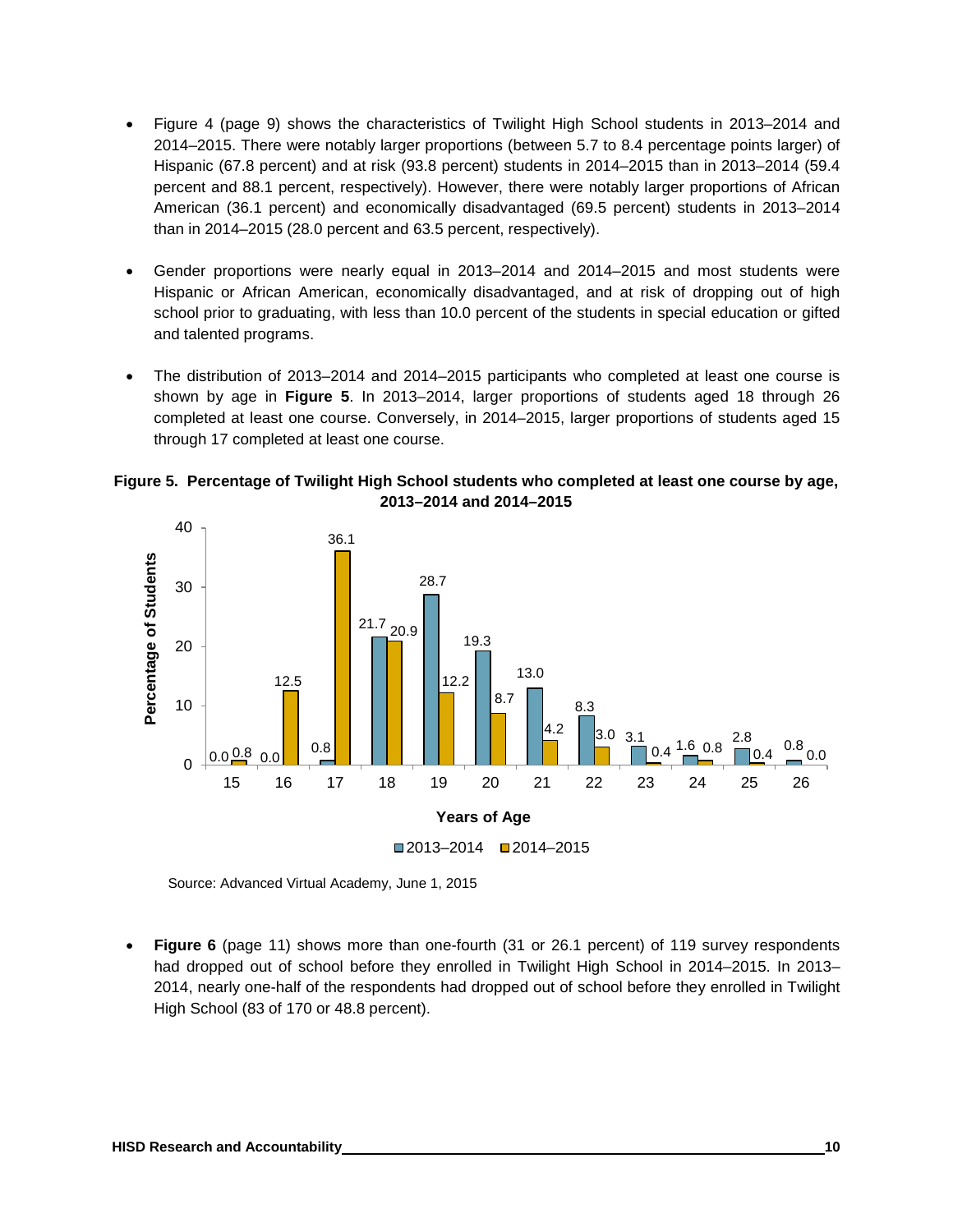



Source: Twilight High School Student Survey

• Additional survey results showed that in 2013–2014 and 2014–2015, most of the survey respondents' motivation for enrolling in Twilight High School was to graduate from high school, 97.7 percent (169 out of 173 or) and 89.1 percent (106 out of 119), respectively. In addition, each year more than one-third of respondents (58 or 33.5 percent in 2013–2014 and 47 or 39.5 percent in 2014–2015) cited credit recovery as their reason for attending the school. The percentage of students who reported obtaining a GED as their motivation for participation more than doubled from 6.9 percent (12 out of 173) in 2013–2014 to 19.0 percent (22 out of 116) in 2014–2015.

**How did the enrollment statuses compare for twelfth-grade students who attended Twilight High School in 2013–2014 and 2014–2015?** 

• The enrollment statuses of Twilight High School seniors are shown in **Figure 7.** The proportions of seniors who graduated in the last two years differed by nearly 5.0 percent, with 35.2 percent (80 seniors) graduating in 2013–2014 compared to 30.3 percent (86 seniors) in 2014–2015. The proportions of seniors who withdrew from Twilight High School before they graduated were similar from 2013–2014 to 2014–2015, with 12.3 percent of seniors withdrawing in 2013–2014 and more withdrawing in 2014–2015 (14.2 percent). Also, in 2014–2015, more seniors remained enrolled in school after not graduating (55.6 percent) when compared to 2013–2014 (52.4 percent).



**Figure 7. Number of Twilight High School seniors who graduated, withdrew from the district, or remained enrolled in Twilight High School, 2013–2014 and 2014–2015**

Source: Advanced Virtual Academy, February 9, 2016; Department of Research and Accountability, March 2015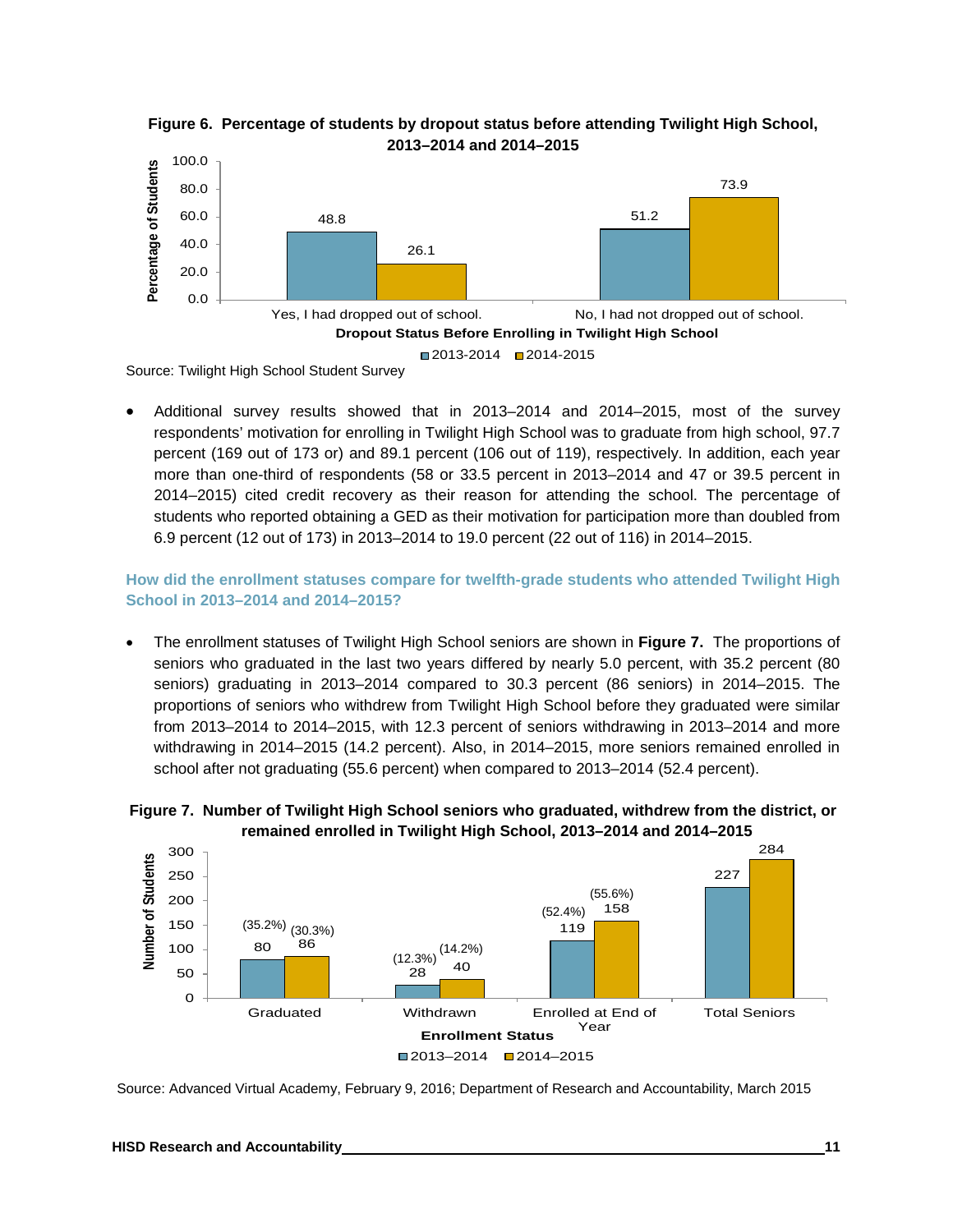**How did the performance of students enrolled in Twilight High School in 2014–2015 compare to the performance of Twilight High School students in previous years in terms of the course enrollment, course completion rate, and average number of courses completed per student?**

- **Figure 8** shows that the student enrollment in Twilight High School, the number of students completing courses, and the number of courses completed have fluctuated over the five years tracked. A higher percentage of all Twilight High School students completed at least one course during the 2011–2012 school year (61.6 percent) and the percentage has dropped each subsequent year (i.e., 34.1 percent in 2010–2011, 53.5 percent in 2012–2013, 52.0 percent in 2013–2014, and 47.8 percent in 2014–2015).
- 2014–2015 Twilight High School students who completed at least one course completed an average of 5.5 courses per student. This was the highest per student course completion rate in the five years tracked (i.e., 2.3 courses per student in 2010–2011, 3.3 courses per student in 2011– 2012, 3.9 courses per student in 2012–2013, and 5.3 courses per student in 2013–2014) (Figure 8).

**Figure 8. Twilight High School student enrollment, the number and percentage of Twilight students who completed courses, the number of courses Twilight students completed, and the average number of courses completed per student, 2010–2011 through 2014–2015**



Source: Historical Grades Records, November 11, 2015; Department of Research and Accountability, March 2015 **■# THS Students ■ # THS Students Completing Courses ■ # Courses Completed** 

**What were the characteristics of all students enrolled in Twilight High School in 2014–2015 relative to Twilight High School students who completed at least one course and students who did not complete at least one course during the 2014–2015 academic year?**

- **Figure 9** (page 13) shows the largest cohort of 2014–2015 Twilight High School participants was twelfth grade students (n=284), followed by eleventh (n=212), tenth (n=48), and ninth (n=6) grade students (**Table 2**, page 30).
- Throughout the 2014–2015 school year, including summer 2015, 301 (54.7 percent) of the 550 Twilight High School students (unduplicated count) enrolled in at least one course. As shown in Figure 9, the number of Twilight High School students, the number of students enrolled in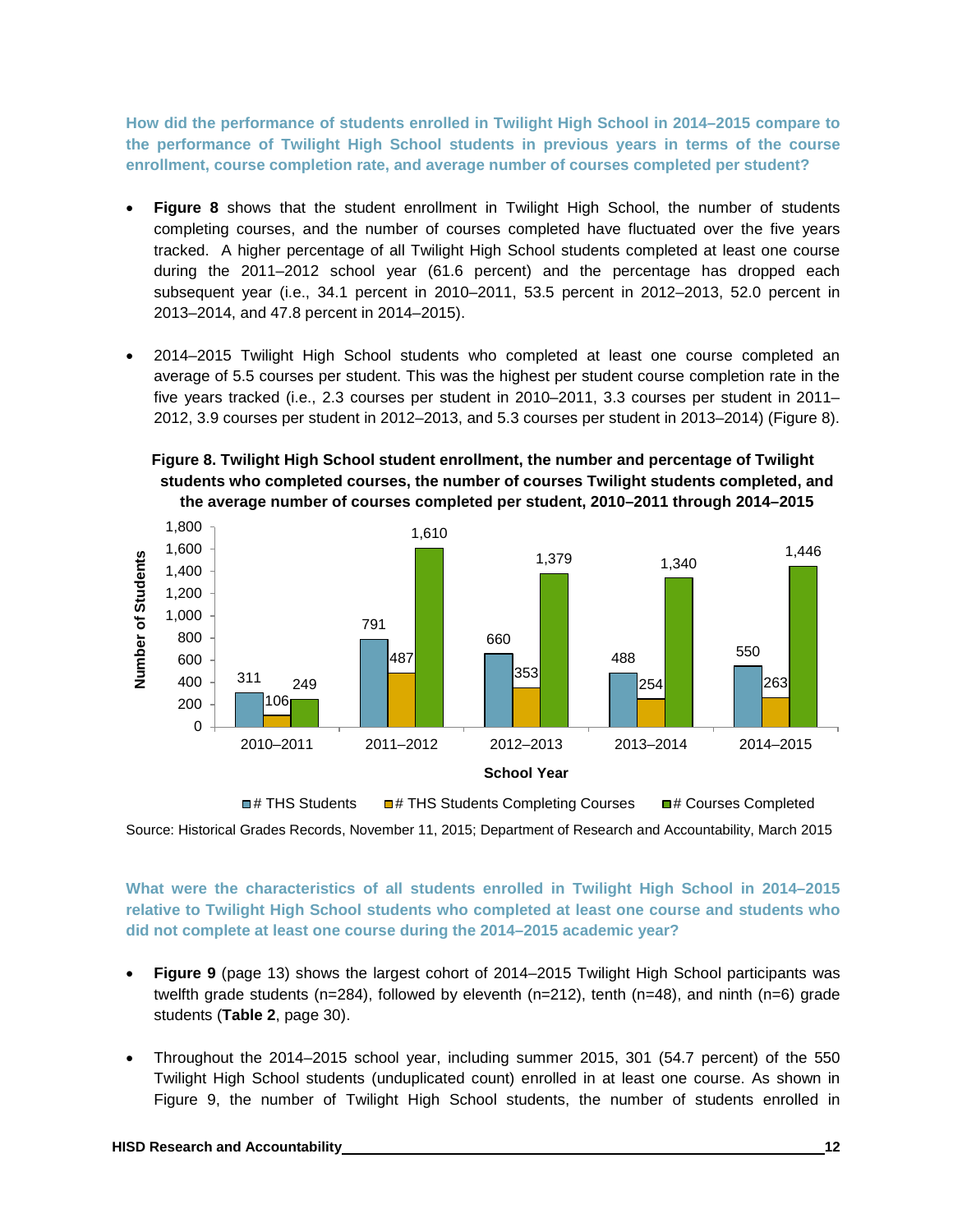coursework, and the number of students who completed coursework increased sequentially with each grade level. The proportion of students who enrolled in and completed coursework was highest at grades nine and 10 (100 percent each), followed by grade 12 (90.4 percent) and grade 11 (81.2 percent). The overall percentage of students who enrolled in and completed coursework was 87.4 percent (Table 2, page 30).





**<sup>■</sup>All THS Students ■Students Who Enrolled in Coursework ■Students Who Completed Coursework** 

Source: Historical Grades Records, November 11, 2015

• **Figure 10** presents the proportion of all program students at each grade level relative to the proportions of program students who enrolled in at least one course and who completed at least one course in 2014–2015. (See Table 2 for details, page 30.)

**Figure 10. Percentage of all Twilight High School students, students who enrolled in coursework, and students who completed coursework by grade level, 2014–2015**



**■All THS Students Budents Who Enrolled in Coursework Budents Who Completed Coursework** 

Source: Historical Grades Records, November 11, 2015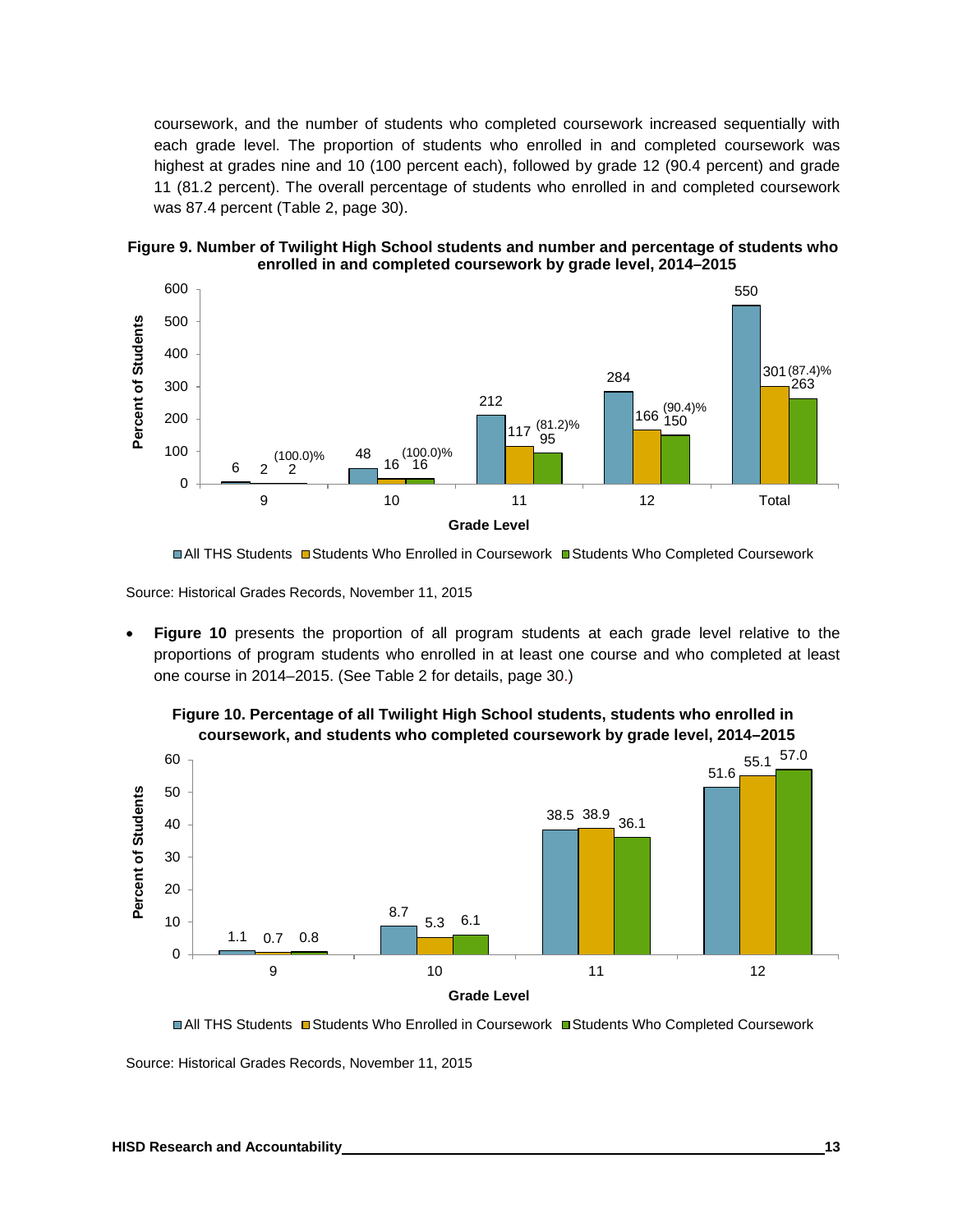- Figure 10 shows twelfth grade students (51.6 percent) were over-represented among all Twilight High School students who enrolled in coursework (55.1 percent) and who completed coursework (57.0 percent). With the exception of 11<sup>th</sup> graders (38.5 percent) whose course enrollment was 38.9 percent, students at the other grade levels were under-represented among the school's course enrollees and course completers. The most under-represented students were 10th graders (8.7 percent) who enrolled (5.3 percent) and completed coursework (6.1 percent), followed by  $11<sup>th</sup>$ graders (38.5 percent) who completed coursework (36.1 percent).
- Overall, 301 (54.7 percent) of Twilight High School students enrolled in coursework during the school year. Across grade levels, 58.5 percent of seniors, 55.2 percent of juniors, and 33.3 percent of both sophomores and freshmen enrolled in coursework during the school year. This means the other 249 (45.3 percent) students did not enroll in coursework during the school year. Shown in Table 2, page 30, this included more than one-half of freshmen (66.7 percent) and sophomores (66.7 percent).
- Overall, 56.6 percent of Hispanic Twilight High School students enrolled in courses during the school year, followed by 51.3 percent of African American, and 41.2 percent of White students. This means more than one-half of White students (58.8 percent) did not enroll in courses during the school year, followed by 48.7 percent of African American, and 43.4 percent of Hispanic students (Table 2, page 30).
- Of the 550 Twilight High School students, 263 (47.8 percent) completed at least one course during the school year. Of the students who enrolled in at least one course, 87.4 percent of them completed at least one course. Across grade levels, from 81.2 (grade eleven) to 100 percent (grades nine and ten) of students who enrolled in coursework completed at least one course. Also, 90.4 percent of grade twelve students who enrolled in coursework completed at least one course (Table 2, page 30).
- Overall, 95.8 percent of all 2014–2015 Twilight High School participants were African American (28.0 percent) or Hispanic (67.8 percent) students. African American students were slightly underrepresented among students who enrolled in courses (26.2 percent) and students who completed coursework (26.2 percent). Hispanic students were slightly over-represented among the students who enrolled in courses (70.1 percent) and students who completed coursework (70.0 percent). White students represented 3.1 percent of program students and were slightly under-represented among the students who enrolled in courses (2.3 percent) and completed coursework (2.3 percent) (Table 2, page 30).
- Overall, all Asian/Native Hawaiian/Pacific Islander and Alaska Native students who enrolled in at least one course, completed at least one course, followed by 87.3 percent of African American students, 87.2 percent of Hispanic students, and 85.7 percent of White students (Table 2, page 30).
- Nearly two-thirds of the participants were economically disadvantaged (63.5 percent). They were over-represented among students enrolled in coursework (71.4 percent) and students who completed coursework (70.7 percent). Overall, 86.5 percent of economically disadvantaged students who enrolled in coursework completed courses in 2014–2015 (Table 2, page 30).
- Participants who were at risk of dropping out of high school (93.8 percent) were over-represented among students who enrolled in coursework (94.7 percent) and students who completed courses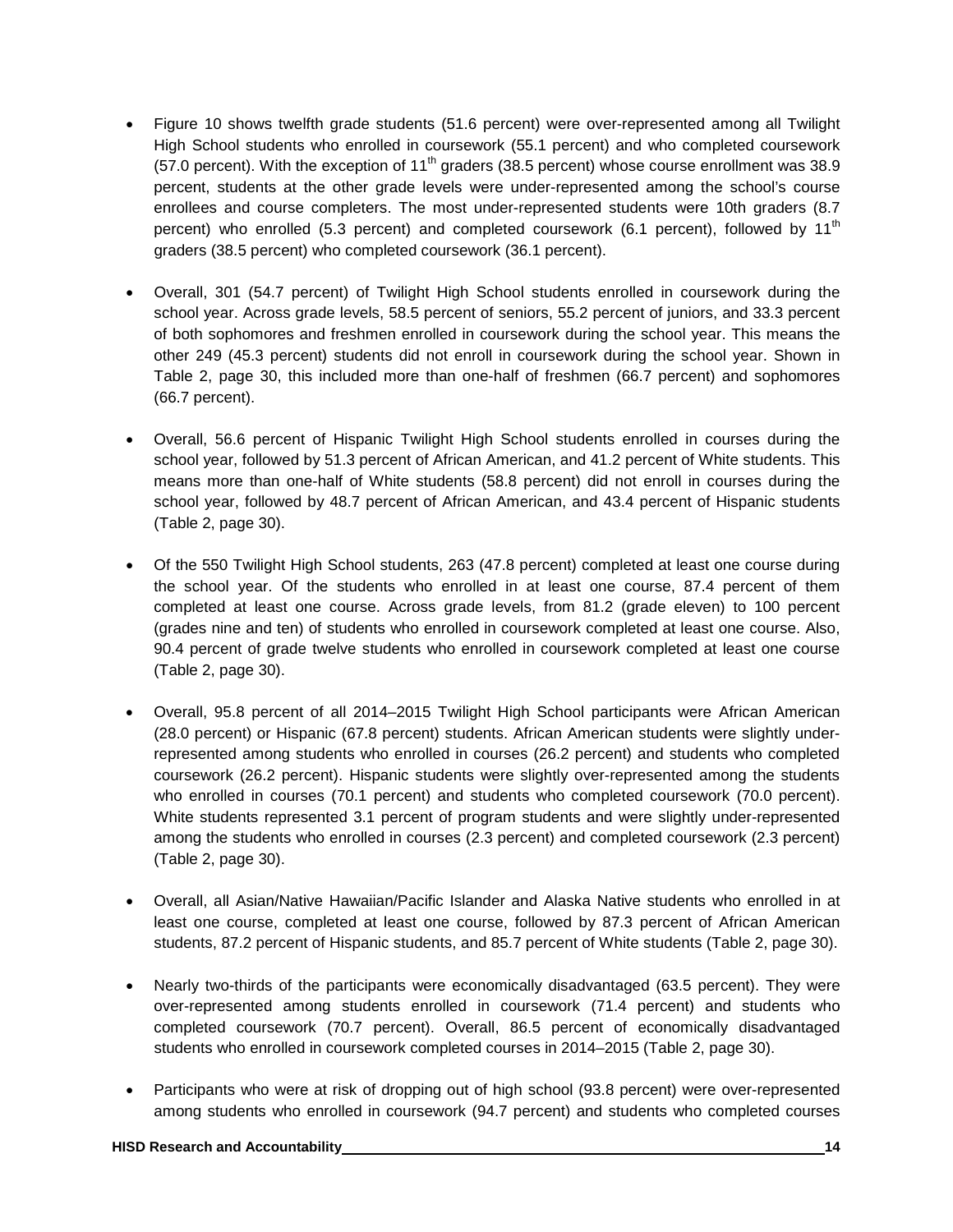(93.9 percent). Overall, 86.7 percent of at risk students who enrolled in coursework completed at least one course in 2014–2015 (Table 2, page 30).

- Overall, 5.5 percent of all participants were special education students and 2.5 percent were gifted and talented students. A total of 63.3 percent of the special education students and 78.6 percent of the gifted and talented students enrolled in courses, with 100 percent of special education and 72.7 percent of gifted and talented students who enrolled in coursework completed at least one course during the school year. Nonetheless, this still means that 27.3 percent of gifted and talented students who enrolled in coursework did not complete at least one course in 2014–2015 (Table 2, page 30).
- Twilight High School students enrolled in 2,302 courses during the 2014–2015 school year. A total of 1,446 courses were completed, constituting a course completion rate of 62.8 percent and 515 credits earned (**Table 3**, page 31).
- **Figure 11** depicts the number of courses in which 2014–2015 Twilight High School students enrolled by subject area. Core courses (English language arts (ELA), social studies, science, and mathematics) had the largest enrollments followed by Career and Technology, non-English Language, and Fine Arts courses. The highest completion rates were in Non-English Language (70.8 percent), ELA (68.1 percent), and Social Studies courses (67.9 percent). Fine Arts (53.0 percent), Career and Technology (55.8 percent), and Science (55.8 percent) had the lowest completion rates (Table 3, page 31).





Source: Historical Grades Records, November 11, 2015

- In 2014–2015, 123 or 22.4 percent of the 550 Twilight High School participants, enrolled in 238 (10.3 percent) of their 2,302 courses to recover course credit (**Table 4**, page 31).
- The proportion of students enrolled in courses for credit recovery increased with each subsequent grade level as did the proportion of courses in which they enrolled for credit recovery. A total of 93.5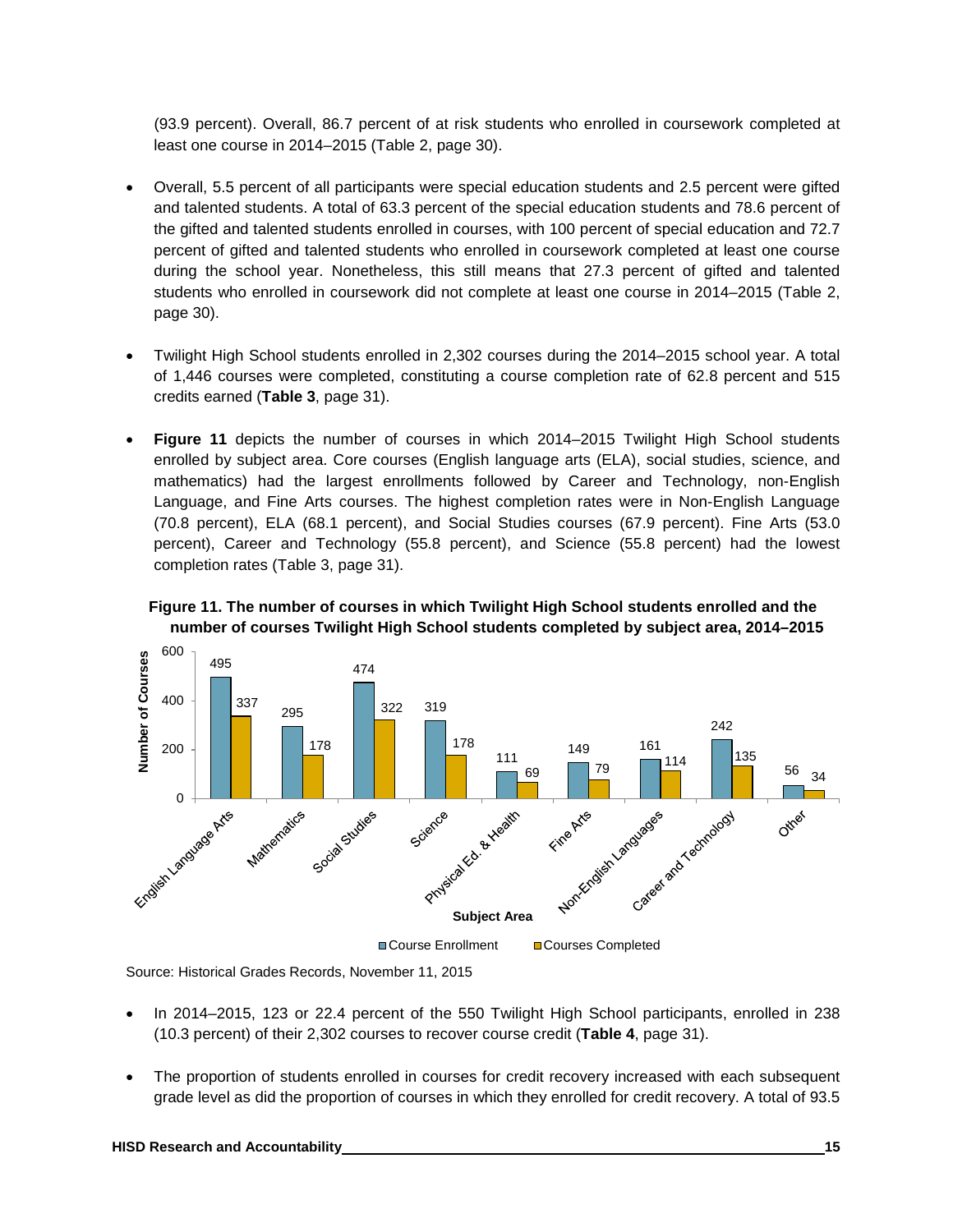percent of the participants enrolled in credit recovery courses were eleventh- and twelfth- grade students who enrolled in 94.5 percent of those courses (Table 4, page 31).

- Additional data showed that of the 238 courses taken for credit recovery, 205 were completed, a completion rate of 86.1 percent. The course completion rates included core courses in English Language Arts (87.8 percent), mathematics (81.5 percent), social studies (90.3 percent), and science (71.4 percent).
- Credits recovered included credits for 63 (96.9 percent) of the 65 English Language Arts courses completed for a total of 31.5 credits, followed by 25.5 credits for 51 (91.1 percent) of 56 Social Studies courses completed, 19.5 credits for 39 (88.6 percent) of the 44 mathematics courses completed, and 9.0 credits for 18 (90.0 percent) of the 20 science courses completed for credit recovery. Core courses constituted 85.5 (89.5 percent) of the 95.5 credits recovered across all subject areas (**Table 5**, page 32).

#### **What were the performance trends of Twilight High School students from 2010–2011 through 2014–2015 with regard to their TAKS and STAAR EOC performances?**

- In the previous report, students' performances as Texas Assessment of Knowledge and Skills (TAKS) first-time test-takers in 2010–2011 through 2012–2013 showed improvement across tests (Department of Research and Accountability, March 2015). With the STAAR EOC replacing the TAKS test for first-time students in grade 9 in spring 2012, no TAKS first-time test-taker results were available for 2013–2014 or 2014–2015. However, Twilight High School students who entered high school under TAKS graduation requirements and have not met those requirements continue to retest on the TAKS. Therefore, the percentages of 2013–2014 and 2014–2015 Twilight High School TAKS retesters who met the passing or commended standards in their respective years are presented in **Figure 12**, page 17 (**Table 6,** page 32).
- In 2013–2014, from 30.0 percent (grade 9) to 66.0 percent (grade 11) of TAKS re-testers met the passing standard in reading, with a total of 61.0 percent across grade levels meeting the passing standard and 5.0 percent across grade levels meeting the commended standard. In 2014–2015, fewer than five students in grades 9 and 10 retested in reading. A total of 29.0 percent (grade 12) and 52.0 percent (grade 11) of TAKS re-testers met the passing standard in reading, with 38.0 percent across grade levels meeting the passing standard. In addition, 4.0 percent of  $11<sup>th</sup>$ -graders and no seniors met the commended standard (Figure 12, page 17; Table 6, page 32).
- In 2013–2014, from 11.0 percent (grade 9) to 42.0 percent (grade 12) of TAKS re-testers met the passing standard in mathematics, with a total of 35.0 percent across grade levels meeting the passing standard and 2.0 percent across grade levels meeting the commended standard. In 2014– 2015, no grade 9 students and fewer than five students in grade 10 retested in mathematics. Overall, 21.0 percent of TAKS re-testers met the passing standard in mathematics, including 21.0 percent in grade 11 and 23.0 percent in grade 12. However, none of them met the commended standard (Figure 12, page 17; Table 6, page 32).
- In 2013–2014, from 60.0 percent (grade 9) to 94.0 percent (grade 12) of TAKS re-testers met the passing standard in social studies, with a total of 73.0 percent across grade levels meeting the passing standard and 11.0 percent across grade levels meeting the commended standard. No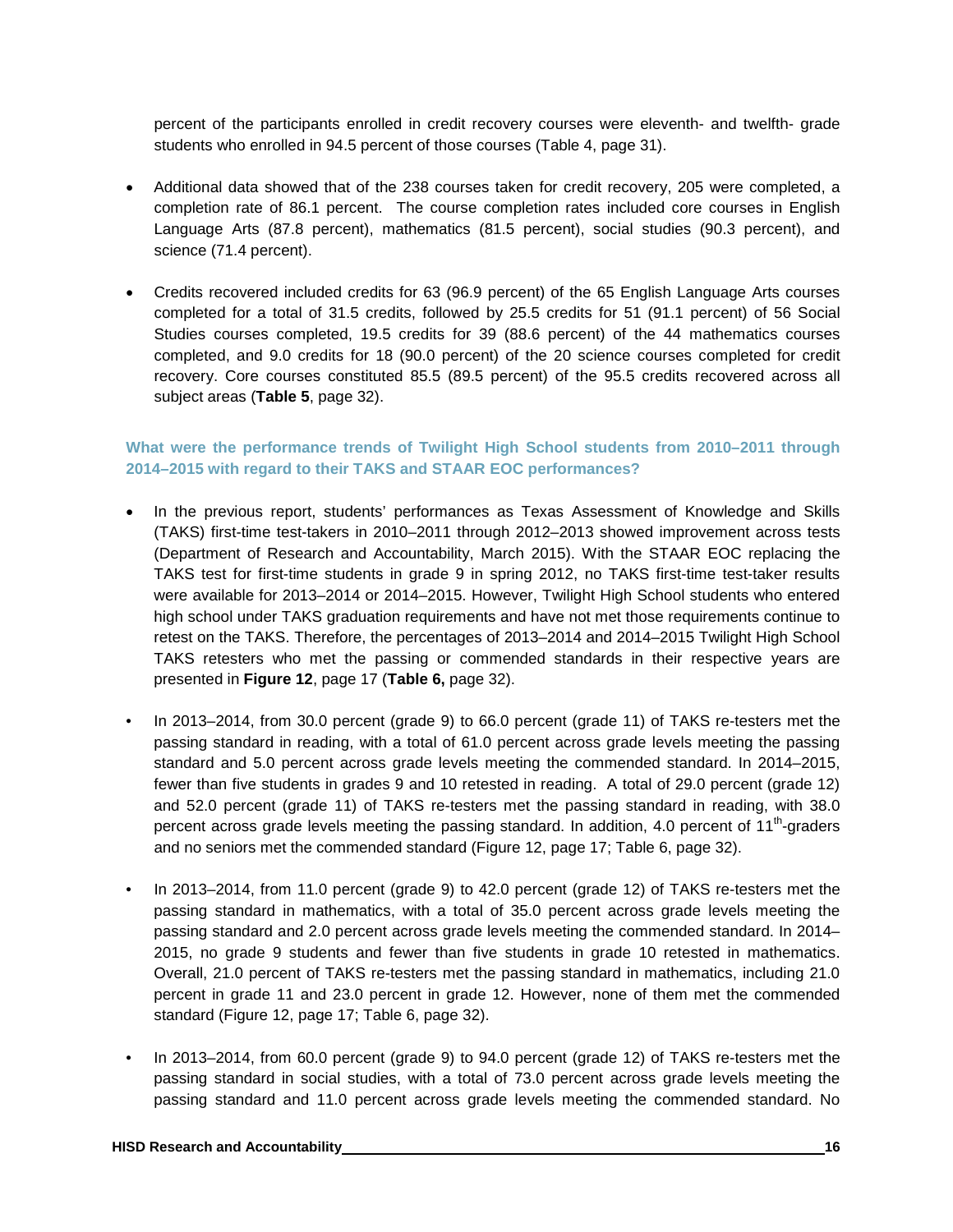grade 9 students retested in social studies in 2014–2015. A total of 57.0 percent (grade 12) to 100 percent (grade 10) of TAKS re-testers met the passing standard in social studies, with 71.0 percent across grade levels meeting the passing standard and 18.0 percent across grade levels meeting the commended standard (Figure 12, page 17; Table 6, page 32).

• In 2013–2014, from 33.0 percent (grade 9) to 45.0 percent (grade 10) of TAKS re-testers met the passing standard in science, with a total of 40.0 percent across grade levels meeting the passing standard and 1.0 percent across grade levels meeting the commended standard. No grade 9 students retested in science in 2014–2015. A total of 20.0 percent (grade 10) to 35.0 percent (grade 11) of TAKS re-testers met the passing standard in science, with 31.0 percent across grade levels meeting the passing standard and 2.0 percent across grade levels meeting the commended standard (Figure 12, page 17; Table 6, page 32).

**Figure 12. Percentage of retesters among 2013–2014 and 2014–2015 Twilight High School students who met TAKS passing standards by grade, 2013–2014 and 2014–2015**





Note: The TAKS was administered to only re-testers during the 2013–2014 and 2014–2015 school years. \*Results for fewer than five students tested are not presented for grade 9 reading and grade 10 reading and mathematics. 2014–2015 reading results were available for grades 11 and 12.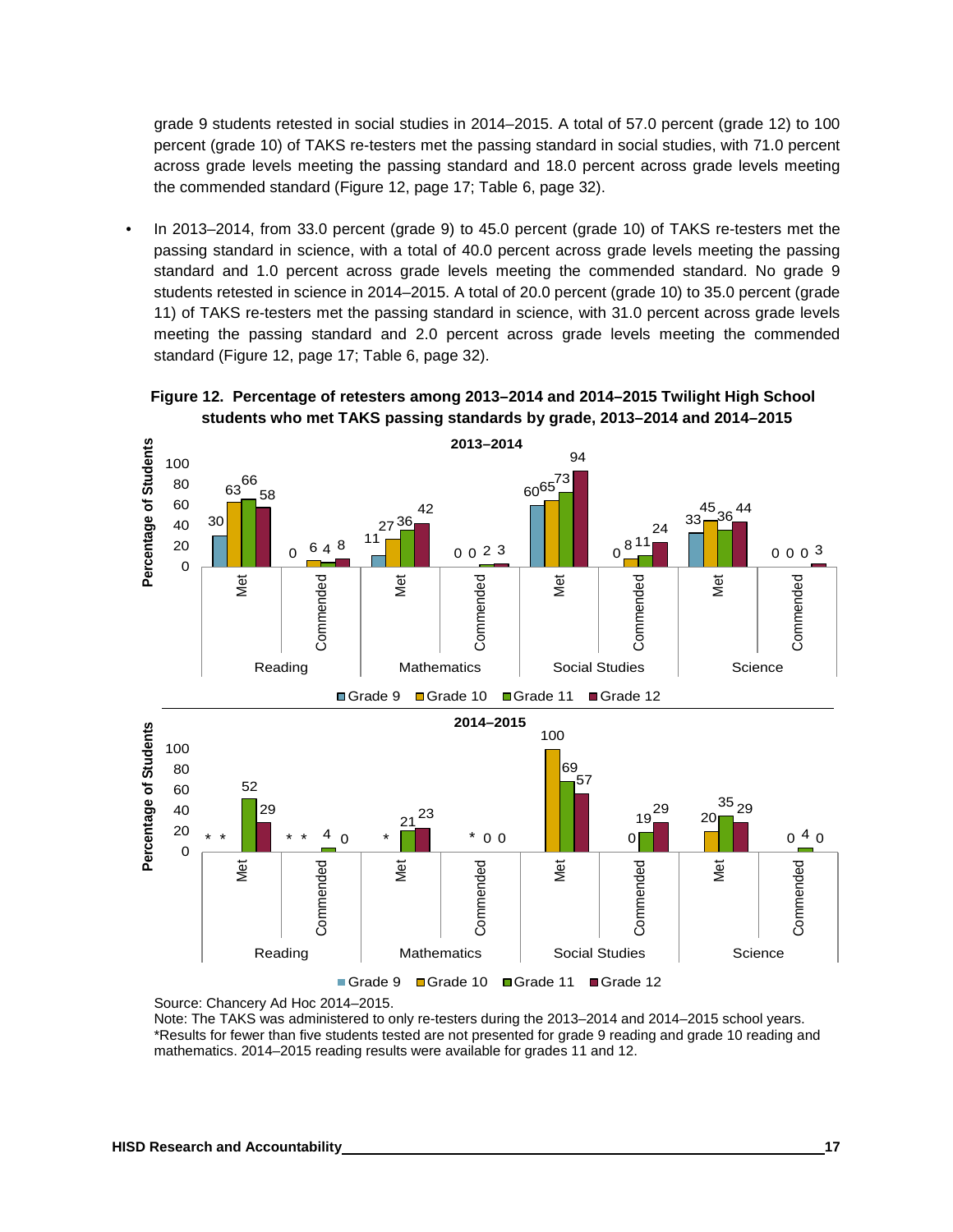- Overall, in 2013–2014, from 35.0 percent (mathematics) to 73.0 percent (social studies) of TAKS re-testers met the passing standards and from 1.0 percent (science) to 11.0 percent (social studies) met commended standards. In 2014–2015, smaller proportions of TAKS re-testers met the passing standards (from 21.0 percent in mathematics to 71.0 percent in social studies). However, in 2014– 2015, greater proportions of TAKS re-testers met commended standards in social studies (18.0 percent) and science (2.0 percent), but smaller proportions met commended standards in reading (2.0 percent) and mathematics (none) (Table 6 page 32).
- Only one 2013–2014 Twilight High School student took STAAR EOC exams in 2013–2014. Therefore, performance results are presented for only the 2014–2015 Twilight High School students' STAAR EOC exams in core subjects (English language arts, mathematics, social studies, and science) in **Figure 13**. (**Table 7** and **Table 8**, page 33 also show the total results and by grade level.)
- In 2014–2015, 14.0 percent of Twilight High School first time testers and 6.0 percent of re-testers met the Level II-Satisfactory passing standard in both English I and English II, with none of them meeting the Level III-Advanced standard (Figure 13).
- A total of 29.0 percent of Twilight High School first time testers and 17.0 percent of re-testers met the Level II-Satisfactory passing standard in Algebra I, with none of them meeting the Level III-Advanced standard in 2014–2015 (Figure 13).
- A total of 29.0 percent of Twilight High School first time testers and 29.0 percent of re-testers met the Level II-Satisfactory passing standard in Biology, with none of them meeting the Level III-Advanced standard in 2014–2015 (Figure 13).
- A total of 55.0 percent of Twilight High School first time testers and 40.0 percent of re-testers met the Level II-Satisfactory passing standard in U.S. History, with 3.0 percent of first time testers and no re-testers meeting the Level III-Advanced standard in 2014–2015 (Figure 13).

#### **Figure 13. Percentage of Twilight High School first time testers and re-testers who met STAAR EOC Level II-Satisfactory and Level III-Advanced standards, 2014–2015**



Source: Chancery Ad Hoc 2014–2015.

Note: Results show STAAR EOC Level II-Satisfactory and Level III-Advanced performances for first-time testtakers and re-testers.

#### **HISD Research and Accountability 18**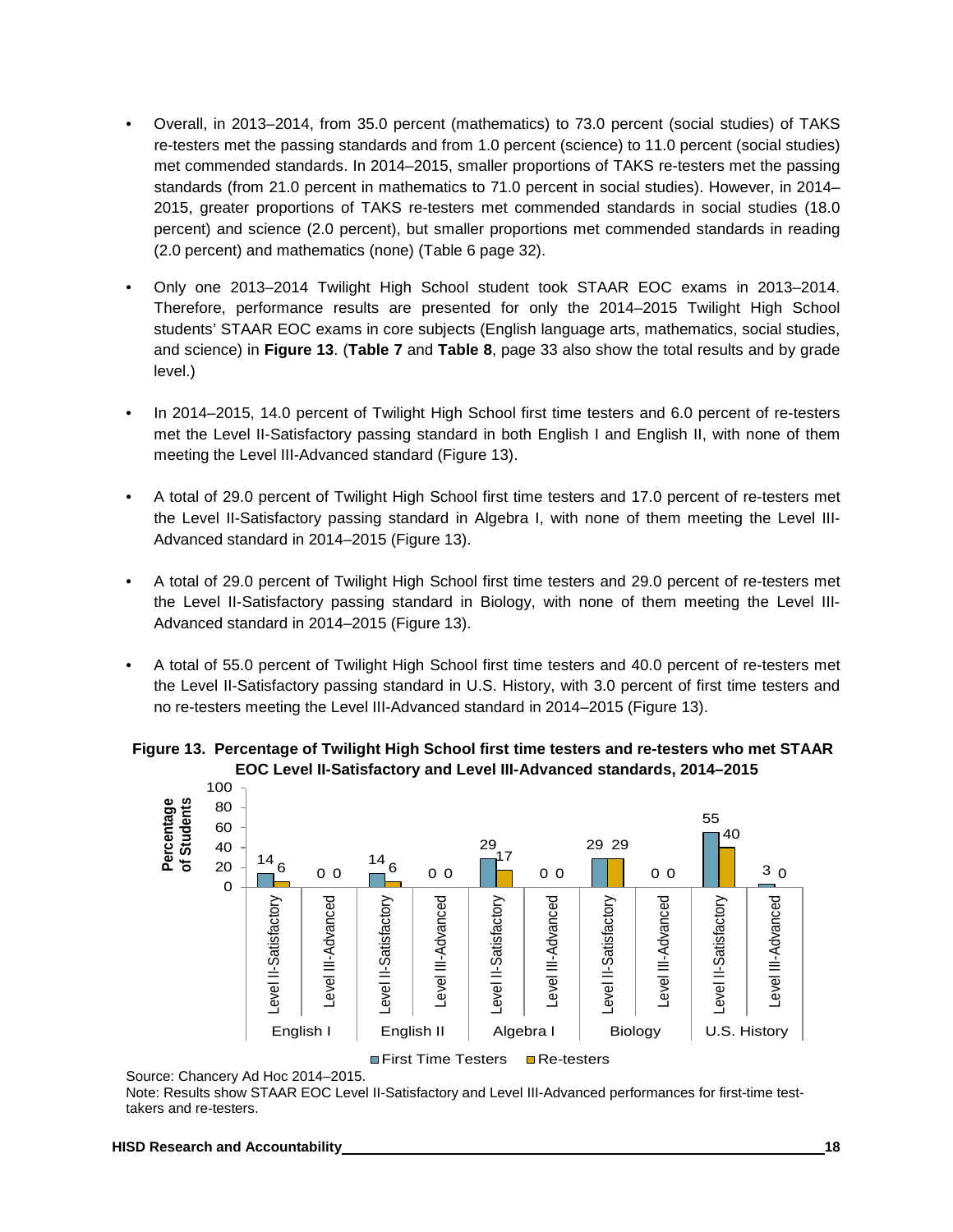#### **How many twelfth-grade students attending Twilight High School graduated from high school in 2014–2015?**

- A total of 316 students have graduated from Twilight High School since 2010–2011. The number of graduates more than quadrupled from 2010–2011 to 2014–2015, with a 7.5 percent increase from 2013–2014 to 2014–2015. **Figure 14** shows the number of graduates for the last five years.
- In 2010–2011, 21 juniors and seniors graduated, which comprised 38.9 percent of students enrolled in grades 11 and 12. In 2011–2012, 56 juniors and seniors graduated. This constituted 16.1 percent of students enrolled in grade 11 and 12. In 2012–2013, 73 seniors graduated. This constituted 27.5 percent of students enrolled in grade 12. In 2013–2014, 80 seniors graduated. This constituted 35.2 percent of students enrolled in grade 12 (Department of Research and Accountability, March 2015).
- In 2014–2015, 86 Twilight High School seniors graduated, which represented a 30.3 percent graduation rate for 284 seniors enrolled in Twilight High School. It also represented a graduation rate of 44.0 percent for 66 of the seniors who graduated after completing coursework out of the 150 Twilight High School seniors who completed at least one course in 2014–2015.



**Figure 14. Number of Twilight High School graduates, 2010–2011 through 2014–2015** 100

Source: Department of Research and Accountability, March 2015; Advanced Virtual Academy, February 9, 2016.

#### **How well did 2014–2015 Twilight High School students believe the program supported them in achieving their academic goals?**

- Program strategies in 2014–2015 included the Achieve3000 literacy program to address students' comprehension needs, Scholar Centric: Success Highways Resiliency Solution curriculum to address students' emotional needs and develop their resiliency skills, a teen leadership class, and counseling provided by University of Houston counseling interns. In addition, mini lessons were provided to help resolve students' master skills for success on TAKS and STAAR EOC exams.
- Survey results regarding students' participation in Twilight High School academic activities and the extent to which students found the activities helpful are provided in the **Appendix** (pages 34–40).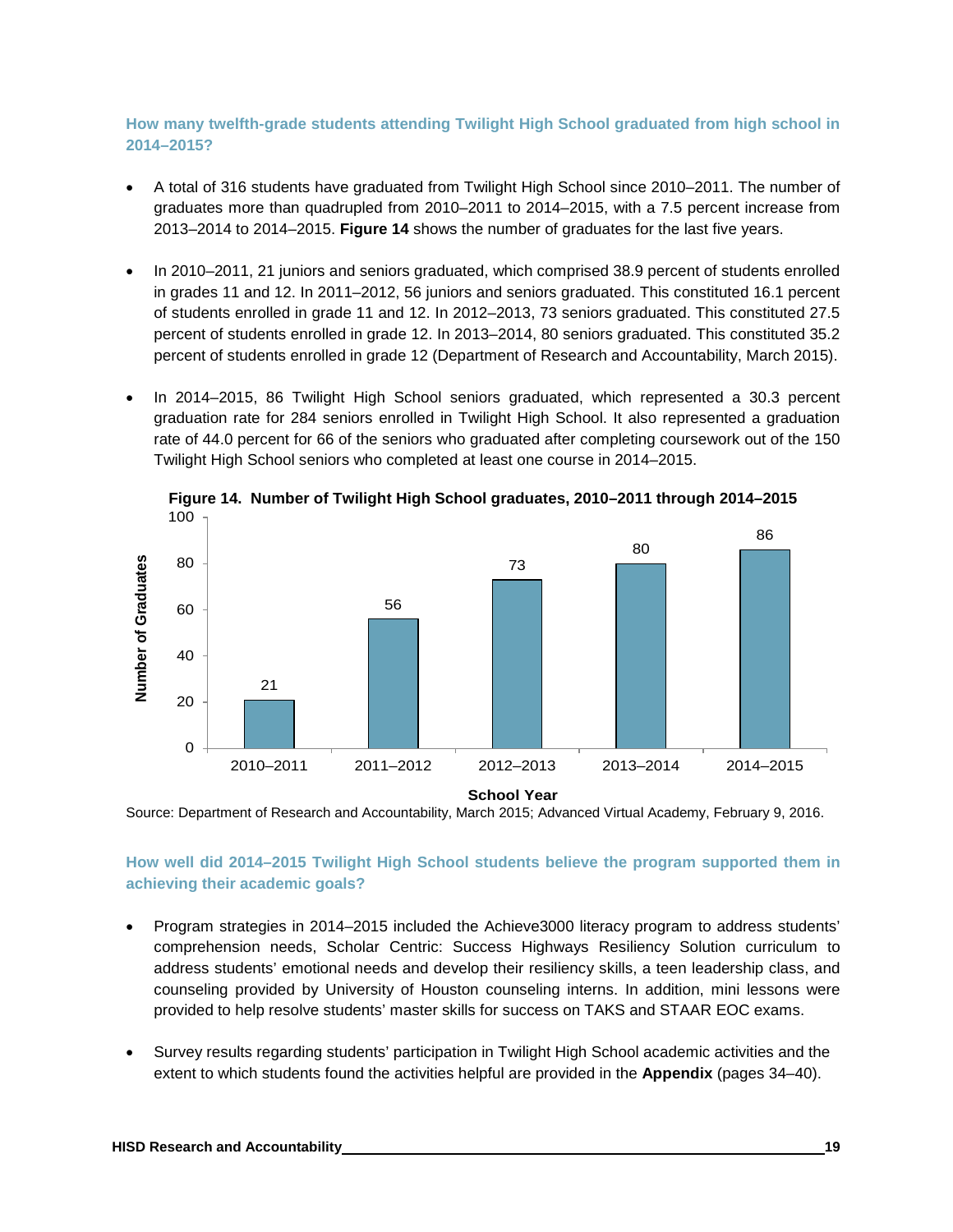Out-of-school contacts by Twilight High School staff

• Fewer than 50.0 percent of the survey respondents reported they participated in out-of-school contacts about their enrollment (28.7 percent), attendance (42.5 percent), or academics (23.8 percent). From 16.2 percent (academics) to 29.2 percent (attendance) of the respondents reported they participated one or two times. In addition, from 1.9 percent (enrollment) to 7.5 percent (attendance) reported they participated in the contacts four or more times (**Figure 15;** Appendix **Table F**, page 38).





Source: 2014–2015 Twilight High School Student Survey ■None ■1 Time ■2 Times ■3 Times ■4 Times ■5 Times ■More than 5 Times

• Regardless of the reason for the contact, more respondents reported they found the contacts to be "very helpful" or "moderately helpful" than respondents reported they found them "a little helpful" or "not helpful at all" (Appendix **Table G**, page 39).

#### Mini lessons for TAKS and STAAR EOC exams

- The percentage of survey respondents who reported they participated in TAKS mini lessons in reading was 26.7 percent, mathematics (27.8 percent), science (17.1 percent), and social studies (24.8 percent) (**Figure 16**, page 21**;** Appendix Table F, page 38).
- From 10.5 percent (science) to 19.4 percent (mathematics) of the respondents reported they participated one or two times and from 3.9 percent (science) to 7.6 percent (reading) reported they participated four or more times.
- The percentage of survey respondents who reported they participated in STAAR mini lessons in reading was 21.3 percent, writing 18.4 percent, mathematics 17.1 percent, science 10.7 percent, and social studies 20.0 percent (**Figure 17**, page 21**;** Appendix Table F, page 38).
- From 5.9 percent (science) to 15.7 percent (reading) of the respondents reported they participated one or two times and from 2.9 percent (science) to 4.8 percent (mathematics and social studies) participated four or more times.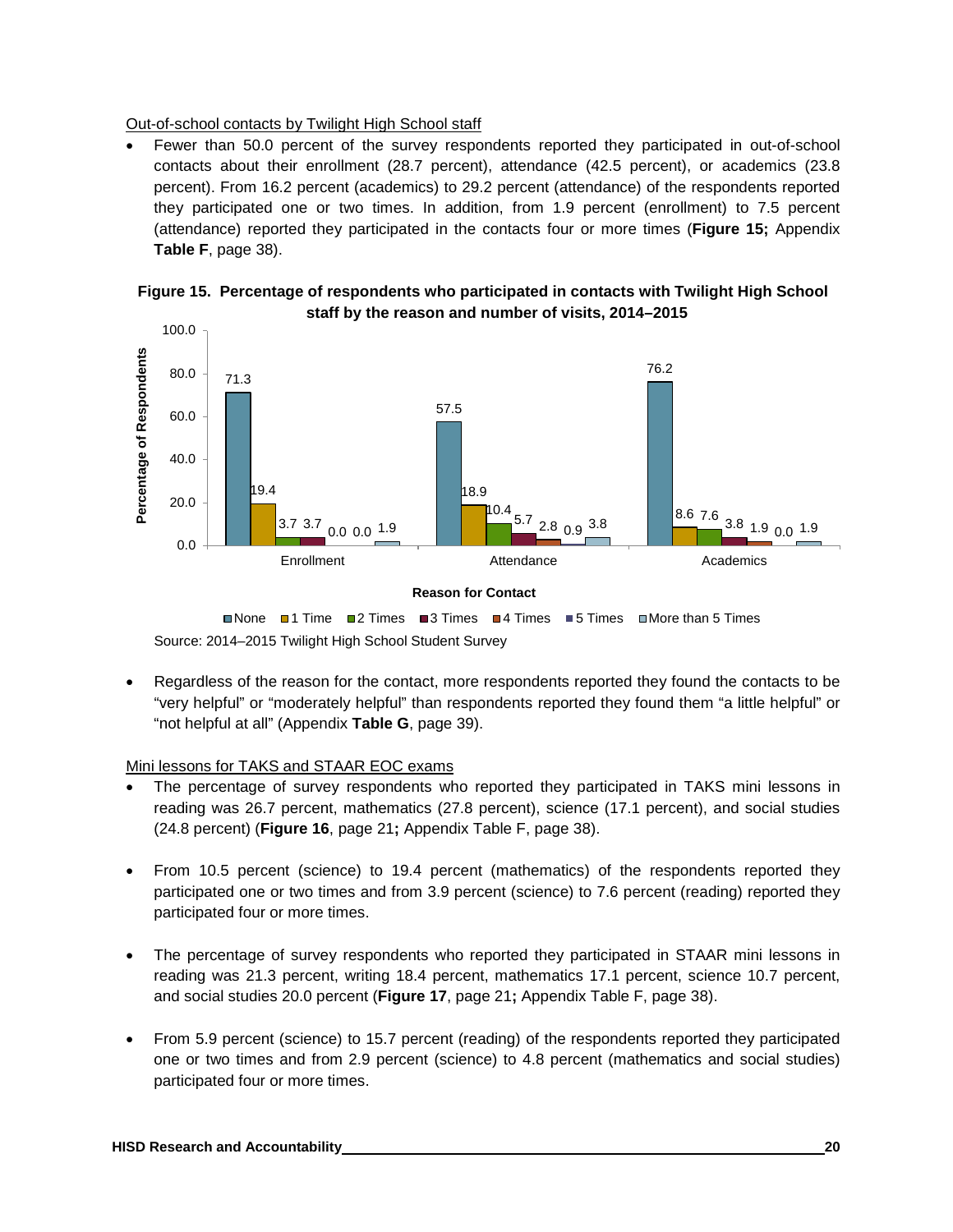

**Figure 16. Percentage of respondents who participated in TAKS mini lessons by the content area and number of visits, 2014–2015**

Source: 2014–2015 Twilight High School Student Survey Note: Percentages may not match calculations of numbers in Table F due to rounding.





Source: 2014–2015 Twilight High School Student Survey ■None ■1 Time ■2 Times ■3 Times ■4 Times ■5 Times ■More than 5 Times

Note: Percentages may not match calculations of numbers in Table F due to rounding.

• Regardless of the TAKS or STAAR EOC subject, additional results showed more respondents reported they found the mini lessons to be "very helpful" or "moderately helpful" than respondents reported they found them "a little helpful" or "not helpful at all" (Appendix Table G, page 39).

#### Concept development using non-computer-based materials

The percentage of survey respondents who reported they worked with teachers using noncomputer-based materials in reading was 36.2 percent, writing (30.8 percent), mathematics (42.6 percent), science (18.4 percent), and social studies (28.2 percent). (**Figure 18**, page 22; (Appendix Table F, page 38).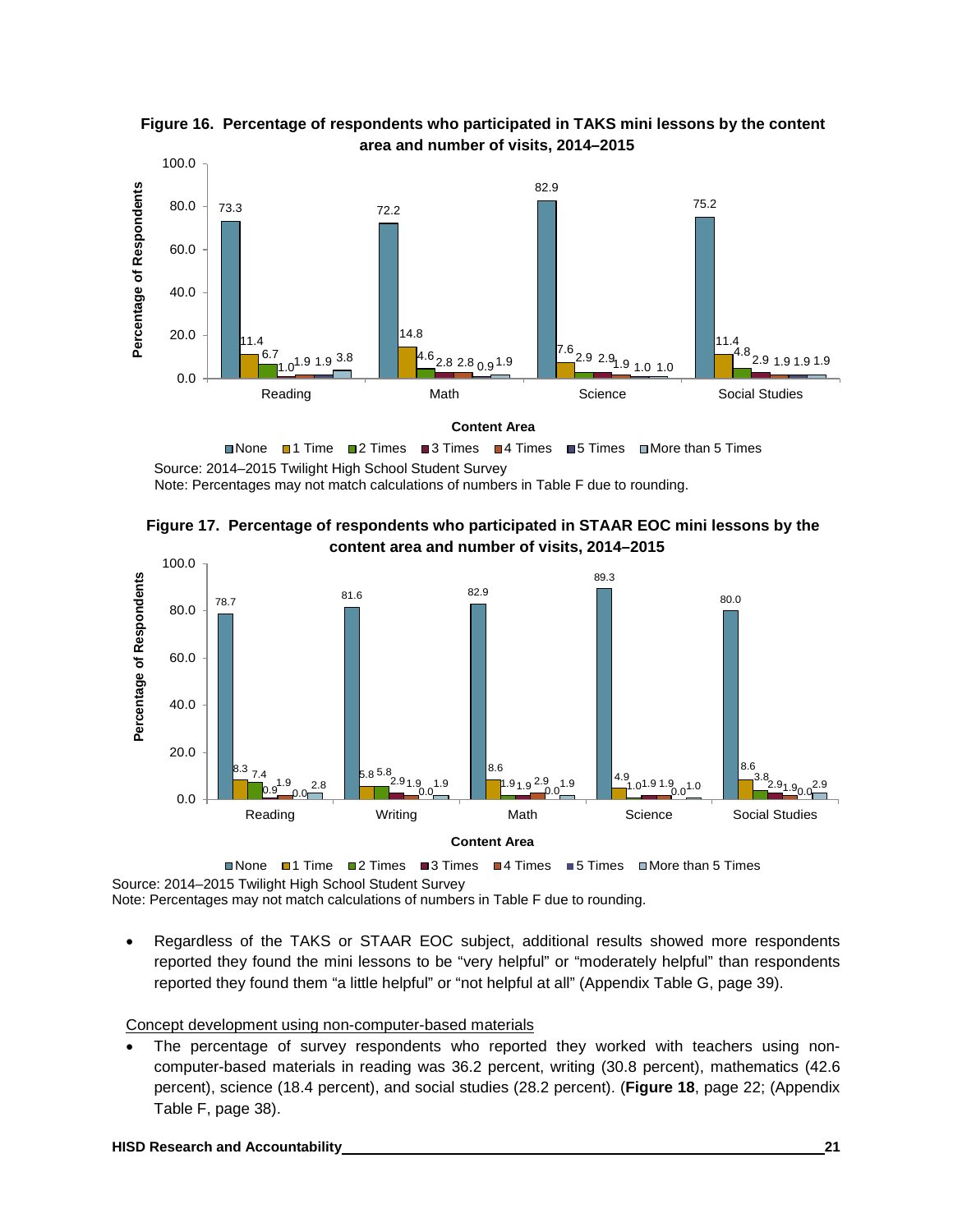• From 8.7 percent (science) to 23.1 percent (mathematics) of the respondents reported they participated one or two times and from 7.8 percent (science) to 12.9 percent (mathematics) reported they participated four or more times.



#### **Figure 18. Percentage of respondents who worked with teachers using non-computer-based materials to develop concepts by content area and number of times used, 2014–2015**

Source: 2014–2015 Twilight High School Student Survey Note: Percentages may not match calculations of numbers in Table F due to rounding.

• Regardless of the subject, additional results showed more respondents reported they found the non-computer-based work to be "very helpful" or "moderately helpful" than respondents reported they found them "a little helpful" or "not helpful at all" (Appendix Table G, page 39).

Career readiness

• The percentage of survey respondents who reported they participated in Career Week was 18.2 percent and 11.8 percent reported they participated in Workforce Seminars (**Figure 19**; Appendix Table F, page 38).

![](_page_25_Figure_7.jpeg)

**Figure 19. Percentage of respondents who participated in career readiness activities by the type and number of activities, 2014–2015**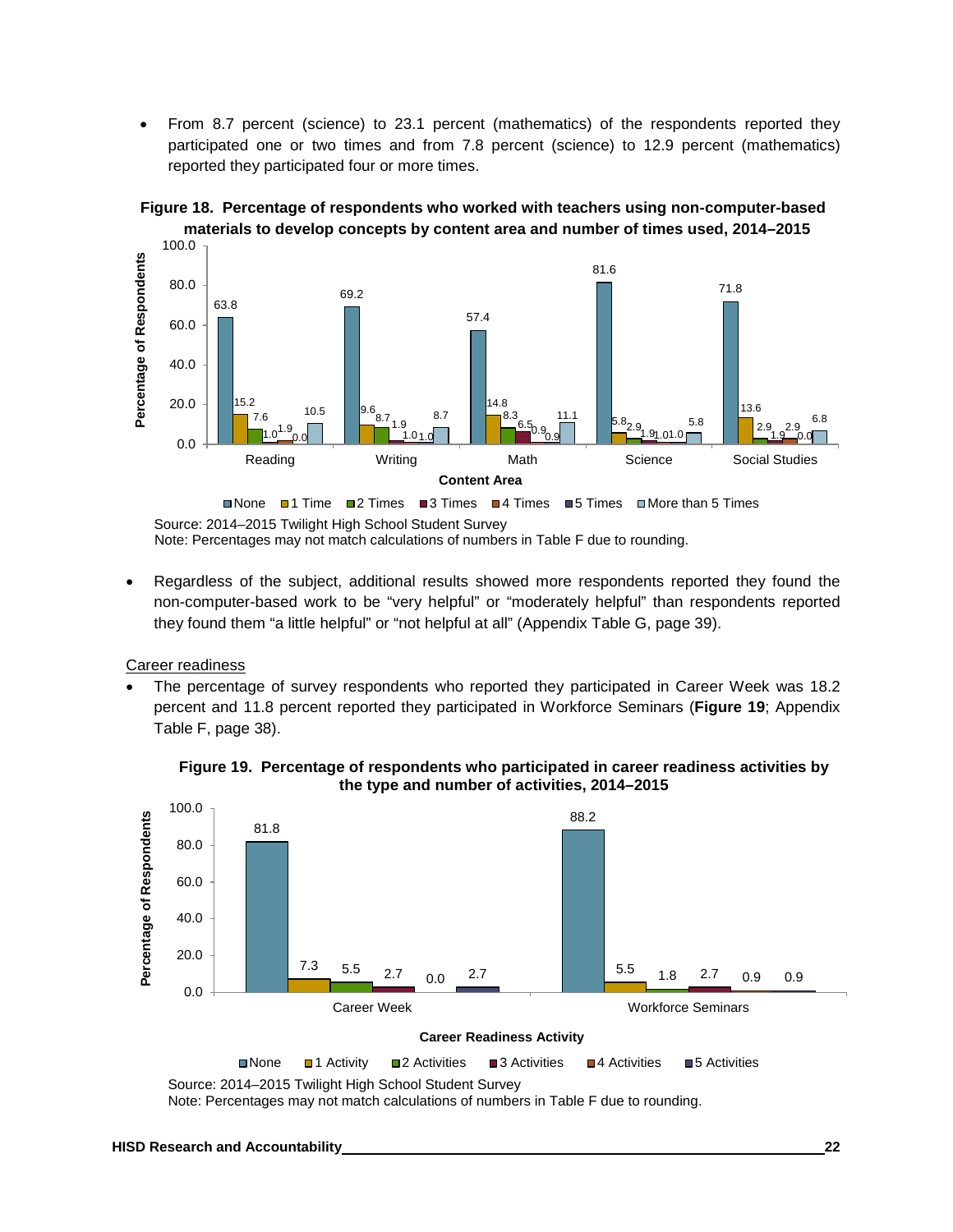- A total of 12.8 percent of the respondents reported they participated in Career Week one or two times and 2.7 percent reported they participated four or more times. A total of 7.3 percent of the respondents participated in Workforce Seminars one or two times and 1.8 percent reported they participated four or more times.
- Slightly more respondents reported they found the Career Week activities "very helpful" "or "moderately helpful than respondents reported they found them "a little helpful" or "not helpful at all." On the other hand, slightly more respondents reported they found the Workforce Seminars "a little helpful" or "not helpful at all" than respondents reported they found them "very helpful" or "moderately helpful" (Appendix Table G, page 39).

Literacy and Resiliency Skills

The percentage of survey respondents who reported using the Achieve3000 literacy program was 61.8 percent. In addition, 15.5 percent reported they participated in Scholar Centric Seminars to develop resiliency skills (**Figure 20**; Appendix Table F, page 38).

**Figure 20. Percentage of respondents who participated in literacy and resiliency activities by the type and number of activities, 2014–2015**

![](_page_26_Figure_5.jpeg)

Source: 2014–2015 Twilight High School Student Survey Note: Percentages may not match calculations of numbers in Table F due to rounding.

- A total of 29.1 percent (Achieve3000) and 6.3 percent (Scholar Centric) of the respondents reported they participated "several times weekly" or "daily" and 58.2 percent (Achieve3000) and 90.9 percent (Scholar Centric) reported they participated "less than one time weekly" or "never" (Appendix Table F, page 38).
- More respondents reported they found Achieve3000 activities "very helpful" or "moderately helpful" than respondents reported they found the activities "a little helpful" or "not helpful at all." On the other hand, more respondents reported they found the Scholar Centric "a little helpful" or "not helpful at all" than respondents reported they found it "very helpful" or "moderately helpful" (Appendix Table G, page 39).

#### Program Incentives

• Overall, 52.3 percent of the survey respondents reported they participated in meals or snacks, 14.4 percent participated in field trips, and 14.3 percent utilized Rockets Tickets. From 9.6 percent (field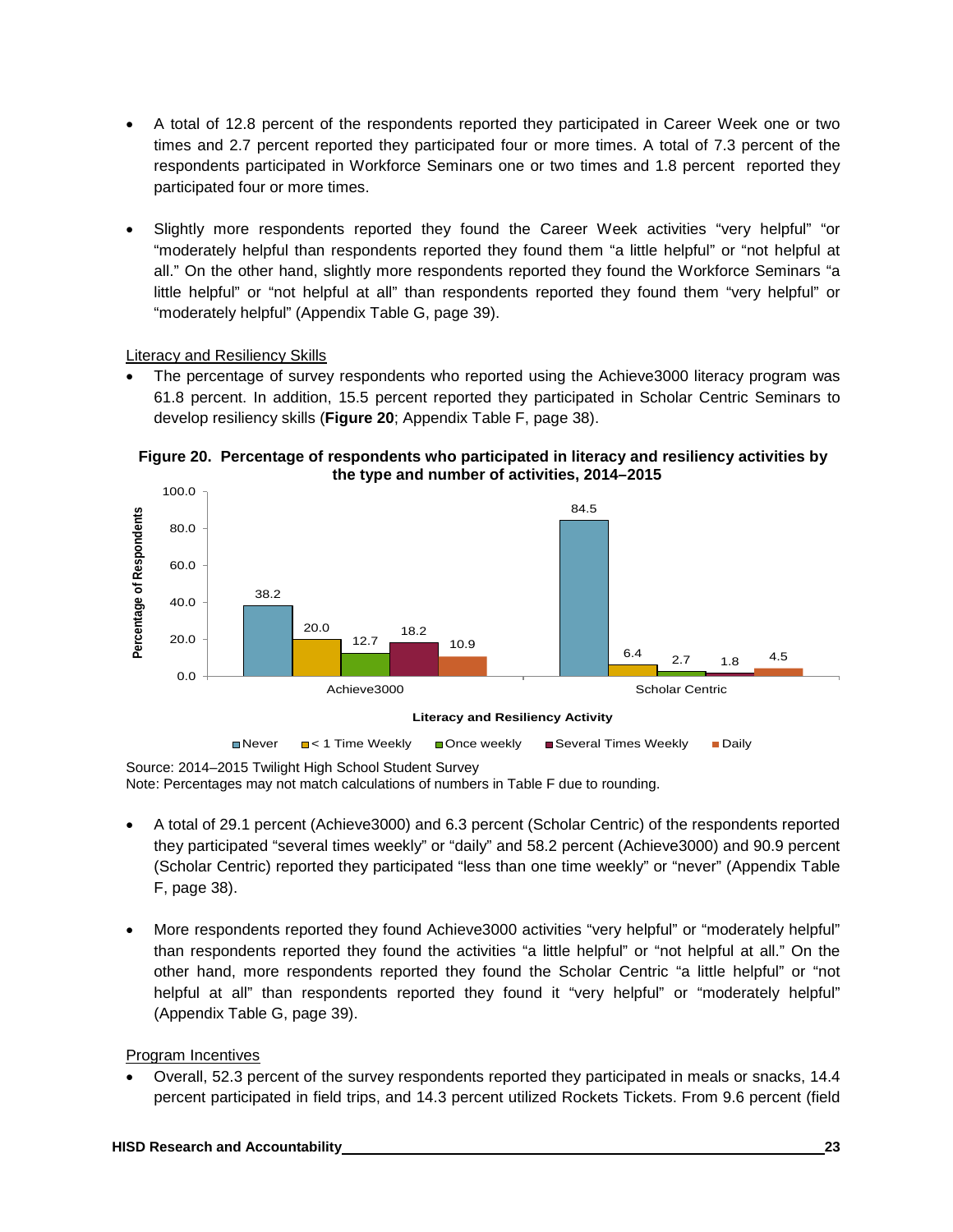trips) to 12.8 percent (meals/snacks) of the respondents reported they received program incentives one or two times. In addition, 33.9 percent of respondents reported they received meals or snacks four or more times and 2.9 percent reported they received Rockets tickets four or more times. Also, 2.9 percent of respondents reported they participated in field trips four or more times (Appendix **Table F**, page 38).

#### Advocacy Skills

- Advocacy activities were integrated into the program to develop an array of self-help skills among participating students. The percentage of survey respondents who found survey items about the advocacy activities applicable to them included the following: life skills (39.1 percent), teen leadership (34.5 percent), college readiness (38.2 percent), time management (34.5 percent), stress management (33.6 percent), organization skills (31.8 percent), and perserverance skills (30.9 percent) (Appendix Table G, page 39). Of these respondents, more reported they found the Advocacy Skills activities "very helpful" or "moderately helpful" than respondents reported they found the activities "a little helpful" or "not helpful at all" (Appendix Table G, page 39).
- In response to an open-ended question regarding what Twilight High School does well to help students achieve their educational goals, 66 of 112 (58.9 percent) students stated that Twilight teachers provide students with help or challenge students academically, are supportive in many ways (23 or 20.5 percent), are flexible (5 or 4.5 percent), provide individualized guidance with coursework (3 or 2.7 percent), assist with college and career readiness (3 or 2.7 percent), as well as provide support (23 or 20.5 percent) or motivate students (18 or 16.1 percent) both academically and personally.

#### Ratings of Staff

• Twilight High School students' ratings of the program's staff were consistent with their responses to the previous open-ended item. Specifically, 89 (or 79.5 percent) of the 112 survey respondents rated Twilight High School's staff with the highest possible rating ("a great deal") when asked: (1) to what extent the staff was helpful to the student, (2) to what extent the staff was supportive of the student (92 or 82.1 percent), and (3) to what extent the staff understood and worked with the student's schedule (96 or 85.7 percent). No more than two respondents (1.8 percent) rated the staff lower than to "some" extent in an area (**Figure 21**; Appendix **Table H**, page 40).

![](_page_27_Figure_6.jpeg)

![](_page_27_Figure_7.jpeg)

Source: 2014–2015 Twilight High School Student Survey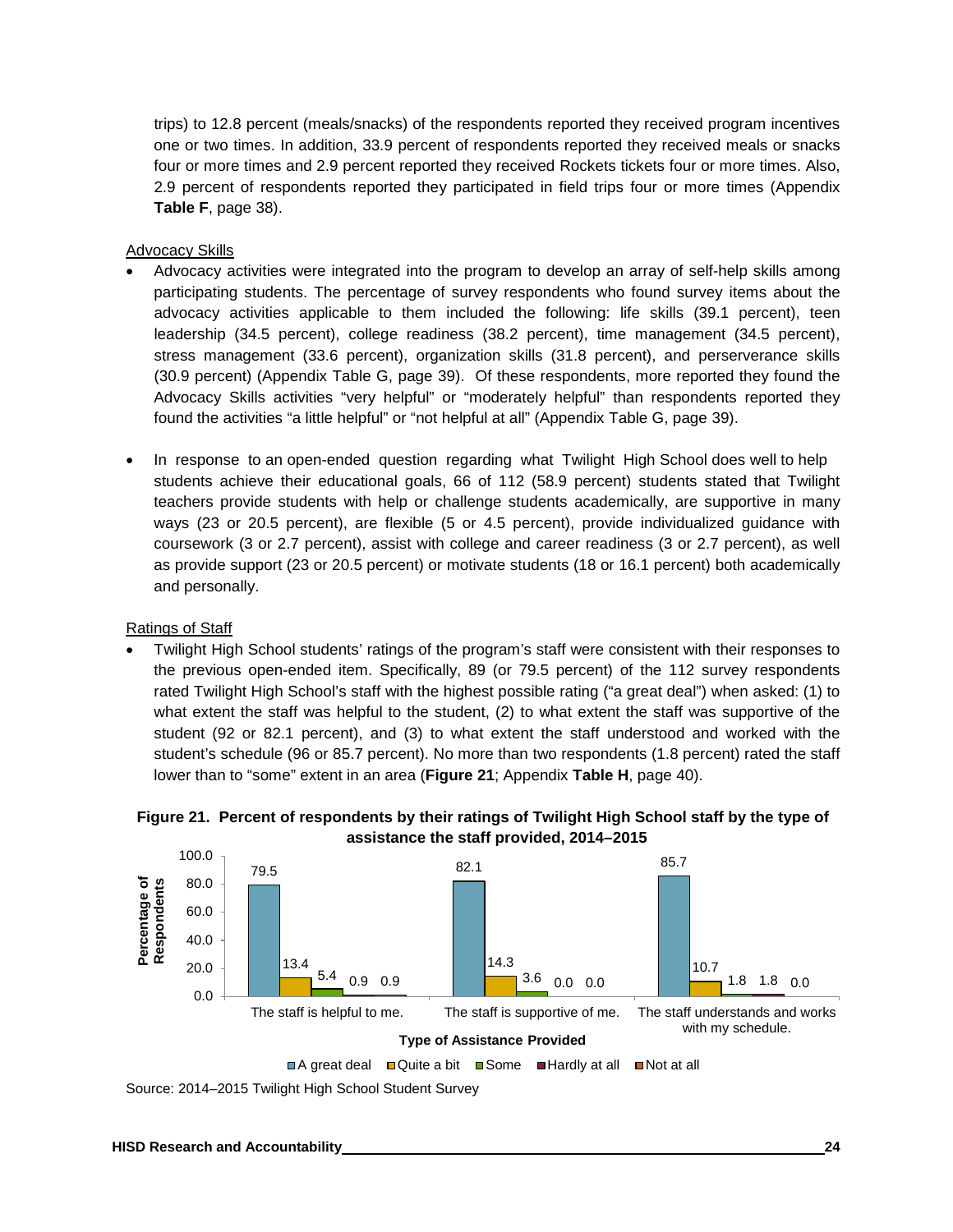- A total of 101 (90.2 percent) of 112 survey respondents reported that they recommend "a great deal" or "quite a bit" that others attend Twilight High School (Appendix **Table I**, page 40).
- **Figure 22** shows 106 of the 116 (91.4 percent) 2014–2015 survey respondents reported "a great deal" or "quite a bit" of certainty they would attend college after attending Twilight High School. A total of 110 (94.8 percent) reported at least "some" degree of certainty they will attend college. In addition, one student (0.9 percent) replied "hardly at all" and five students (4.3 percent) replied "not at all".
- A total of 108 (93.1 percent) reported having "a great deal" or "quite a bit" of certainty they will pursue their chosen career. Everyone except one student (99.1 percent) reported at least "some" degree of certainty they would pursue their chosen career.

#### **Figure 22. Number of survey respondents by their degree of confidence for attending college and pursuing their career of choices, 2014–2015**

![](_page_28_Figure_4.jpeg)

Source: 2014–2015 Twilight High School Student Survey

# **Discussion**

A total of 316 students have graduated from Twilight High School since its inception in November 2010. The number of graduates more than quadrupled from 2010–2011 to 2014–2015. However, the increase from 2013–2014 to 2014–2015 still resulted in a 4.9 percentage point decrease in the graduation rate for program seniors. Nonetheless, it is crucial to remember that 26.1 percent of 2014–2015 Twilight High School Student Survey respondents reported they had dropped out of school before their enrollment in the program and 93.8 percent of the program participants were students at risk of not graduating. Therefore, although there was a decrease in the graduation rate of Twilight High School seniors, all at risk students' success with the fulfillment of graduation requirements, such as Twilight High School students, helps to improve the district's overall graduation results. Moreover, it is very likely that the fulfillment of graduation requirements constituted an unparalleled level of achievement and inspiration in the lives of the 86 2014–2015 Twilight High School graduates.

Twilight High School's student enrollment was highest in 2011–2012 with 791 students. Enrollment dropped 30.5 percent since 2011–2012 to 550 students in 2014–2015. However, the 12.7 percent enrollment increase in 2014–2015 from 488 students in 2013–2014 was the first growth since 2011–2012. Unfortunately, there was a decline in the percentage of Twilight High School students who enrolled in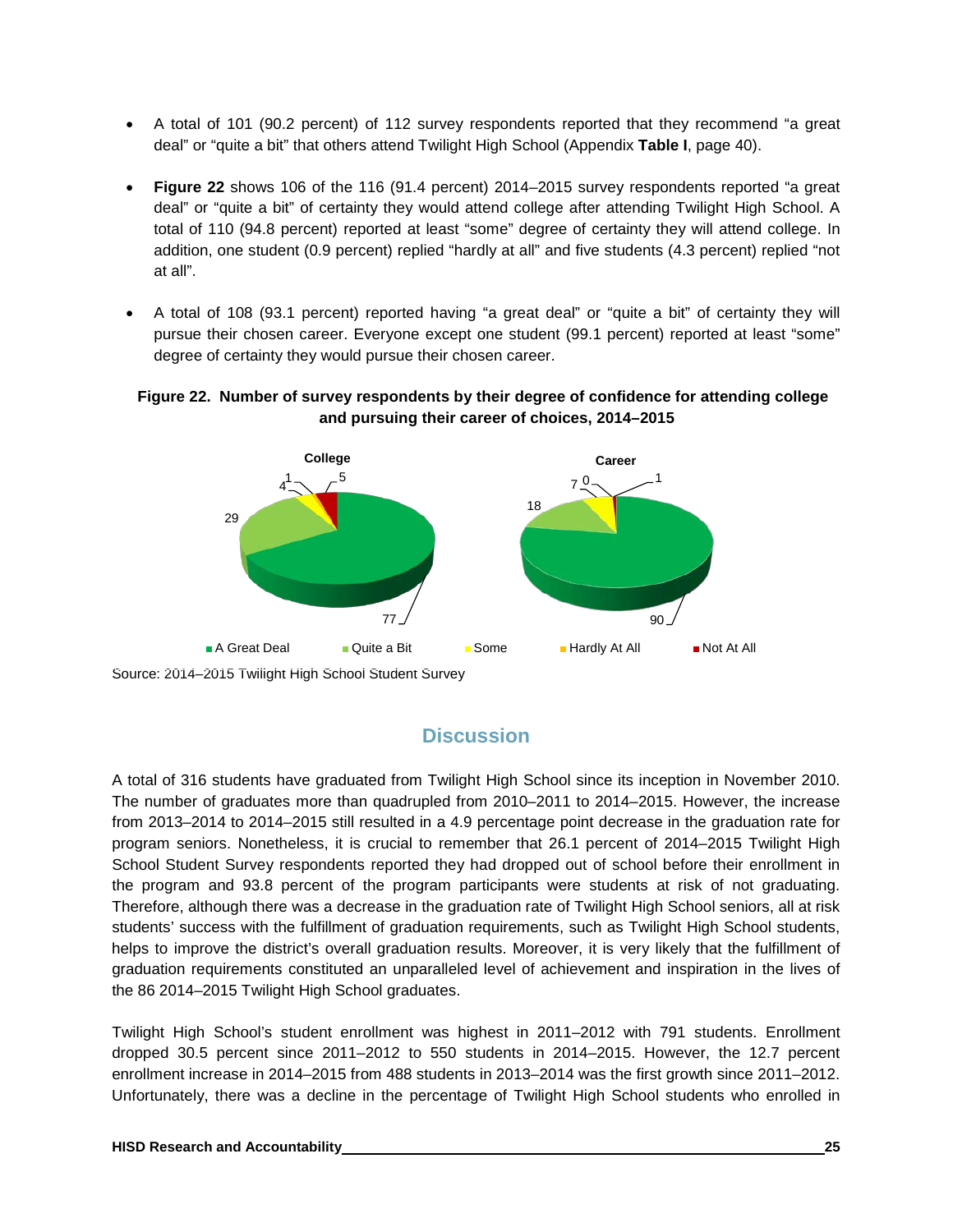coursework. However, the percentage of students who enrolled in and completed coursework increased to 87.4 percent in 2014–2015. In addition, the average number of courses completed per student was higher in 2014–2015 (5.5 courses) than in all previous years of the program.

Even in light of the aforementioned gains, program participants' course enrollment, course completion, and student performance on TAKS and STAAR EOC need further improvement. While twelfth grade students were over-represented among all Twilight High School students who enrolled in coursework and who completed coursework; with the exception of grade 11 course enrollment, program students at the other grade levels were under-represented among the school's course enrollees and course completers.

Across grade levels, from 41.5 percent (grade twelve) to 66.7 percent (grades nine and ten) of Twilight High School students did not enroll in any courses during the school year. Specifically, 58.8 percent of White Twilight High School students did not enroll in any courses during the school year, followed by 48.7 percent of African American, and 43.4 percent of Hispanic students. Overall, 44.8 percent of students at risk, 36.7 percent of special education, 36.6 percent of economically disadvantaged students, and 21.4 percent of gifted and talented did not enroll in coursework in 2014–2015.

Further, in 2014–2015, while all ninth and tenth grade students who enrolled in coursework completed at least one course, 9.6 percent of grade twelve and 18.8 percent of grade eleven students did not complete any of the courses they enrolled in during the school year. Also, while all of the special education students who enrolled in coursework completed at least one course, 13.3 percent of students at risk, 13.5 percent of economically disadvantaged students, and 27.3 percent of gifted and talented students did not complete any of the courses they enrolled in during the school year.

Except in grade 10 social studies, across grade levels, a larger proportion of Twilight High School TAKS re-testers in 2013–2014 than in 2014–2015 met the passing standards in all subjects and the commended standards in reading and mathematics. In addition, in 2014–2015, from 14.0 percent (English I and English II) to 55.0 percent (U.S. History) of Twilight High School's STAAR EOC first time testers met the passing standards and from 6.0 percent (English I and English II) to 40.0 percent (U.S. History) of Twilight High School's STAAR EOC re-testers met the passing standards. For the Advanced standard, in 2014–2015, only 3.0 percent (U. S. History) of STAAR EOC first time testers met the performance standard, while none of the STAAR EOC re-testers met them. The educational needs of students with the potential to achieve the advanced standards on these assessments as well as TAKS and STAAR EOC re-testers should be targeted for heightened instructional intervention.

Even with greater student attendance during afternoon versus evening hours, student participation in the 2014–2015 program strategies to help students accomplish their educational and career pursuits was lower than 50.0 percent, with the exception of Achieve3000. Specifically, as few as 10.7 percent (STAAR EOC science mini lessons), 11.8 percent (Workforce Seminars), 14.3–14.4 percent (Incentives – Rockets tickets/Field trips), and Scholar Centric (15.5 percent) of survey respondents reported they participated in the identified program activities. On the other hand, as many as 61.8 percent (Achieve3000), 52.3 percent (Meals/Snacks), 42.6 percent (non-computerized mathematics work), and 42.5 percent (staff contacts out of school regarding attendance) of survey respondents reported they participated in the identified program activities. However, most respondents stated they participated only one to three times per activity versus four or more times per activity. Fortunately, across activities, larger proportions of students said the activities were "very helpful" or "moderately helpful" than the proportions of respondents who reported the activities were "a little helpful" or "not helpful at all."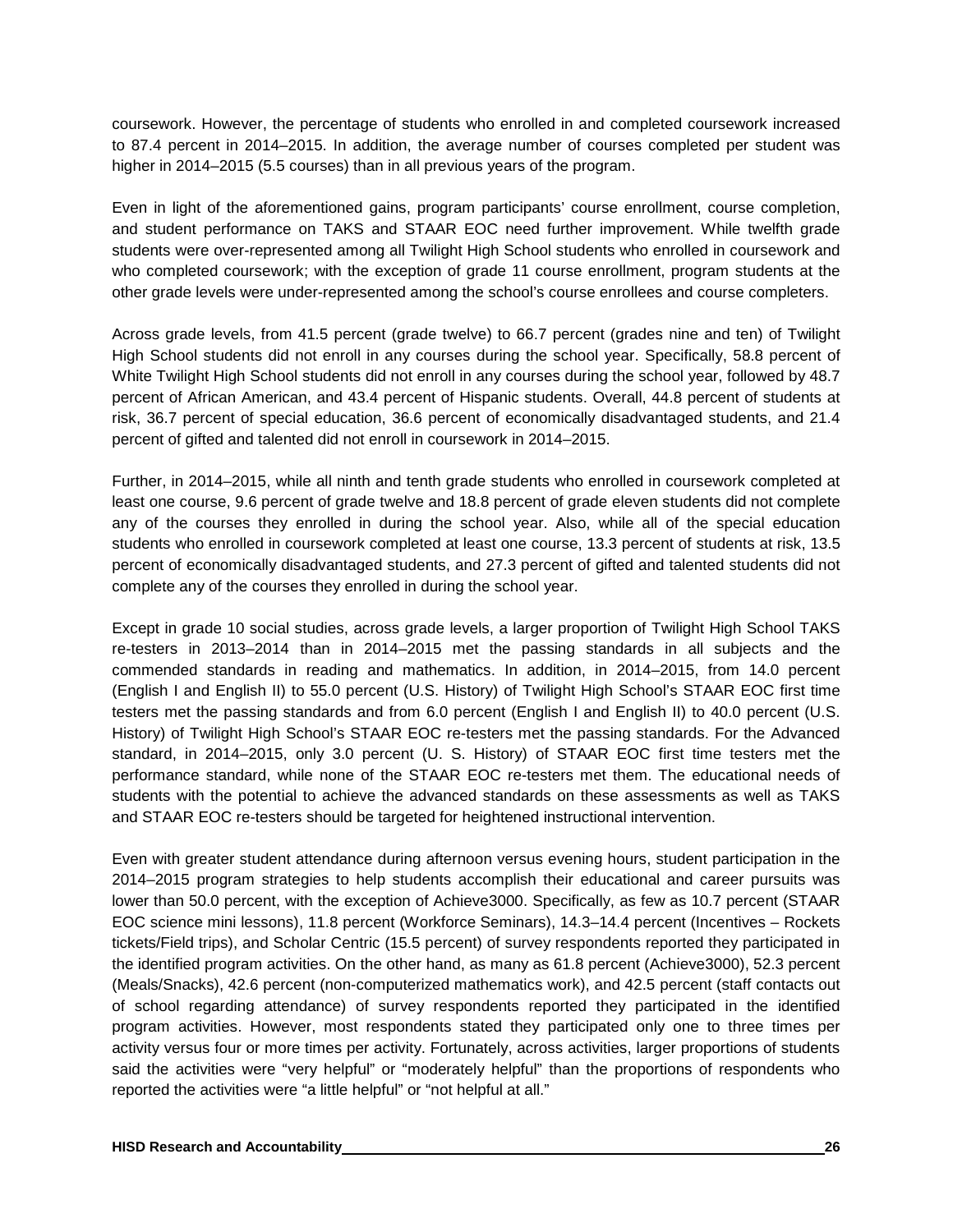The 2014–2015 Twilight High School Student Survey response rate dropped to 22.2 percent from 35.5 percent in 2013–2014. Nonetheless, student survey data revealed some important differences in the characteristics of Twilight High School students from 2013–2014 to 2014–2015 that may speak to some challenges with course completion and graduation among the high risk students served by the program in 2014–2015. Specifically, the proportions of students with the following characteristics increased notably from the previous year: re-establishing themselves following their release from incarceration, at risk for dropping out of school, attending Twilight High School during afternoon hours versus evening hours, eleventh and twelfth grade students, and unable to use the internet when away from school. In addition, the proportions of students with the following characteristics decreased notably since last year: economically disadvantaged and being responsible for children, employment, or family finances. Overall, these factors may be indicative of lower levels of maturity and/or a decreased sense of urgency to graduate among the 2014–2015 Twilight High School students when compared to the 2013–2014 Twilight High School students.

The proportion of seniors who graduated in 2014–2015 was 4.9 percentage points lower than the proportion of seniors to graduate in 2013–2014. Though the proportion of seniors who remained enrolled in school was 3.2 percentage points higher in 2014–2015 than in 2013–2014, unfortunately, the proportion of seniors who withdrew from Twilight High School before they graduated was 1.9 percentage points higher in 2014–2015 than in 2013–2014. Therefore, it may prove beneficial to provide greater support to juniors and seniors to keep them engaged, academically and socially, as they work to meet graduation requirements.

With more than 26 percent of 2014–2015 survey respondents reporting they had dropped out of school prior to enrolling in Twilight High School, results of this analysis may best be considered in light of the fact that 93.8 percent of the program participants were at risk students. This highlights some of the core challenges inherent in successfully engaging and teaching the students who were targeted for program participation. In this vein, another important program outcome is that 91.4 percent of Twilight High School students stated they had confidence they would attend college and 93.1 percent stated they had confidence they would be able to pursue careers of their choice. In fact, more than 90 percent of 2014– 2015 Twilight High School Student Survey respondents reported that they recommend "a great deal" or "quite a bit" that others attend Twilight High School. It is clear from the results of this evaluation that Twilight High School is making an important difference with helping students who are at risk to complete the necessary coursework and pass the required exams to graduate and to be confident about their future prospects. However, further program improvement is needed to identify causes and remedies for lower than desired rates of course enrollment and course completion, low involvement in program strategies and incentives, and student success on state-mandated exit examinations.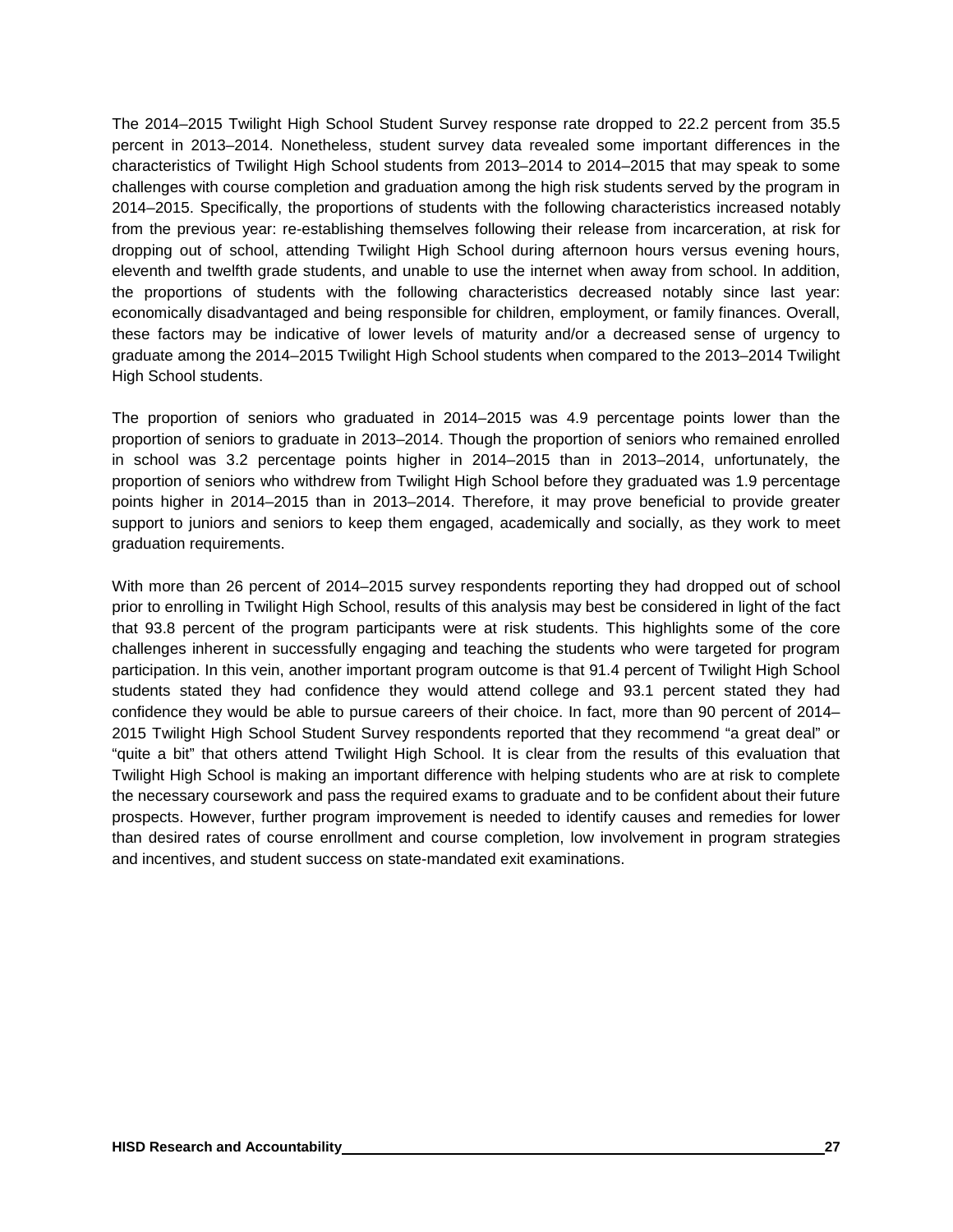## **References**

- Department of Research and Accountability. (February 2012). Twilight High School program, 2010–2011 report. Houston, TX: Houston Independent School District. Retrieved from [http://www.houstonisd.org/cms/lib2/TX01001591/Centricity/Domain/8269/PE\\_DistrictPrograms/Twilig](http://www.houstonisd.org/cms/lib2/TX01001591/Centricity/Domain/8269/PE_DistrictPrograms/Twilight%20HS%20Program%202010_2011.pdf) [ht%20HS%20Program%202010\\_2011.pdf](http://www.houstonisd.org/cms/lib2/TX01001591/Centricity/Domain/8269/PE_DistrictPrograms/Twilight%20HS%20Program%202010_2011.pdf)
- Department of Research and Accountability. (November 2012). Twilight High School program, 2011– 2012 report. Houston, TX: Houston Independent School District. Retrieved from [http://www.houstonisd.org/cms/lib2/TX01001591/Centricity/Domain/8269/PE\\_DistrictPrograms/TWILI](http://www.houstonisd.org/cms/lib2/TX01001591/Centricity/Domain/8269/PE_DistrictPrograms/TWILIGHT%20HIGH%20SCHOOL_%2011262012.pdf) [GHT%20HIGH%20SCHOOL\\_%2011262012.pdf](http://www.houstonisd.org/cms/lib2/TX01001591/Centricity/Domain/8269/PE_DistrictPrograms/TWILIGHT%20HIGH%20SCHOOL_%2011262012.pdf)

Department of Research and Accountability. (January 2014). Twilight High School program, 2012–2013 report. Houston, TX: Houston Independent School District. Retrieved from

[http://www.houstonisd.org/cms/lib2/TX01001591/Centricity/domain/8269/pe\\_districtprograms/2013%20T](http://www.houstonisd.org/cms/lib2/TX01001591/Centricity/domain/8269/pe_districtprograms/2013%20Twilight_Final.pdf) [wilight\\_Final.pdf](http://www.houstonisd.org/cms/lib2/TX01001591/Centricity/domain/8269/pe_districtprograms/2013%20Twilight_Final.pdf)

Department of Research and Accountability. (March 2015). Twilight High School program, 2013–2014 report. Houston, TX: Houston Independent School District. Retrieved from https://connect.houstonisd.org/RA/Documents/Program%20Evaluations/2013- 2014%20Twilight%20High%20School%20Program.pdf

Houston Independent School District. (2013). Secondary School Guidelines, 2012–2013 Curriculum. Retrieved from http://www.houstonisd.org//site/Default.aspx?PageType=6&SiteID=4&SearchString=secondary school curriculum guidelines

Texas Education Agency. (2013), 2012–2013 Graduation Credit Requirements. Retrieved from http://www.tea.state.tx.us/WorkArea/linkit.aspx?LinkIdentifier=id&ItemID=2147507808&libID=214750 7799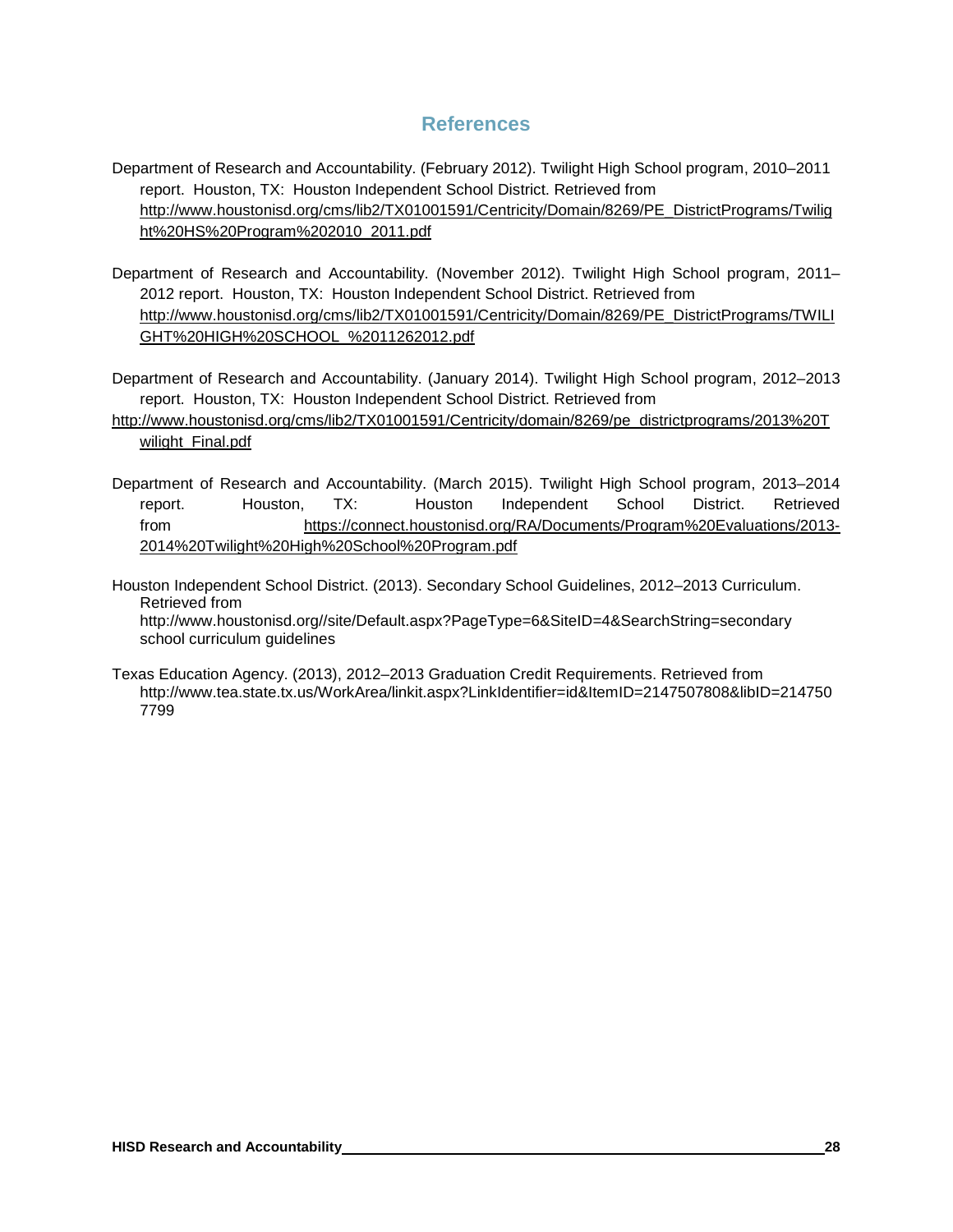| Table 1. Characteristics of All Twilight High School Participants, |           |       |                |       |  |  |  |  |  |
|--------------------------------------------------------------------|-----------|-------|----------------|-------|--|--|--|--|--|
| 2013-2014 and 2014-2015                                            |           |       |                |       |  |  |  |  |  |
|                                                                    | 2013-2014 |       | 2014-2015      |       |  |  |  |  |  |
|                                                                    | N         | $\%$  | N              | %     |  |  |  |  |  |
| Grade                                                              |           |       |                |       |  |  |  |  |  |
| 9                                                                  | 35        | 7.2   | 6              | 1.1   |  |  |  |  |  |
| 10                                                                 | 87        | 17.8  | 48             | 8.7   |  |  |  |  |  |
| 11                                                                 | 139       | 28.5  | 212            | 38.5  |  |  |  |  |  |
| 12                                                                 | 227       | 46.5  | 284            | 51.6  |  |  |  |  |  |
| <b>Total</b>                                                       | 488       | 100.0 | 550            | 100.0 |  |  |  |  |  |
| Gender                                                             |           |       |                |       |  |  |  |  |  |
| Female                                                             | 247       | 50.6  | 274            | 49.8  |  |  |  |  |  |
| Male                                                               | 241       | 49.4  | 276            | 50.2  |  |  |  |  |  |
| <b>Total</b>                                                       | 488       | 100.0 | 550            | 100.0 |  |  |  |  |  |
| <b>Race/Ethnicity</b>                                              |           |       |                |       |  |  |  |  |  |
| Asian/Pacific                                                      | 4         | 0.8   | $\overline{2}$ | 0.4   |  |  |  |  |  |
| Islander                                                           |           |       |                |       |  |  |  |  |  |
| African American                                                   | 176       | 36.1  | 154            | 28.0  |  |  |  |  |  |
| Hispanic                                                           | 290       | 59.4  | 373            | 67.8  |  |  |  |  |  |
| American Indian/                                                   | 1         | 0.2   | 3              | 0.5   |  |  |  |  |  |
| Alaska Native                                                      |           |       |                |       |  |  |  |  |  |
| White                                                              | 17        | 3.5   | 17             | 3.1   |  |  |  |  |  |
| Two or more                                                        | $\Omega$  |       | 1              | 0.2   |  |  |  |  |  |
| <b>Total</b>                                                       | 488       | 100.0 | 550            | 100.0 |  |  |  |  |  |
| Economically                                                       |           |       |                |       |  |  |  |  |  |
| Disadvantaged                                                      | 339       | 69.5  | 349            | 63.5  |  |  |  |  |  |
| At Risk                                                            | 430       | 88.1  | 516            | 93.8  |  |  |  |  |  |
| Special Ed.                                                        | 36        | 7.4   | 30             | 5.5   |  |  |  |  |  |
| Gifted/Talented                                                    | 9         | 1.8   | 14             | 2.5   |  |  |  |  |  |

Sources: Cognos Chancery Ad Hoc, June 1, 2015; PEIMS 2014–2015 Note: Percentages may not total 100 due to rounding.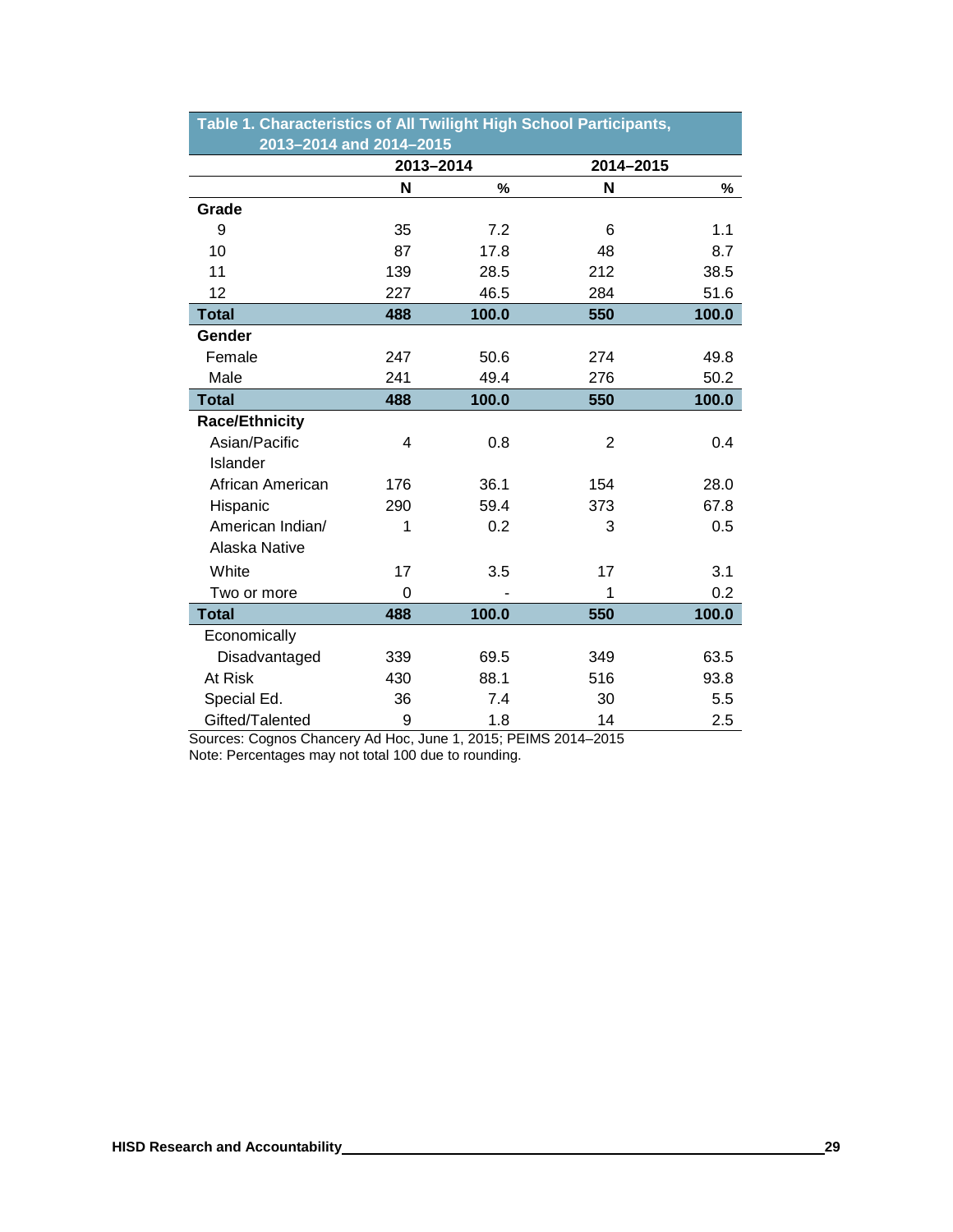| Table 2. Characteristics of All Twilight High School Participants, Those Who Enrolled in  Coursework<br>and Those Who Completed Coursework, 2014-2015 |                  |                       |                |                                 |                             |                         |                               |                              |                |  |
|-------------------------------------------------------------------------------------------------------------------------------------------------------|------------------|-----------------------|----------------|---------------------------------|-----------------------------|-------------------------|-------------------------------|------------------------------|----------------|--|
| <b>All</b>                                                                                                                                            |                  |                       |                | <b>THS Students Who</b>         |                             |                         |                               | <b>THS Students Who</b>      |                |  |
| <b>Twilight High School (THS)</b>                                                                                                                     |                  |                       |                | <b>Enrolled In at Least One</b> |                             |                         | <b>Completed at Least One</b> |                              |                |  |
| <b>Students</b>                                                                                                                                       |                  |                       |                | <b>Course</b>                   |                             |                         |                               | <b>Course</b>                |                |  |
|                                                                                                                                                       |                  |                       |                |                                 |                             |                         | $%$ of                        | % of                         |                |  |
|                                                                                                                                                       |                  |                       |                | $%$ of                          | % of                        |                         | <b>Students</b>               | <b>Student</b>               | $%$ of         |  |
|                                                                                                                                                       |                  | $%$ of                |                | <b>Students</b>                 | <b>THS</b>                  |                         | Who                           | Group                        | <b>THS</b>     |  |
|                                                                                                                                                       |                  | <b>All THS</b>        |                | <b>Enrolled</b>                 | <b>Student</b>              |                         |                               | <b>Completed Enrolled in</b> | <b>Student</b> |  |
| <b>Student Group</b>                                                                                                                                  |                  | <b>N</b> Students     | N              | <b>In Courses</b>               | Group                       | N                       | <b>Courses</b>                | <b>Courses</b>               | Group          |  |
| Grade                                                                                                                                                 |                  |                       |                |                                 |                             |                         |                               |                              |                |  |
| $\boldsymbol{9}$                                                                                                                                      | $6\phantom{1}6$  | 1.1                   | $\overline{2}$ | 0.7                             | 33.3                        | $\overline{2}$          | 0.8                           | 100.0                        | 33.3           |  |
| 10                                                                                                                                                    | 48               | 8.7                   | 16             | 5.3                             | 33.3                        | 16                      | 6.1                           | 100.0                        | 33.3           |  |
| 11                                                                                                                                                    | 212              | 38.5                  | 117            | 38.9                            | 55.2                        | 95                      | 36.1                          | 81.2                         | 44.8           |  |
| 12                                                                                                                                                    | 284              | 51.6                  | 166            | 55.1                            | 58.5                        | 150                     | 57.0                          | 90.4                         | 52.8           |  |
| <b>Total</b>                                                                                                                                          | 550              | 100.0                 | 301            | 100.0                           | 54.7                        | 263                     | 100.0                         | 87.4                         | 47.8           |  |
| Gender                                                                                                                                                |                  |                       |                |                                 |                             |                         |                               |                              |                |  |
| Female                                                                                                                                                | 274              | 49.8                  | 144            | 47.8                            | 52.6                        | 125                     | 47.5                          | 86.8                         | 45.6           |  |
| Male                                                                                                                                                  | 276              | 50.2                  | 157            | 52.2                            | 56.9                        | 138                     | 52.5                          | 87.9                         | 50.0           |  |
| <b>Total</b>                                                                                                                                          | 550              | 100.0                 | 301            | 100.0                           | 54.7                        | 263                     | 100.0                         | 87.4                         | 47.8           |  |
| <b>Race/Ethnicity</b>                                                                                                                                 |                  |                       |                |                                 |                             |                         |                               |                              |                |  |
| Asian/Native                                                                                                                                          |                  |                       |                |                                 |                             |                         |                               |                              |                |  |
| Hawaiian/Pacific                                                                                                                                      |                  |                       |                |                                 |                             |                         |                               |                              |                |  |
| Islander                                                                                                                                              | $\overline{2}$   | 0.4                   | $\overline{2}$ | 0.7                             | 100.0                       | $\overline{2}$          | 0.8                           | 100.0                        | 100.0          |  |
| African                                                                                                                                               |                  |                       |                |                                 |                             |                         |                               |                              |                |  |
| American                                                                                                                                              | 154              | 28.0                  | 79             | 26.2                            | 51.3                        | 69                      | 26.2                          | 87.3                         | 44.8           |  |
| Hispanic                                                                                                                                              | 373              | 67.8                  | 211            | 70.1                            | 56.6                        | 184                     | 70.0                          | 87.2                         | 49.3           |  |
| American                                                                                                                                              |                  |                       |                |                                 |                             |                         |                               |                              |                |  |
| Indian/                                                                                                                                               |                  |                       |                |                                 |                             |                         |                               |                              |                |  |
| Alaska Native                                                                                                                                         | 3                | 0.5                   | 1              | 0.3                             | 33.3                        | 1                       | 0.4                           | 100.0                        | 33.3           |  |
| White                                                                                                                                                 | 17               | 3.1                   | $\overline{7}$ | 2.3                             | 41.2                        | $\,6$                   | 2.3                           | 85.7                         | 35.3           |  |
| Two or more                                                                                                                                           | $\mathbf{1}$     | 0.2                   | 1              | 0.3                             | 100.0                       | 1                       | 0.4                           | 100.0                        | 100.0          |  |
| <b>Total</b>                                                                                                                                          | 550              | 100.0                 | 301            | 100.0                           | 54.7                        | 263                     | 100.0                         | 87.4                         | 47.8           |  |
| Economically                                                                                                                                          |                  |                       |                |                                 |                             |                         |                               |                              |                |  |
| Disadvantaged                                                                                                                                         | 349              | 63.5                  | 215            | 71.4                            | 61.6                        | 186                     | 70.7                          | 86.5                         | 53.3           |  |
| At Risk                                                                                                                                               | 516              | 93.8                  | 285            | 94.7                            | 55.2                        | 247                     | 93.9                          | 86.7                         | 47.9           |  |
| Special Ed.                                                                                                                                           | 30               | 5.5                   | 19             | 6.3                             | 63.3                        | 19                      | 7.2                           | 100.0                        | 63.3           |  |
| Gifted/Talented<br>Courseau Cognes Ch                                                                                                                 | 14<br>اباله ۸ سم | 2.5<br>$\overline{A}$ | 11<br>0.4E     | 3.7<br>0011                     | 78.6<br>$004E$ , Historical | 8<br>$C$ <sub>rad</sub> | 3.0<br>مامعہ                  | 72.7<br>44<br>               | 57.1<br>004E   |  |

Sources: Cognos Chancery Ad Hoc, June 1, 2015; PEIMS 2014–2015; Historical Grades Records, November 11, 2015 Note: Percentages may not total 100 due to rounding.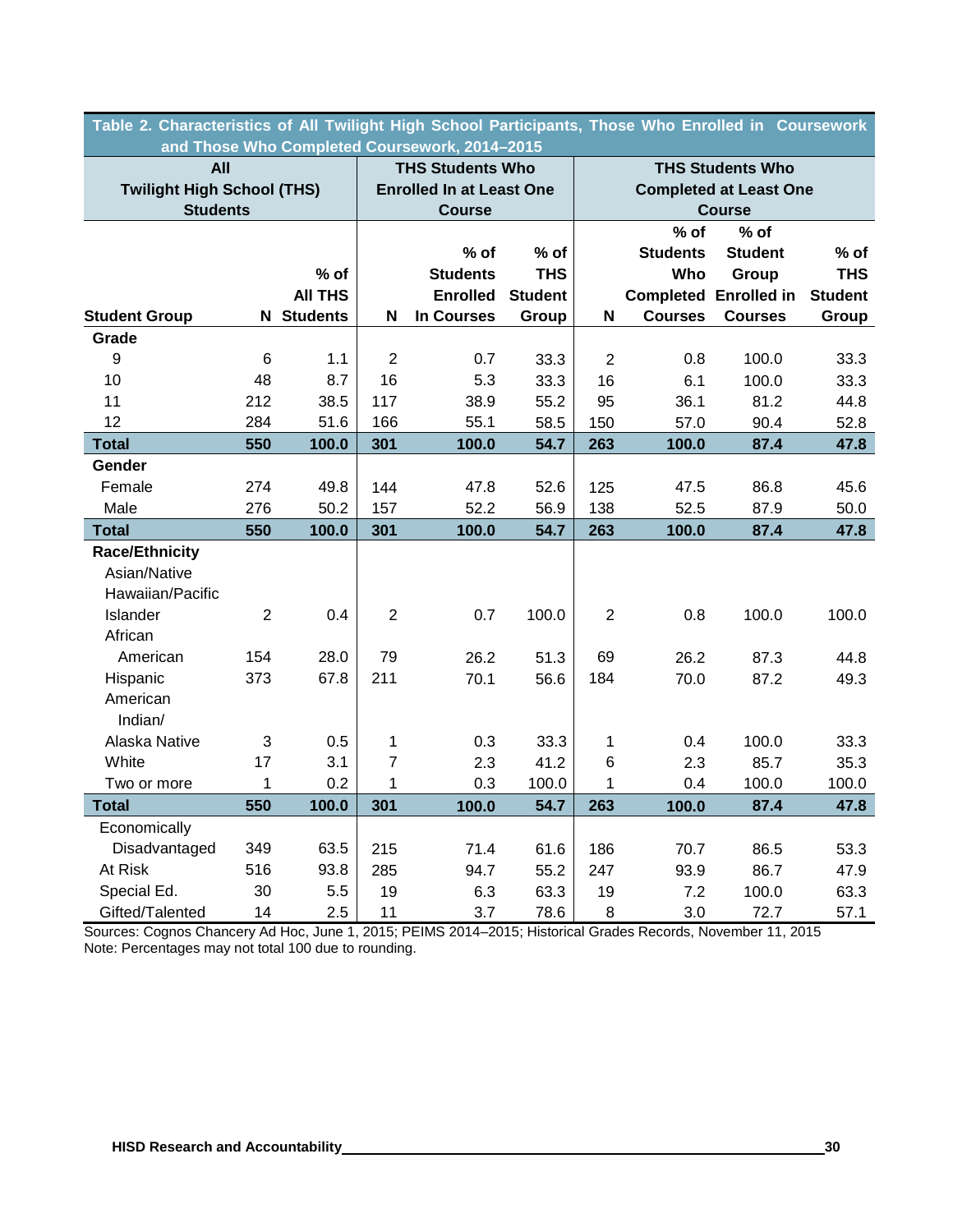|  | Table 3. Number, Percentage, Completion Rate, and Credits Earned for Twilight High School |  |  |  |  |  |
|--|-------------------------------------------------------------------------------------------|--|--|--|--|--|
|  | Courses Enrolled In and Completed by Subject Area, 2014–2015                              |  |  |  |  |  |

|                     |                 | <b>Courses</b>   |                   | <b>Courses with Credits Earned</b> |                  |                |  |
|---------------------|-----------------|------------------|-------------------|------------------------------------|------------------|----------------|--|
|                     |                 |                  |                   | N                                  |                  |                |  |
|                     |                 |                  |                   | <b>Completed</b>                   | $%$ of           | N              |  |
|                     | N               | N                | <b>Completion</b> | <b>Courses with</b>                | <b>Completed</b> | <b>Credits</b> |  |
| <b>Subject Area</b> | <b>Enrolled</b> | <b>Completed</b> | Rate              | <b>Credit Earned</b>               | <b>Courses</b>   | <b>Earned</b>  |  |
| English             |                 |                  |                   |                                    |                  |                |  |
| Language Arts       | 495             | 337              | 68.1              | 259                                | 76.9             | 129.5          |  |
| <b>Mathematics</b>  | 295             | 178              | 60.3              | 110                                | 61.8             | 55.0           |  |
| Social Studies      | 474             | 322              | 67.9              | 243                                | 75.5             | 121.5          |  |
| Science             | 319             | 178              | 55.8              | 114                                | 64.0             | 57.0           |  |
| Health & Physical   |                 |                  |                   |                                    |                  |                |  |
| Ed.                 | 111             | 69               | 62.2              | 43                                 | 62.3             | 21.5           |  |
| Fine Arts           | 149             | 79               | 53.0              | 51                                 | 64.6             | 25.5           |  |
| Non-English         |                 |                  |                   |                                    |                  |                |  |
| Languages           | 161             | 114              | 70.8              | 81                                 | 71.1             | 45.5           |  |
| Career and          |                 |                  |                   |                                    |                  |                |  |
| Technology          | 242             | 135              | 55.8              | 87                                 | 64.4             | 47.5           |  |
| Other               | 56              | 34               | 60.7              | 24                                 | 70.6             | 12.0           |  |
| <b>Total</b>        | 2,302           | 1,446            | 62.8              | 1,012                              | 70.0             | 515.0          |  |

Sources: Historical Grades Records, November 11, 2015

Note: Percentages may not total 100 due to rounding.

| Table 4. Number and Percentage of Students Enrolled and the Number and<br><b>Percentage of Credit Recovery Courses In Which They Enrolled</b><br>by Grade Level, 2014-2015 |               |                                                               |                                                    |                |  |  |  |  |
|----------------------------------------------------------------------------------------------------------------------------------------------------------------------------|---------------|---------------------------------------------------------------|----------------------------------------------------|----------------|--|--|--|--|
| Grade                                                                                                                                                                      |               | <b>Students Enrolled in Credit</b><br><b>Recovery Courses</b> | <b>Credit Recovery</b><br><b>Course Enrollment</b> |                |  |  |  |  |
|                                                                                                                                                                            | <b>Number</b> | <b>Percent</b>                                                | <b>Number</b>                                      | <b>Percent</b> |  |  |  |  |
| 10                                                                                                                                                                         | 8             | 6.5                                                           | 13                                                 | 5.5            |  |  |  |  |
| 11                                                                                                                                                                         | 38            | 30.9                                                          | 86                                                 | 36.1           |  |  |  |  |
| 12                                                                                                                                                                         | 77            | 62.6                                                          | 139                                                | 58.4           |  |  |  |  |
| <b>Total</b>                                                                                                                                                               | 123           | 100.0                                                         | 238                                                | 100.0          |  |  |  |  |

Sources: Historical Grades Records, November 11, 2015 Note: Percentages may not total 100 due to rounding.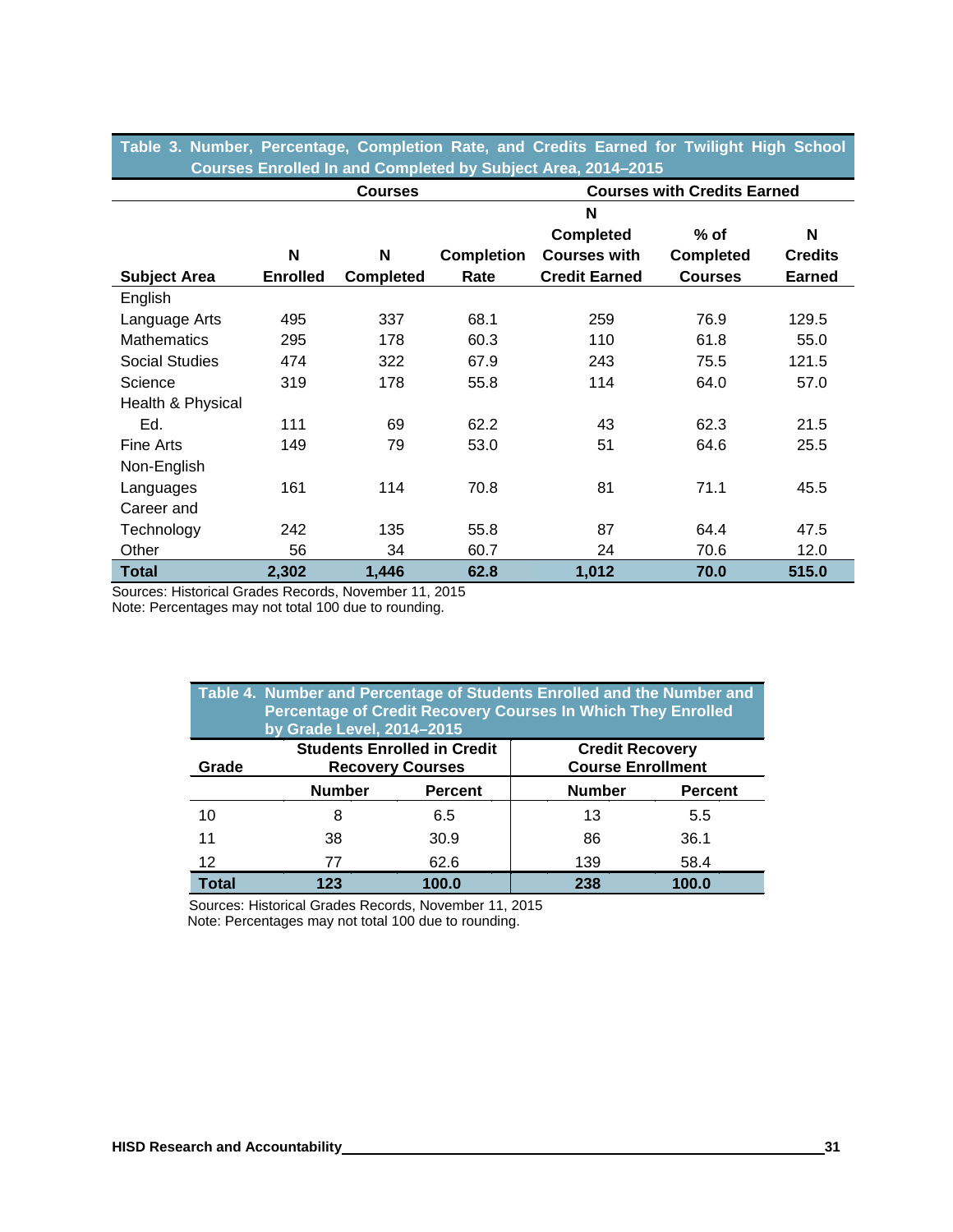| Table 5. Enrolled, Completed, and Credits Earned for Credit Recovery Courses Taken by<br>Twilight High School Students by Subject Area, 2014-2015 |                 |                  |                   |                                    |                  |                |  |  |  |
|---------------------------------------------------------------------------------------------------------------------------------------------------|-----------------|------------------|-------------------|------------------------------------|------------------|----------------|--|--|--|
|                                                                                                                                                   |                 | <b>Courses</b>   |                   | <b>Courses with Credits Earned</b> |                  |                |  |  |  |
|                                                                                                                                                   |                 |                  |                   | N                                  |                  |                |  |  |  |
|                                                                                                                                                   |                 |                  |                   | <b>Completed</b>                   | $%$ of           | N              |  |  |  |
|                                                                                                                                                   | N               | N                | <b>Completion</b> | <b>Courses with</b>                | <b>Completed</b> | <b>Credits</b> |  |  |  |
| <b>Subject Area</b>                                                                                                                               | <b>Enrolled</b> | <b>Completed</b> | Rate              | <b>Credit Earned</b>               | <b>Courses</b>   | <b>Earned</b>  |  |  |  |
| English                                                                                                                                           |                 |                  |                   |                                    |                  |                |  |  |  |
| Language Arts                                                                                                                                     | 74              | 65               | 87.8              | 63                                 | 96.9             | 31.5           |  |  |  |
| <b>Mathematics</b>                                                                                                                                | 54              | 44               | 81.5              | 39                                 | 88.6             | 19.5           |  |  |  |
| Social Studies                                                                                                                                    | 62              | 56               | 90.3              | 51                                 | 91.1             | 25.5           |  |  |  |
| Science                                                                                                                                           | 28              | 20               | 71.4              | 18                                 | 90.0             | 9.0            |  |  |  |
| Health & Physical                                                                                                                                 |                 |                  |                   |                                    |                  |                |  |  |  |
| Ed.                                                                                                                                               | $\overline{2}$  | $\overline{2}$   | 100.0             | $\overline{2}$                     | 100.0            | 1.0            |  |  |  |
| <b>Fine Arts</b>                                                                                                                                  | 1               | 1                | 100.0             | 1                                  | 100.0            | 0.5            |  |  |  |
| Non-English                                                                                                                                       |                 |                  |                   |                                    |                  |                |  |  |  |
| Languages                                                                                                                                         | 14              | 14               | 100.0             | 14                                 | 100.0            | 7.0            |  |  |  |
| Career and                                                                                                                                        | 3               | 3                |                   | 3                                  |                  |                |  |  |  |
| Technology                                                                                                                                        |                 |                  | 100.0             |                                    | 100.0            | 1.5            |  |  |  |
| Other                                                                                                                                             | $\Omega$        |                  |                   |                                    |                  |                |  |  |  |
| <b>Total</b>                                                                                                                                      | 238             | 205              | 86.1              | 191                                | 93.2             | 95.5           |  |  |  |

Sources: Historical Grades Records, November 11, 2015

Note: Percentages may not total 100 due to rounding.

| TAKS Results for Twilight High School Re-testers, 2013-2014 and 2014-2015<br>Table 6. |     |                 |              |     |                    |              |                |                       |           |     |                 |              |
|---------------------------------------------------------------------------------------|-----|-----------------|--------------|-----|--------------------|--------------|----------------|-----------------------|-----------|-----|-----------------|--------------|
|                                                                                       |     | Reading         |              |     | <b>Mathematics</b> |              |                | <b>Social Studies</b> |           |     | <b>Science</b>  |              |
|                                                                                       | N   | %<br><b>Met</b> | $\%$<br>Comm | N   | %<br>Met           | %<br>Comm    | N              | $\%$<br>Met           | %<br>Comm | N   | %<br><b>Met</b> | $\%$<br>Comm |
| $2013 -$<br>2014                                                                      |     |                 |              |     |                    |              |                |                       |           |     |                 |              |
| Grade 9                                                                               | 10  | 30              | 0            | 9   | 11                 | $\Omega$     | 10             | 60                    | 0         | 6   | 33              | 0            |
| Grade 10                                                                              | 35  | 63              | 6            | 37  | 27                 | 0            | 26             | 65                    | 8         | 29  | 45              | 0            |
| Grade 11                                                                              | 53  | 66              | 4            | 55  | 36                 | 2            | 37             | 73                    | 11        | 45  | 36              | 0            |
| Grade 12                                                                              | 24  | 58              | 8            | 60  | 42                 | 3            | 17             | 94                    | 24        | 34  | 44              | 3            |
| <b>Total</b>                                                                          | 122 | 61              | 5            | 161 | 35                 | $\mathbf{2}$ | 90             | 73                    | 11        | 114 | 40              | 1            |
| $2014-$<br>2015                                                                       |     |                 |              |     |                    |              |                |                       |           |     |                 |              |
| Grade 9                                                                               |     | $\star$         | $\star$      | 0   |                    |              | $\Omega$       |                       |           | 0   |                 |              |
| Grade 10                                                                              |     | $\star$         | $\star$      | 4   | $\star$            | $\star$      | 5              | 100                   | $\Omega$  | 5   | 20              | 0            |
| Grade 11                                                                              | 23  | 52              | 4            | 34  | 21                 | $\Omega$     | 16             | 69                    | 19        | 26  | 35              | 4            |
| Grade 12                                                                              | 28  | 29              | 0            | 35  | 23                 | $\Omega$     | $\overline{7}$ | 57                    | 29        | 28  | 29              | 0            |
| Total                                                                                 | 53  | 38              | $\mathbf{2}$ | 73  | 21                 | 0            | 28             | 71                    | 18        | 59  | 31              | 2            |

Source: Chancery Ad Hoc 2014–2015.

Note: With the new state-mandated assessment replacing the TAKS test for first-time students in grade 9 in spring 2012, no first-time test-takers results for were available for TAKS in 2013–2014 or 2014–2015. The TAKS was administered to re-testers only during the 2013–2014 and 2014–2015 school years. \*Results for fewer than five students are not presented.

**HISD Research and Accountability 32**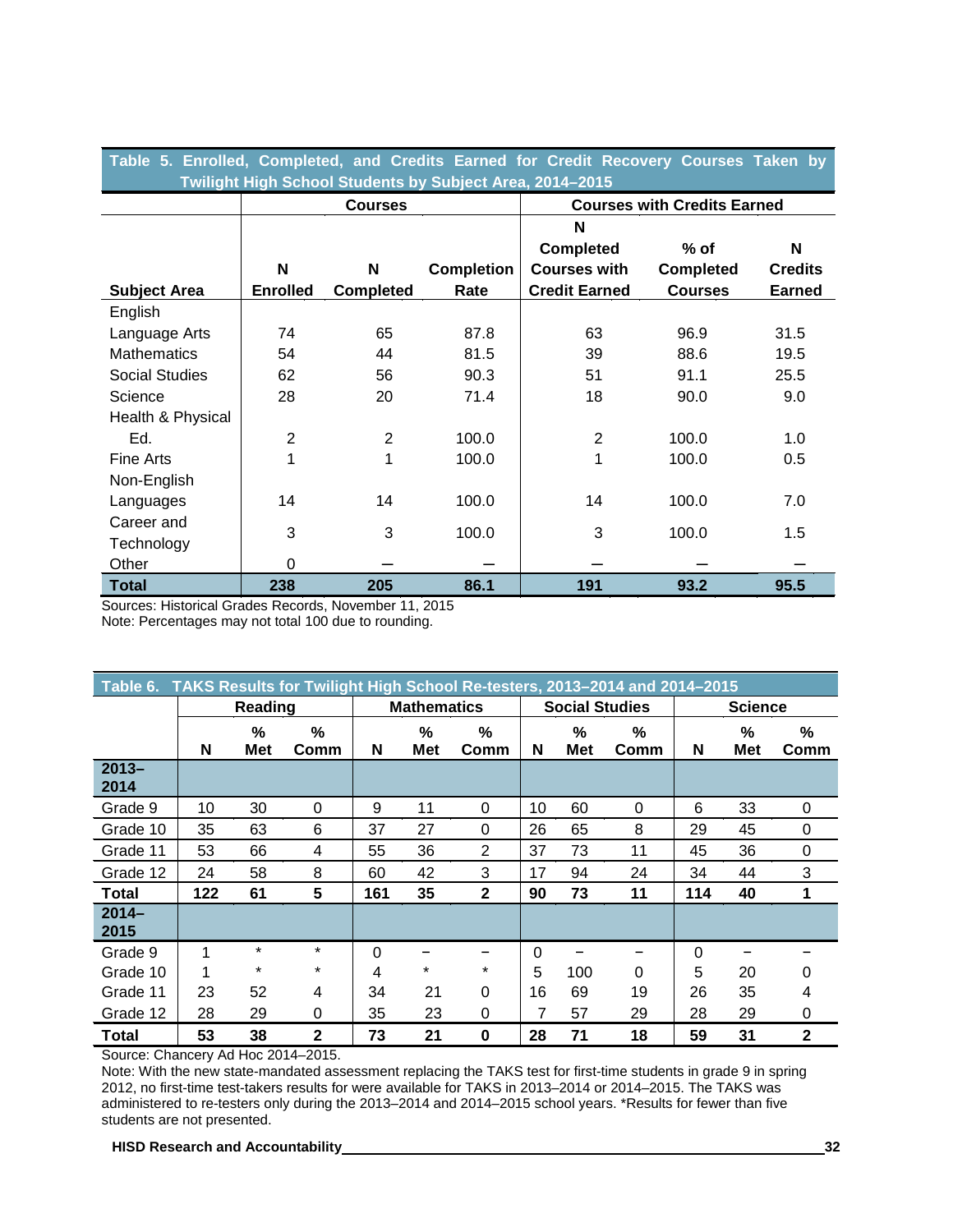|                             | Table 7. STAAR EOC English and Mathematics Results for Twilight High School First Time<br>Testers and Re-testers by Grade Level, 2014-2015 |                         |                       |          |                      |                   |          |                           |                                   |  |
|-----------------------------|--------------------------------------------------------------------------------------------------------------------------------------------|-------------------------|-----------------------|----------|----------------------|-------------------|----------|---------------------------|-----------------------------------|--|
|                             |                                                                                                                                            | English I               |                       |          | English II           |                   |          | Algebra I                 |                                   |  |
|                             | N                                                                                                                                          | $\%$<br><b>Level II</b> | %<br><b>Level III</b> | N        | %<br><b>Level II</b> | $\%$<br>Level III | N        | $\frac{0}{0}$<br>Level II | $\frac{9}{6}$<br><b>Level III</b> |  |
| <b>First</b><br><b>Time</b> |                                                                                                                                            |                         |                       |          |                      |                   |          |                           |                                   |  |
| Grade 9                     | $\Omega$                                                                                                                                   |                         |                       | $\Omega$ |                      |                   | $\Omega$ |                           |                                   |  |
| Grade 10                    | 0                                                                                                                                          |                         |                       | 3        | $\star$              | $\star$           | 1        | $\star$                   | $\star$                           |  |
| Grade 11                    | 7                                                                                                                                          | 14                      |                       | 4        | $\star$              | $\star$           | 5        | 20                        | 0                                 |  |
| Grade 12                    | 0                                                                                                                                          |                         |                       | $\Omega$ |                      |                   | 1        | $\star$                   | $\star$                           |  |
| <b>Total</b>                | 7                                                                                                                                          | 14                      | $\bf{0}$              | 7        | 14                   | $\mathbf 0$       | 7        | 29                        | $\bf{0}$                          |  |
| <b>Re-tests</b>             |                                                                                                                                            |                         |                       |          |                      |                   |          |                           |                                   |  |
| Grade 9                     | $\Omega$                                                                                                                                   |                         |                       | $\Omega$ |                      |                   | 0        |                           |                                   |  |
| Grade 10                    | 4                                                                                                                                          | $\star$                 | $\star$               | 5        | 0                    | 0                 | 3        | $\star$                   | $\star$                           |  |
| Grade 11                    | 21                                                                                                                                         | 5                       | 0                     | 29       | 10                   | 0                 | 11       | 18                        | 0                                 |  |
| Grade 12                    | 10                                                                                                                                         | 10                      | 0                     | 17       | 0                    | 0                 | 4        | $\ast$                    | $\star$                           |  |
| Total                       | 35                                                                                                                                         | 6                       | $\bf{0}$              | 51       | $6\phantom{1}6$      | 0                 | 18       | 17                        | 0                                 |  |

**Table 7. STAAR EOC English and Mathematics Results for Twilight High School First Time** 

Source: Chancery Ad Hoc 2014–2015.

Note: Results show STAAR EOC Level II-Satisfactory and Level III-Advanced performances for first-time test-takers and re-testers. \*Results for fewer than five students are not presented.

| Table 8. STAAR EOC Social Studies and Science Results for Twilight High School First<br>Time Testers and Re-testers by Grade Level, 2014-2015 |          |                 |           |                |                     |                  |  |  |  |
|-----------------------------------------------------------------------------------------------------------------------------------------------|----------|-----------------|-----------|----------------|---------------------|------------------|--|--|--|
|                                                                                                                                               |          | <b>Biology</b>  |           |                | <b>U.S. History</b> |                  |  |  |  |
|                                                                                                                                               |          | %               | ℅         |                | %                   | %                |  |  |  |
|                                                                                                                                               | N        | <b>Level II</b> | Level III | N              | Level II            | <b>Level III</b> |  |  |  |
| <b>First Time</b>                                                                                                                             |          |                 |           |                |                     |                  |  |  |  |
| Grade 9                                                                                                                                       | 0        |                 |           | 0              |                     |                  |  |  |  |
| Grade 10                                                                                                                                      | 1        | $\star$         | $\star$   | 3              | $\star$             | $\star$          |  |  |  |
| Grade 11                                                                                                                                      | 4        | $\star$         | $\star$   | 27             | 52                  | 4                |  |  |  |
| Grade 12                                                                                                                                      | 2        | $\star$         | $\star$   | 8              | 75                  | 0                |  |  |  |
| Total                                                                                                                                         | 7        | 29              | 0         | 38             | 55                  | 3                |  |  |  |
| <b>Re-testers</b>                                                                                                                             |          |                 |           |                |                     |                  |  |  |  |
| Grade 9                                                                                                                                       | $\Omega$ |                 |           | 0              |                     |                  |  |  |  |
| Grade 10                                                                                                                                      | 3        | $\star$         | $\star$   | $\overline{2}$ | *                   |                  |  |  |  |
| Grade 11                                                                                                                                      | 10       | 30              | 0         |                | 29                  | 0                |  |  |  |
| Grade 12                                                                                                                                      | 1        | $\ast$          | $\star$   | 11             | 46                  | 0                |  |  |  |
| Total                                                                                                                                         | 14       | 29              | 0         | 20             | 40                  | $\bf{0}$         |  |  |  |

Source: Chancery Ad Hoc 2014–2015.

Note: Results show STAAR EOC Level II-Satisfactory and Level III-Advanced performances for first-time test-takers and re-testers. \*Results for fewer than five students are not presented.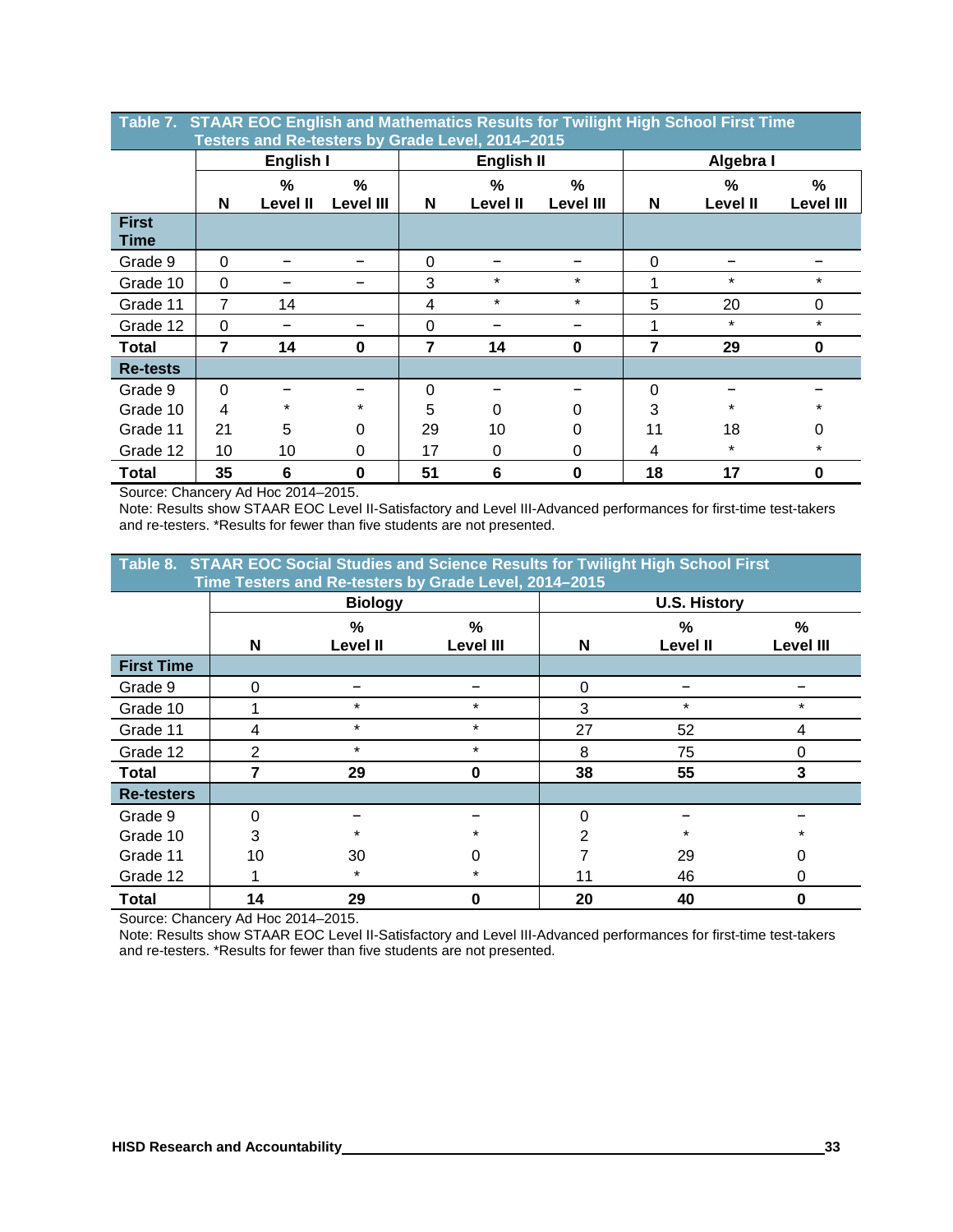#### **Appendix**

#### **Twilight High School Student Survey Results, 2013–2014 and 2014–2015**

• Program participants who responded to the Twilight High School (THS) Student Survey in 2013– 2014 (N=173) and 2014–2015 (N=122) reported they learned about the Twilight High School through multiple sources of information/referrals. In both years, the largest proportions of students' responses indicated that referrals were typically initiated by school counselors, friends, and teachers. (Additional responses are provided in **Table A**).

**Table A. Twilight High School Student Survey Responses Regarding Sources of Information** 

| Table A. The indicated below other outlets are responses regarding optimes of implification<br>About THS and Referrals, 2013-2014 and 2014-2015 |                |            |                |                  |  |  |  |  |
|-------------------------------------------------------------------------------------------------------------------------------------------------|----------------|------------|----------------|------------------|--|--|--|--|
| Item: How I heard about Twilight High School                                                                                                    |                | 2013-2014  |                | 2014-2015        |  |  |  |  |
|                                                                                                                                                 |                | $n = 170$  | $n = 119$      |                  |  |  |  |  |
| Responses*:                                                                                                                                     | # Students     | % Students | # Students     | % Students       |  |  |  |  |
| School counselor                                                                                                                                | 63             | 37.1       | 52             | 43.7             |  |  |  |  |
| Friend                                                                                                                                          | 45             | 26.5       | 38             | 31.9             |  |  |  |  |
| Teacher                                                                                                                                         | 31             | 18.2       | 32             | 26.9             |  |  |  |  |
| <b>HISD</b> website                                                                                                                             | 13             | 7.6        | 18             | 15.1             |  |  |  |  |
| Parent/Guardian                                                                                                                                 | 14             | 8.2        | 9              | 7.6              |  |  |  |  |
| <b>Truancy officer</b>                                                                                                                          | 7              | 4.1        | 5              | 4.2              |  |  |  |  |
| Home visit                                                                                                                                      |                | 4.1        | 2              | 1.7              |  |  |  |  |
| Invitation (mail out)                                                                                                                           | $\overline{4}$ | 2.4        | 1              | 0.8              |  |  |  |  |
| Court mandate                                                                                                                                   |                | 0.6        | 1              | 0.8              |  |  |  |  |
| Mail at home                                                                                                                                    | 5              | 2.9        | $\Omega$       | 0.0 <sub>1</sub> |  |  |  |  |
| Administrator at a school                                                                                                                       | 5              | 2.9        | 5              | 4.2              |  |  |  |  |
| Facebook                                                                                                                                        |                | 0.6        | $\Omega$       | 0.0 <sub>1</sub> |  |  |  |  |
| Sibling                                                                                                                                         | $\overline{2}$ | 1.2        | $\overline{2}$ | 1.7              |  |  |  |  |
| Self search                                                                                                                                     | 6              | 3.5        | $\Omega$       | 0.0              |  |  |  |  |
| Other                                                                                                                                           | 0              | 0.0        | 5              | 4.2              |  |  |  |  |

Note: \*Some students provided multiple responses.

• In 2013–2014 and 2014–2015, most students reported they lived "with their parent(s) or guardian(s)" (68.4 and 80.0 percent, respectively). However, a larger proportion of 2013–2014 respondents than 2014–2015 respondents reported living independently, with 13.5 percent of students in 2013–2014 and 3.6 percent of students in 2014–2015 reporting they lived on their own. In addition, 14.8 percent in 2013–2014 and 11.8 percent in 2014–2015 reported they lived with their own families in some capacity. (Additional responses are provided in **Table B**).

| Table B. Twilight High School Student Survey Responses regarding living arrangements,<br>2013-2014 and 2014-2015 |            |            |            |            |  |  |  |  |  |
|------------------------------------------------------------------------------------------------------------------|------------|------------|------------|------------|--|--|--|--|--|
| Item: I currently live.                                                                                          |            | 2013-2014  |            | 2014-2015  |  |  |  |  |  |
|                                                                                                                  |            | $n = 155$  |            | $n = 110$  |  |  |  |  |  |
| <b>Responses:</b>                                                                                                | # Students | % Students | # Students | % Students |  |  |  |  |  |
| With my parent(s) or legal guardian(s)                                                                           | 106        | 68.4       | 88         | 80.0       |  |  |  |  |  |
| With my own family (i.e., significant other                                                                      |            |            |            |            |  |  |  |  |  |
| and/or children in our own place)                                                                                | 23         | 14.8       | 13         | 11.8       |  |  |  |  |  |
| With my friends                                                                                                  | 5          | 3.2        | 5          | 4.5        |  |  |  |  |  |
| On my own                                                                                                        | 21         | 13.5       | 4          | 3.6        |  |  |  |  |  |
| In a group home                                                                                                  | Ω          | 0.0        | 0          | 0.0        |  |  |  |  |  |
| In a temporary residence                                                                                         | 0          | 0.0        | 0          | 0.0        |  |  |  |  |  |
| In a shelter                                                                                                     |            | 0.0        | 0          | 0.0        |  |  |  |  |  |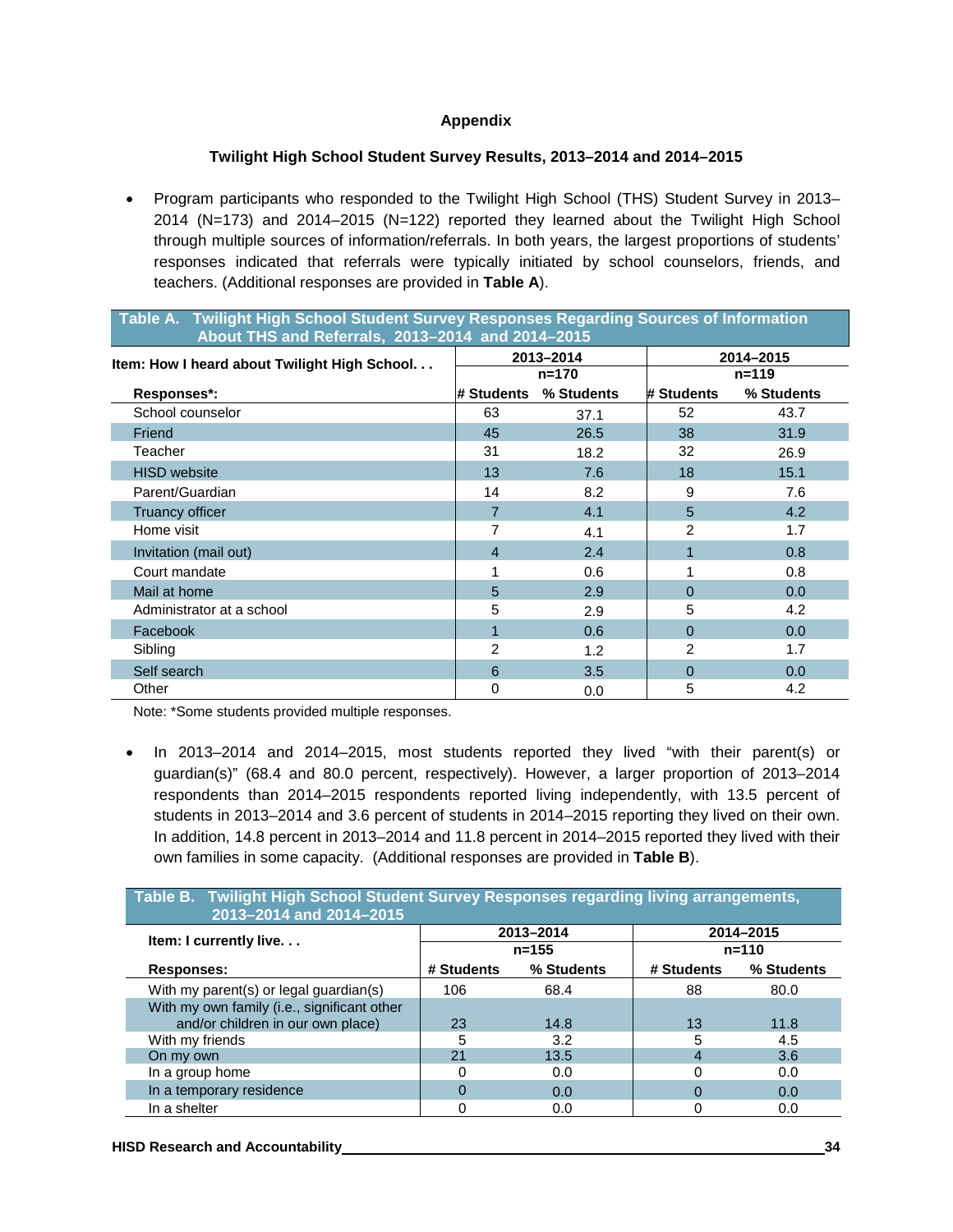- Additional survey information revealed more respondents in 2014–2015 (8 out of 110 or 7.3 percent) than in 2013–2014 (6 out of 155 or 3.9 percent) reported they were re-establishing themselves following their release from incarceration, were living in a half-way house, or were on probation or parole.
- **Figure A** shows that in 2013–2014 and 2014–2015 most students were not the primary caregivers of children (64.5 percent and 80.0 percent, respectively). Of the students who were caregivers of children, more of them cared for one child (21.3 and 15.5 percent, in the respective years) than cared for two or more children (14.2 percent in 2013–2014 and 4.6 percent in 2014–2015), with fewer students reporting they cared for two or more children in 2014–2015 than in 2013–2014 (**Table C**).

![](_page_38_Figure_2.jpeg)

![](_page_38_Figure_3.jpeg)

| Table C. Twilight High School Student Survey Responses, 2013-2014 and 2014-2015 |            |            |            |            |  |  |  |  |  |  |
|---------------------------------------------------------------------------------|------------|------------|------------|------------|--|--|--|--|--|--|
| Item: I am the primary caregiver of                                             |            | 2013-2014  | 2014-2015  |            |  |  |  |  |  |  |
|                                                                                 |            | $n = 155$  | $n = 110$  |            |  |  |  |  |  |  |
| <b>Responses:</b>                                                               | # Students | % Students | # Students | % Students |  |  |  |  |  |  |
| No children                                                                     | 100        | 64.5       | 88         | 80.0       |  |  |  |  |  |  |
| One child                                                                       | 33         | 21.3       | 17         | 15.5       |  |  |  |  |  |  |
| Two children                                                                    | 16         | 10.3       | 0          | 0.0        |  |  |  |  |  |  |
| Three or more children                                                          | 6          | 3.9        | 5          | 4.5        |  |  |  |  |  |  |

- Of the Twilight High School survey respondents who reported their employment status, **Figure B and Table D** (page 36) show in 2013–2014 and in 2014–2015 the majority of students were employed, with a larger percentage employed in 2013–2014 than in 2014–2015. In addition, of those employed in 2013–2014, more were employed full-time (32.3 percent) than part-time (21.3 percent). Conversely, of those employed in 2014–2015, more were employed part-time (38.2 percent) than full-time (14.5) (**Table D**).
- Additional survey information revealed a larger percentage of students in 2014–2015 (83 out of 110 or 75.5 percent) reported household finances were not primarily their responsibility than in 2013– 2014 (101 out of 155 or 65.2 percent).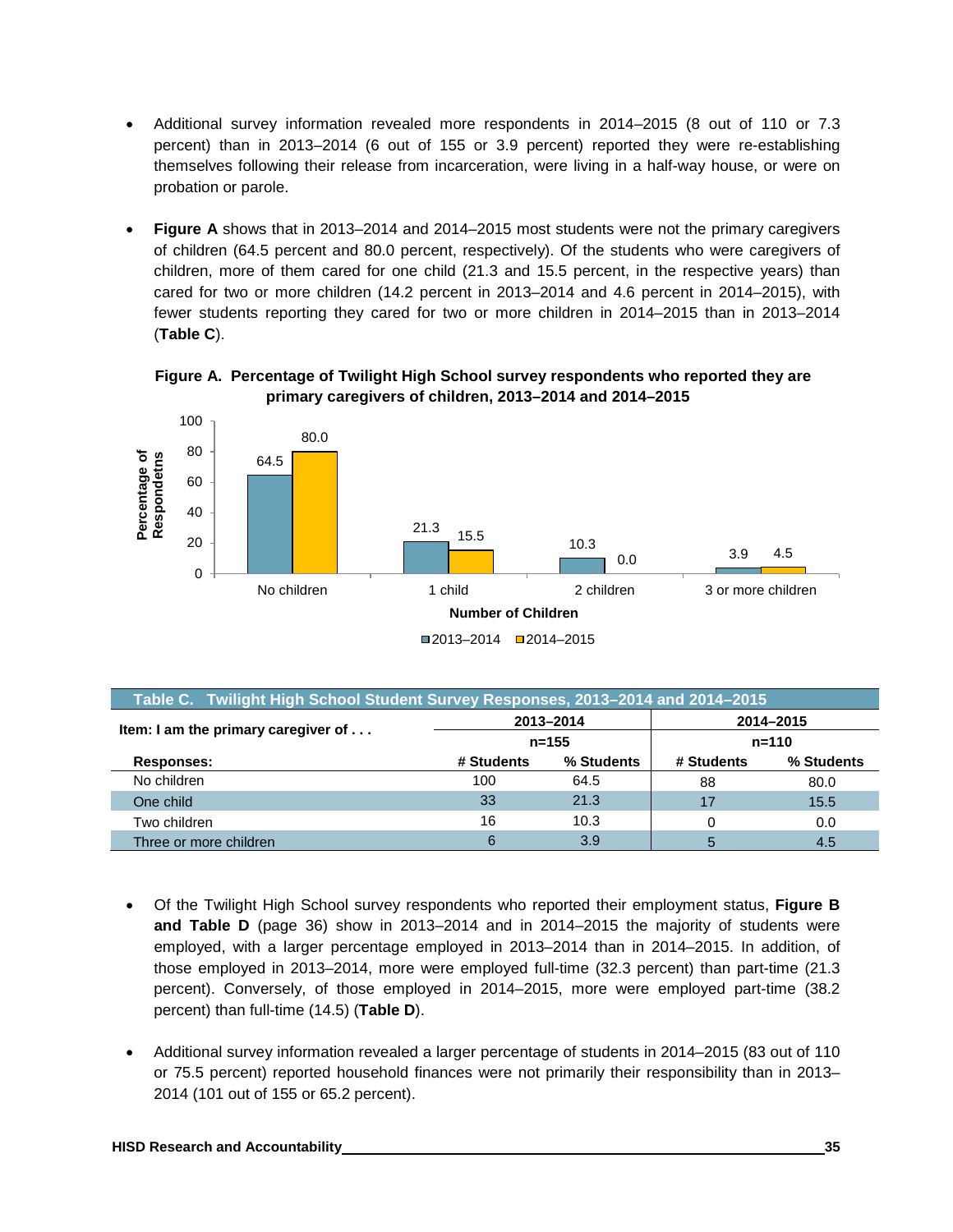![](_page_39_Figure_0.jpeg)

**Figure B. Percentage of Twilight High School survey respondents by employment status, 2013–2014 and 2014–2015**

Source: Twilight High School Student Survey Note: Some students did not respond in 2013–2014.

| Table D. Twilight High School Student Survey Responses, 2013-2014 and 2014-2015 |            |            |            |            |  |  |  |  |  |
|---------------------------------------------------------------------------------|------------|------------|------------|------------|--|--|--|--|--|
| Item: Please indicate your employment status.                                   |            | 2013-2014  | 2014-2015  |            |  |  |  |  |  |
|                                                                                 |            | $n = 155$  | $n = 110$  |            |  |  |  |  |  |
| Responses:                                                                      | # Students | % Students | # Students | % Students |  |  |  |  |  |
| Full-time                                                                       | 50         | 32.3       | 16         | 14.5       |  |  |  |  |  |
| Part-time                                                                       | 33         | 21.3       | 42         | 38.2       |  |  |  |  |  |
| Not employed                                                                    | 72         | 46.5       | 52         | 47.3       |  |  |  |  |  |

Note: Percentages may not total 100 due to rounding.

- **Figure C** (page 37) depicts the days and times survey respondents reported attending Twilight High School during a typical week in 2013–2014 and 2014–2015. In 2013–2014, all campuses opened from noon until 8 p.m. Monday through Thursday, with Saturday hours only at Milby, Sharpstown, Wheatley, and Worthing from 9 a.m.–12 p.m. In 2014–2015, all campuses were open from noon until 8 p.m. Monday through Friday, with Saturday tutorials provided as needed to help students prepare for STAAR or TAKS tests (**Table E**, page 37).
- Most 2013–2014 students reported attending the satellite campuses during the afternoon and early evening hours on Mondays through Thurdays between 4–7 p.m. Conversely, most 2014–2015 students reported attending during lunch and afternoon hours between noon and 4 p.m., Monday through Friday.
- In addition, 55 (31.8 percent) of the 173 survey respondents in 2013–2014 and 24 of 122 survey respondents (19.7 percent) in 2014–2015 reported taking advantage of the school's learning opportunities on Saturdays.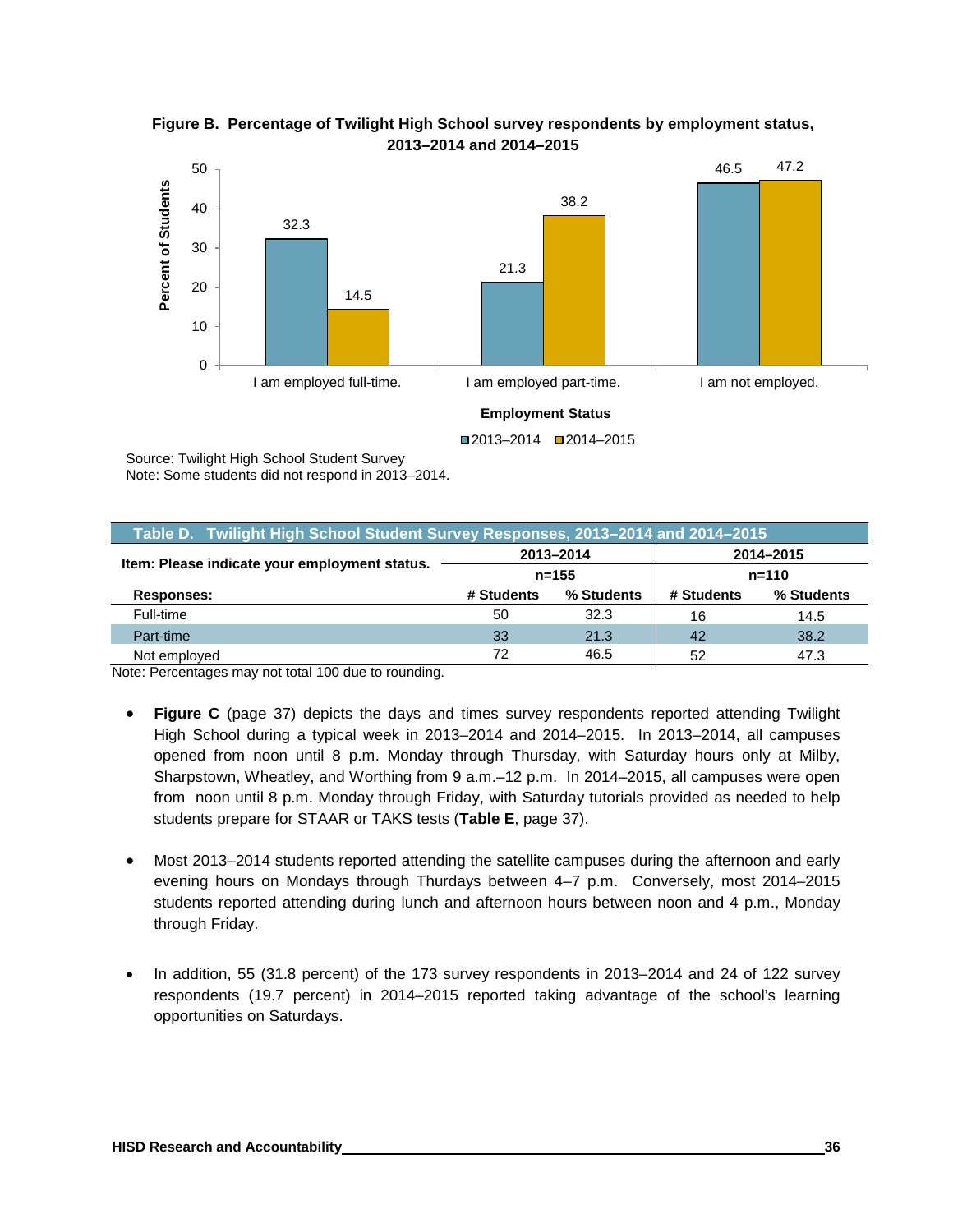![](_page_40_Figure_0.jpeg)

**Figure C. Twilight High School students' reports of their attendance by time and day of the week, 2013–2014 and 2014–2015**

Source: Twilight High School Student Survey Note: Some respondents provided multiple responses.

| Table E. Twilight High School Student Survey Responses Regarding Attendance, 2013–2014 and 2014–2015 |        |         |                                                  |           |                            |            |                      |                                   |      |    |
|------------------------------------------------------------------------------------------------------|--------|---------|--------------------------------------------------|-----------|----------------------------|------------|----------------------|-----------------------------------|------|----|
| Item: I have attended Twilight High Schools on the following day(s), at the following time(s):       |        |         |                                                  |           |                            |            |                      |                                   |      |    |
| 2013-2014                                                                                            |        |         |                                                  |           |                            | 2014-2015  |                      |                                   |      |    |
|                                                                                                      | Monday | Tuesday | Wednesday Thursday Friday                        |           |                            | Monday     |                      | Tuesday Wednesday Thursday Friday |      |    |
| # Students (n=173)<br>Responses:                                                                     |        |         |                                                  |           |                            |            | $#$ Students (n=122) |                                   |      |    |
| 12-1 p.m.                                                                                            | 19     | 21      | 21                                               | 20        | 11                         | 77         | 77                   | 78                                | 75   | 65 |
| $1-2 p.m.$                                                                                           | 22     | 26      | 25                                               | 29        | 11                         | 74         | 73                   | 73                                | 73   | 64 |
| 2-3 p.m.                                                                                             | 29     | 52      | 48                                               | 51        | 18                         | 72         | 72                   | 71                                | 70   | 64 |
| 3-4 p.m.                                                                                             | 40     | 59      | 57                                               | 58        | 19                         | 63         | 67                   | 65                                | 65   | 54 |
| 4-5 p.m.                                                                                             | 88     | 89      | 93                                               | 92        | 25                         | 35         | 40                   | 37                                | 35   | 21 |
| 5-6 p.m.                                                                                             | 101    | 105     | 106                                              | 103       | 24                         | 26         | 28                   | 30                                | 29   | 16 |
| 6-7 p.m.                                                                                             | 89     | 88      | 93                                               | 90        | 24                         | 23         | 25                   | 25                                | 24   | 12 |
| 7-8 p.m.                                                                                             | 73     | 67      | 70                                               | 67        | 24                         | 22         | 23                   | 24                                | 24   | 11 |
|                                                                                                      |        |         |                                                  |           | <b>Saturday Attendance</b> |            |                      |                                   |      |    |
| 2013-2014                                                                                            |        |         |                                                  | 2014-2015 |                            |            |                      |                                   |      |    |
|                                                                                                      |        |         | #                                                | %         |                            |            |                      | #                                 | %    |    |
| <b>Yes</b>                                                                                           |        |         | 55                                               | 31.8      |                            | <b>Yes</b> |                      | 24                                | 19.7 |    |
| No                                                                                                   |        |         | 118                                              | 68.2      |                            | No         |                      | 98                                | 80.3 |    |
|                                                                                                      |        |         | Note: *Some students provided multiple responses |           |                            |            |                      |                                   |      |    |

Note: "Some students provided multiple re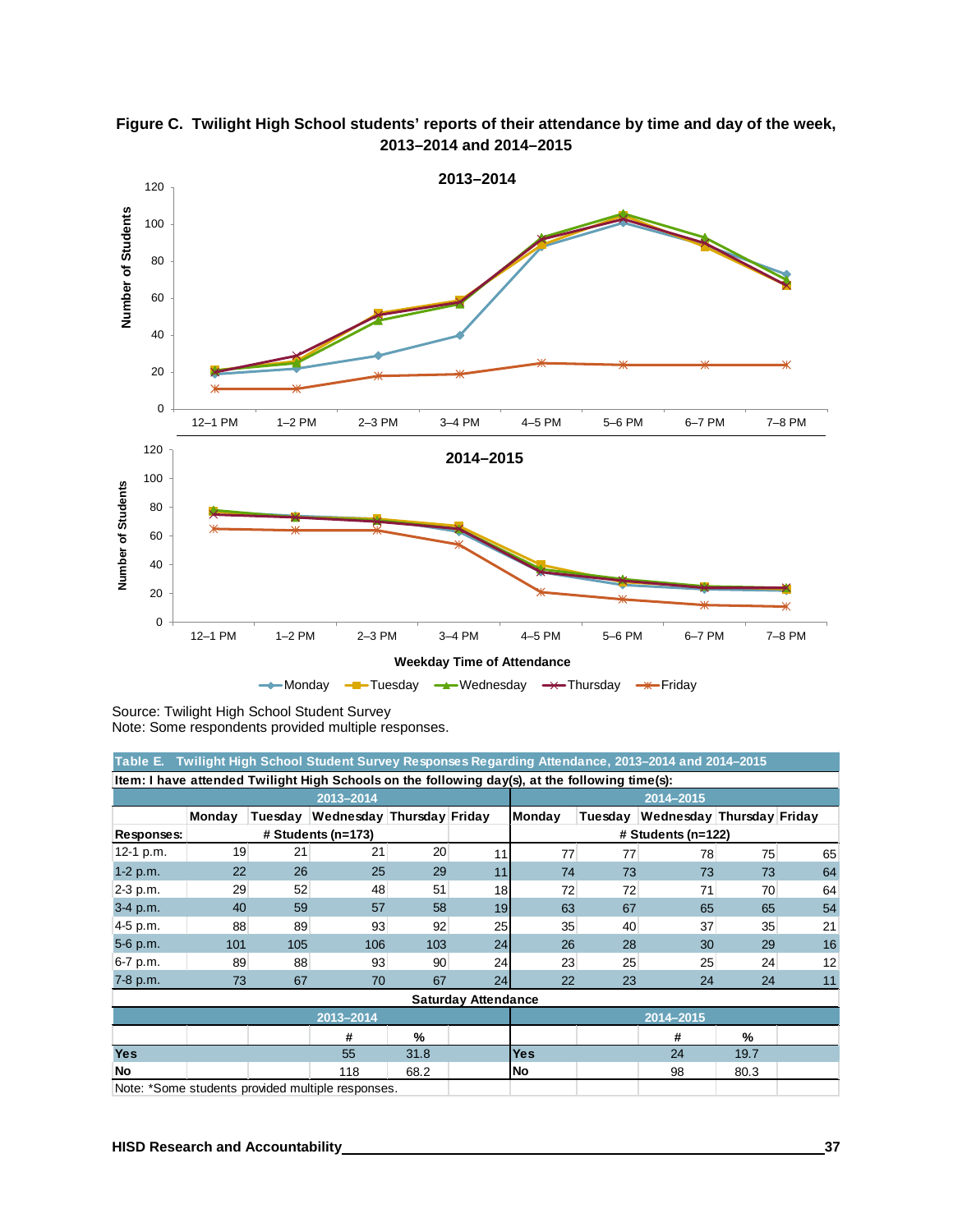• Additional survey results revealed large proportions of survey respondents in 2013–2014 (124 out of 155 or 80.0 percent) and in 2014–2015 (81 out of 110 or 73.6 percent) reported they were able to use the internet outside of school. This shows a fairly significant number of students (20.0 percent and 26.4 percent, respectively) were dependent on school resources to access the internet each year.

| Table F. Twilight High School Student Survey Responses Regarding Participation in Program Strategies,<br>2013-2014 and 2014-2015 |             |                 |                |                |                     |                             |                     |                          |              |  |
|----------------------------------------------------------------------------------------------------------------------------------|-------------|-----------------|----------------|----------------|---------------------|-----------------------------|---------------------|--------------------------|--------------|--|
| Item: During the current 2014-2015 school year, how often did you participate in:                                                |             |                 |                |                |                     |                             |                     |                          |              |  |
| Someone from AVA/Twilight contacting you outside of school regarding your                                                        |             |                 |                |                |                     |                             |                     |                          |              |  |
|                                                                                                                                  | <b>None</b> | 1 Time          | 2 Times        |                | 3 Times             | 4 Times                     | 5 Times             | >5 Times                 | <b>Total</b> |  |
| Enrollment                                                                                                                       | 77          | 21              | 4              |                | 4                   | $\Omega$                    | $\Omega$            | 2                        | 108          |  |
| Attendance                                                                                                                       | 61          | 20              | 11             |                | 6                   | 3                           | 1                   | 4                        | 106          |  |
| Academics                                                                                                                        | 80          | 9               | 8              |                | $\overline{4}$      | $\overline{2}$              | 0                   | $\overline{2}$           | 105          |  |
| <b>TAKS Mini Lessons in</b>                                                                                                      |             |                 |                |                |                     |                             |                     |                          |              |  |
|                                                                                                                                  | None        | 1 Time          | 2 Times        |                | 3 Times             | 4 Times                     | 5 Times             | >5 Times                 | <b>Total</b> |  |
| Reading                                                                                                                          | 77          | 12              | $\overline{7}$ |                | 1                   | $\overline{2}$              | 2                   | 4                        | 105          |  |
| Math                                                                                                                             | 78          | 16              | 5              |                | 3                   | 3                           | $\mathbf{1}$        | $\overline{2}$           | 108          |  |
| Science                                                                                                                          | 87          | 8               | 3              |                | 3                   | 2                           | $\mathbf{1}$        | 1                        | 105          |  |
| <b>Social Studies</b>                                                                                                            | 79          | 12              | 5              |                | 3                   | $\overline{2}$              | $\overline{2}$      | $\overline{2}$           | 105          |  |
| <b>STAAR EOC Mini Lessons in</b>                                                                                                 |             |                 |                |                |                     |                             |                     |                          |              |  |
|                                                                                                                                  | <b>None</b> | 1 Time          | 2 Times        |                | 3 Times             | 4 Times                     | 5 Times             | >5 Times                 | <b>Total</b> |  |
| Reading                                                                                                                          | 85          | 9               | 8              |                | 1                   | 2                           | 0                   | 3                        | 108          |  |
| Writing                                                                                                                          | 84          | 6               | 6              |                | 3                   | $\overline{2}$              | 0                   | $\overline{2}$           | 103          |  |
| Math                                                                                                                             | 87          | 9               | 2              |                | 2                   | 3                           | 0                   | 2                        | 105          |  |
| Science                                                                                                                          | 92          | 5               | $\mathbf{1}$   |                | 2                   | 2                           | 0                   | 1                        | 103          |  |
| <b>Social Studies</b>                                                                                                            | 84          | 9               | $\overline{4}$ |                | 3                   | $\overline{2}$              | $\Omega$            | 3                        | 105          |  |
| Working with teachers using materials other than the computer to explain                                                         |             |                 |                |                |                     |                             |                     |                          |              |  |
|                                                                                                                                  | None        | 1 Time          | 2 Times        |                | 3 Times             | 4 Times                     | 5 Times             | >5 Times                 | <b>Total</b> |  |
| Reading                                                                                                                          | 67          | 16              | 8              |                | $\mathbf{1}$        | 2                           | $\Omega$            | 11                       | 105          |  |
| Writing                                                                                                                          | 72          | 10              | 9              |                | $\overline{2}$      | 1                           | $\mathbf{1}$        | 9                        | 104          |  |
| Math                                                                                                                             | 62          | 16              | 9              |                | $\overline{7}$      | 1                           | $\mathbf{1}$        | 12                       | 108          |  |
| Science                                                                                                                          | 84          | 6               | 3              |                | $\overline{2}$      | 1                           | $\mathbf{1}$        | 6                        | 103          |  |
| <b>Social Studies</b>                                                                                                            | 74          | 14              | 3              |                | 2                   | 3                           | $\Omega$            | $\overline{7}$           | 103          |  |
| <b>Career Readiness:</b>                                                                                                         |             |                 |                |                |                     |                             |                     |                          |              |  |
|                                                                                                                                  | <b>None</b> | 1 Activity      | 2 Activities   |                | <b>3 Activities</b> | <b>4 Activities</b>         | <b>5 Activities</b> | $\overline{\phantom{a}}$ | <b>Total</b> |  |
| Career Week                                                                                                                      | 90          | 8               | 6              |                | 3                   | $\Omega$                    | 3                   | $\equiv$                 | 110          |  |
| <b>Workforce Seminars</b>                                                                                                        | 97          | 6               | 2              |                | 3                   | $\mathbf{1}$                | 1                   | $\overline{\phantom{0}}$ | 110          |  |
| <b>Literacy and Resiliency Skills:</b>                                                                                           |             |                 |                |                |                     |                             |                     |                          |              |  |
|                                                                                                                                  | Never       | < 1 Time Weekly | Once weekly    |                |                     | <b>Several Times Weekly</b> |                     | Daily                    | <b>Total</b> |  |
| Achieve 3000                                                                                                                     | 42          | 22              | 14             |                | 20                  |                             | 12                  | 110                      |              |  |
| <b>Scholar Centric</b>                                                                                                           | 93          | $\overline{7}$  | 3              |                |                     | $\overline{2}$              |                     | 5                        | 110          |  |
| <b>Program Incentives:</b>                                                                                                       |             |                 |                |                |                     |                             |                     |                          |              |  |
|                                                                                                                                  | None        | 1 Time          | 2 Times        | <b>3 Times</b> |                     | 4 Times                     | 5 Times             | >5 Times                 | Total        |  |
| Meals/Snacks                                                                                                                     | 52          | 7               | $\overline{7}$ | 6              |                     | 4                           | 5                   | 28                       | 109          |  |
| Rockets Tickets                                                                                                                  | 90          | 10              | $\mathbf{1}$   | 1              |                     | 0                           | $\Omega$            | 3                        | 105          |  |
| <b>Field Trips</b>                                                                                                               | 89          | $\overline{7}$  | 3              | $\overline{2}$ |                     | 0                           | $\mathbf 0$         | 3                        | 104          |  |

Please refer to pages 19–24 for key findings regarding **Table F**.

Note: Percentages reported in the body of the report were based on the total number of respondents for the activity (highlighted above response options) or sub-activity (listed below the activity). Percentages calculated across subactivities and response options were based on the total number of responses for the activity.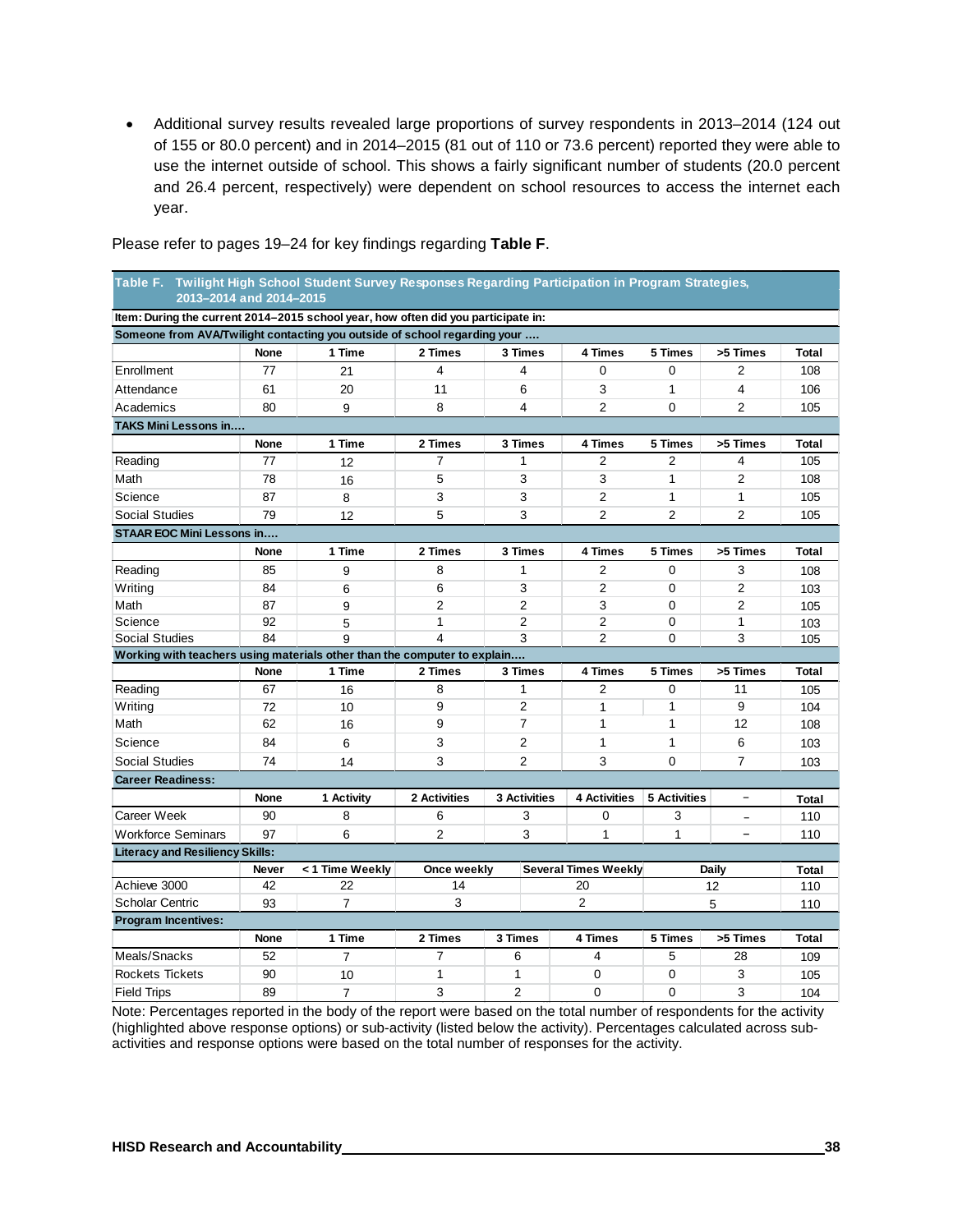| Twilight High School Student Survey Responses Regarding the Helpfulness of<br>Table G.<br>Strategies, 2013-2014 and 2014-2015<br>Program |                                                                           |                              |                     |                              |                     |              |  |  |  |  |
|------------------------------------------------------------------------------------------------------------------------------------------|---------------------------------------------------------------------------|------------------------------|---------------------|------------------------------|---------------------|--------------|--|--|--|--|
| Item: Please indicate the extent to which you found each of the following 2014-2015 activities helpful:                                  |                                                                           |                              |                     |                              |                     |              |  |  |  |  |
|                                                                                                                                          | Someone from AVA/Twilight contacting you outside of school regarding your |                              |                     |                              |                     |              |  |  |  |  |
|                                                                                                                                          | N/A                                                                       | Not helpful<br>at all        | A little<br>helpful | <b>Moderately</b><br>helpful | <b>Very helpful</b> | <b>Total</b> |  |  |  |  |
| Enrollment                                                                                                                               | 96                                                                        | $\overline{2}$               | 3                   | 3                            | 6                   | 110          |  |  |  |  |
| Attendance                                                                                                                               | 87                                                                        | 0                            | 6                   | 8                            | 9                   | 110          |  |  |  |  |
| Academics                                                                                                                                | 89                                                                        | 1                            | 6                   | 7                            | 7                   | 110          |  |  |  |  |
| TAKS or STAAR EOC Mini Lessons for                                                                                                       |                                                                           |                              |                     |                              |                     |              |  |  |  |  |
|                                                                                                                                          | N/A                                                                       | Not helpful<br>at all        | A little<br>helpful | <b>Moderately</b><br>helpful | Very helpful        | Total        |  |  |  |  |
| Reading                                                                                                                                  | 79                                                                        | 1                            | 10                  | 10                           | 10                  | 110          |  |  |  |  |
| Writing                                                                                                                                  | 79                                                                        | 1                            | 9                   | 10                           | 11                  | 110          |  |  |  |  |
| Math                                                                                                                                     | 79                                                                        | 0                            | 10                  | 11                           | 10                  | 110          |  |  |  |  |
| Science                                                                                                                                  | 86                                                                        | 1                            | 6                   | 8                            | 9                   | 110          |  |  |  |  |
| <b>Social Studies</b>                                                                                                                    | 79                                                                        | 0                            | 12                  | 9                            | 10                  | 110          |  |  |  |  |
| Working with teachers using materials other than the computer to explain                                                                 |                                                                           |                              |                     |                              |                     |              |  |  |  |  |
|                                                                                                                                          | N/A                                                                       | <b>Not helpful</b><br>at all | A little<br>helpful | <b>Moderately</b><br>helpful | Very helpful        | <b>Total</b> |  |  |  |  |
| Reading                                                                                                                                  | 54                                                                        | 6                            | 17                  | 12                           | 21                  | 110          |  |  |  |  |
| Writing                                                                                                                                  | 57                                                                        | 7                            | 13                  | 14                           | 19                  | 110          |  |  |  |  |
| Math                                                                                                                                     | 51                                                                        | 4                            | 16                  | 15                           | 24                  | 110          |  |  |  |  |
| Science                                                                                                                                  | 63                                                                        | 6                            | 12                  | 12                           | 17                  | 110          |  |  |  |  |
| Social Studies                                                                                                                           | 56                                                                        | 7                            | 13                  | 15                           | 19                  | 110          |  |  |  |  |
| <b>Career Readiness:</b>                                                                                                                 |                                                                           |                              |                     |                              |                     |              |  |  |  |  |
|                                                                                                                                          | N/A                                                                       | <b>Not helpful</b><br>at all | A little<br>helpful | <b>Moderately</b><br>helpful | <b>Very helpful</b> | <b>Total</b> |  |  |  |  |
| <b>Career Week</b>                                                                                                                       | 73                                                                        | 2                            | 15                  | 7                            | 13                  | 110          |  |  |  |  |
| <b>Workforce Seminars</b>                                                                                                                | 75                                                                        | 3                            | 15                  | 4                            | 13                  | 110          |  |  |  |  |
| <b>Literacy and Resiliency Skills:</b>                                                                                                   |                                                                           |                              |                     |                              |                     |              |  |  |  |  |
|                                                                                                                                          | N/A                                                                       | Not helpful<br>at all        | A little<br>helpful | Moderately<br>helpful        | Very helpful        | <b>Total</b> |  |  |  |  |
| Achieve 3000                                                                                                                             | 49                                                                        | 7                            | 17                  | 16                           | 21                  | 110          |  |  |  |  |
| <b>Scholar Centric</b>                                                                                                                   | 80                                                                        | 4                            | 13                  | $\overline{7}$               | 6                   | 110          |  |  |  |  |
| <b>Program Incentives:</b>                                                                                                               |                                                                           | Not helpful                  | A little            |                              |                     |              |  |  |  |  |
|                                                                                                                                          | N/A                                                                       | at all                       | helpful             | <b>Moderately</b><br>helpful | Very helpful        | <b>Total</b> |  |  |  |  |
| Meals/Snacks                                                                                                                             | $\overline{56}$                                                           | 4                            | 19                  | 10                           | 21                  | 110          |  |  |  |  |
| <b>Rockets Tickets</b>                                                                                                                   | 76                                                                        | 3                            | 15                  | 5                            | 11                  | 110          |  |  |  |  |
| <b>Field Trips</b>                                                                                                                       | 80                                                                        | 1                            | 13                  | 5                            | 11                  | 110          |  |  |  |  |
| <b>Integrated Advocacy Activities:</b>                                                                                                   |                                                                           |                              |                     |                              |                     |              |  |  |  |  |
|                                                                                                                                          | N/A                                                                       | <b>Not helpful</b><br>at all | A little<br>helpful | <b>Moderately</b><br>helpful | Very helpful        | <b>Total</b> |  |  |  |  |
| Life Skills                                                                                                                              | 67                                                                        | 2                            | 16                  | 12                           | 13                  | 110          |  |  |  |  |
| Teen Leadership                                                                                                                          | 72                                                                        | 5                            | 9                   | 9                            | 15                  | 110          |  |  |  |  |
| <b>College Readiness</b>                                                                                                                 | 68                                                                        | 4                            | 10                  | 14                           | 14                  | 110          |  |  |  |  |
| <b>Time Management</b>                                                                                                                   | 72                                                                        | 5                            | 12<br>12            | 8                            | 13                  | 110          |  |  |  |  |
| <b>Stress Management</b><br><b>Organization Skills</b>                                                                                   | 73<br>75                                                                  | 4<br>4                       | 10                  | 10<br>8                      | 11<br>13            | 110<br>110   |  |  |  |  |
| Perseverance Skills                                                                                                                      | 76                                                                        | 1                            | 10                  | 10                           | 13                  | 110          |  |  |  |  |

#### • Please refer to pages 19–24 for key findings regarding **Table G**.

Note: Percentages reported in the body of the report were based on the total number of respondents for the activity (highlighted above response options) or sub-activity (listed below the activity). Percentages calculated across subactivities and response options were based on the total number of responses for the activity.